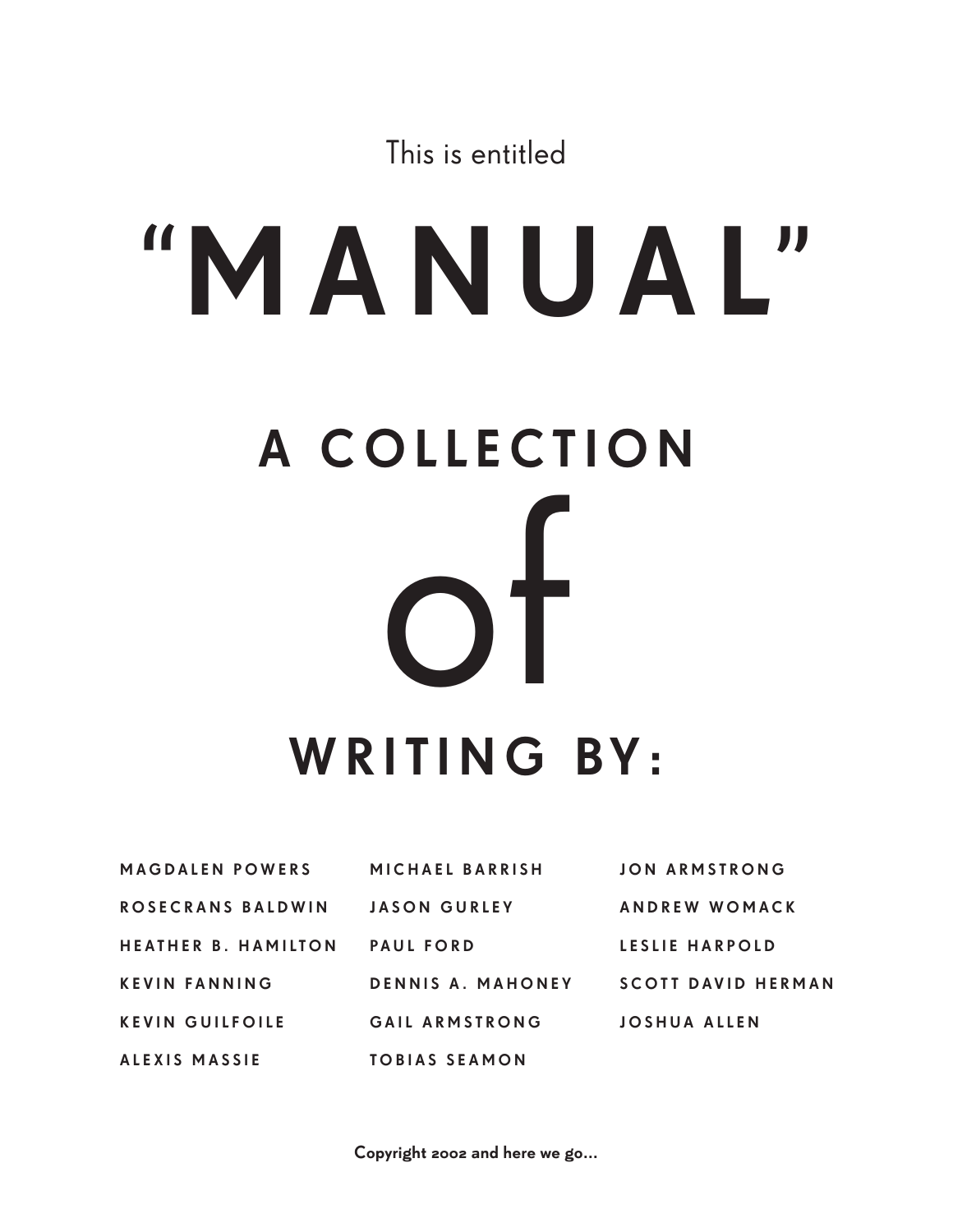| Magdalen Powers     | 3                       | On the Nature of Instruction,<br>or: Note to Self           |
|---------------------|-------------------------|-------------------------------------------------------------|
| Rosecrans Baldwin   | $\overline{\mathbf{4}}$ | How to Build a Fence                                        |
| Heather B. Hamilton | 8                       | How to Unsuccessfully Woo Your<br>Roommate's Future Husband |
| Kevin Fanning       | $_{\rm II}$             | How to Be the Good Son                                      |
| Kevin Guilfoile     | 14                      | How to Explain the Rules of Cricket                         |
| Alexis Massie       | 17                      | How to Get Your Man to Propose                              |
| Michael Barrish     | 19                      | How to Show Your Work                                       |
| Jason Gurley        | 22                      | How to Start a Dialogue With a<br>Complete Stranger         |
| Paul Ford           | 25                      | How to Take the Train                                       |
| Dennis A. Mahoney   | 26                      | How to Make a Baby                                          |
| Gail Armstrong      | 29                      | How to Skin a Cat                                           |
| Tobias Seamon       | 32                      | How to Be Igor                                              |
| Jon Armstrong       | 36                      | How to Yearn                                                |
| Andrew Womack       | 38                      | How to Organize Your Record<br>Collection                   |
| Leslie Harpold      | 42                      | How to Make Things Easier for<br>Everyone                   |
| Scott David Herman  | 44                      | How to Keep Your Distance                                   |
| Joshua Allen        | 45                      | How to Perform a Card Trick                                 |
| <b>CONTRIBUTORS</b> | 49                      |                                                             |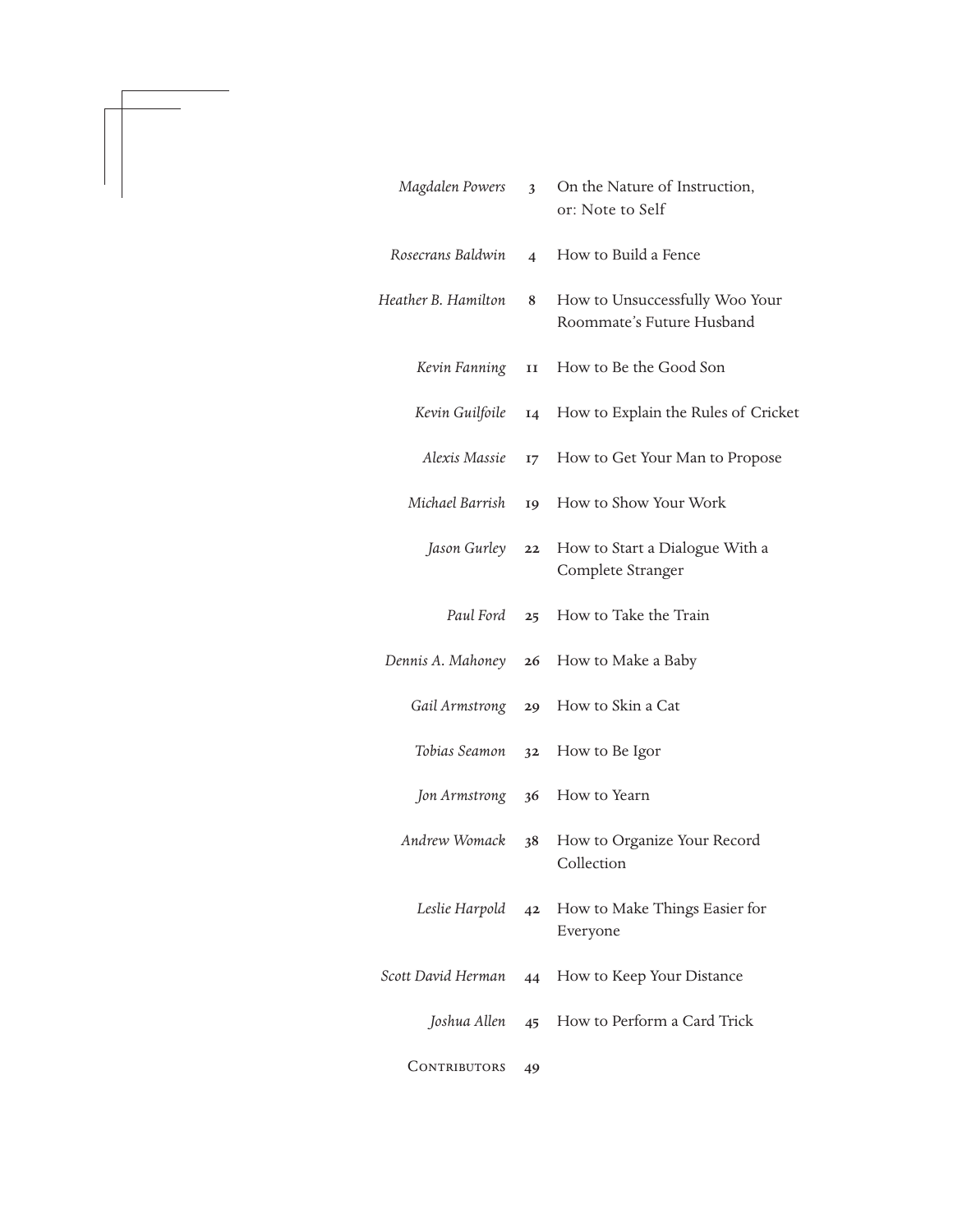### On the Nature of Instruction, or: Note to Self MAGDALEN POWERS

First thing you do is realize you don't know how to do anything really useful: start a fire with sticks, diagram French sentences (not English, only French), turn an omelet with a single flick of the wrist, spell words that no one ever uses, change motor oil (which, as anyone will tell you, is Simply Not Done At Home anymore). And even if you had something to convey, who are you to dictate motives or methodologies? Besides, what do they want to *do* with this information? Why are you *giving* it to them? To help them out? To feel superior? To hear yourself talk? To shut them up?

Consider the following: "Whoever exalts himself will be humbled; but whoever humbles himself will be exalted" (Matthew 23:12). Try to weigh this against your intense dislike of and impatience with obsequiousness and/or waffling. Simultaneously recall that "activity" in tenth grade health class where each person got to anonymously write down one good trait and one bad trait about everyone else – where for you all the good ones were some variation of "cute" and all the bad some variation of "know-itall." This was from the same teacher who

managed to make you phobic about cancer to the extent that, when you actually made it to your twenty-fifth birthday, you realized you had no idea what to do with yourself (there were other things at work there, too, lest we forget, but still): The perils of pedagogy.

And who are you to tell anybody anything? Aside from (yawn) imperfection, unworthiness, et cetera, there are books of all sorts, instruction manuals, diagrams, chain letters, adequate signage, flash cards – the Vulgar-Adjective Internet. A little due diligence, a little *attention, people,* and things could be figured out, such as: how to make persimmon ice cream (four Japanese persimmons through a ricer, add 2 tablespoons sugar, 6 tablespoons lemon juice, fold in 2 cups whipping cream, freeze), how to get to Rome (take any road), how many surrealists it takes to screw in a lightbulb (fish), how to say "purr" in German (*schnurren*).

Doing augury in the morning with the cat box: a universe in each lumpish turd. Do they really pee in the corners out of some deep psychological need, or is it just because they enjoy watching you try to excavate the litter later? You never can tell with cats.

*— 3 —*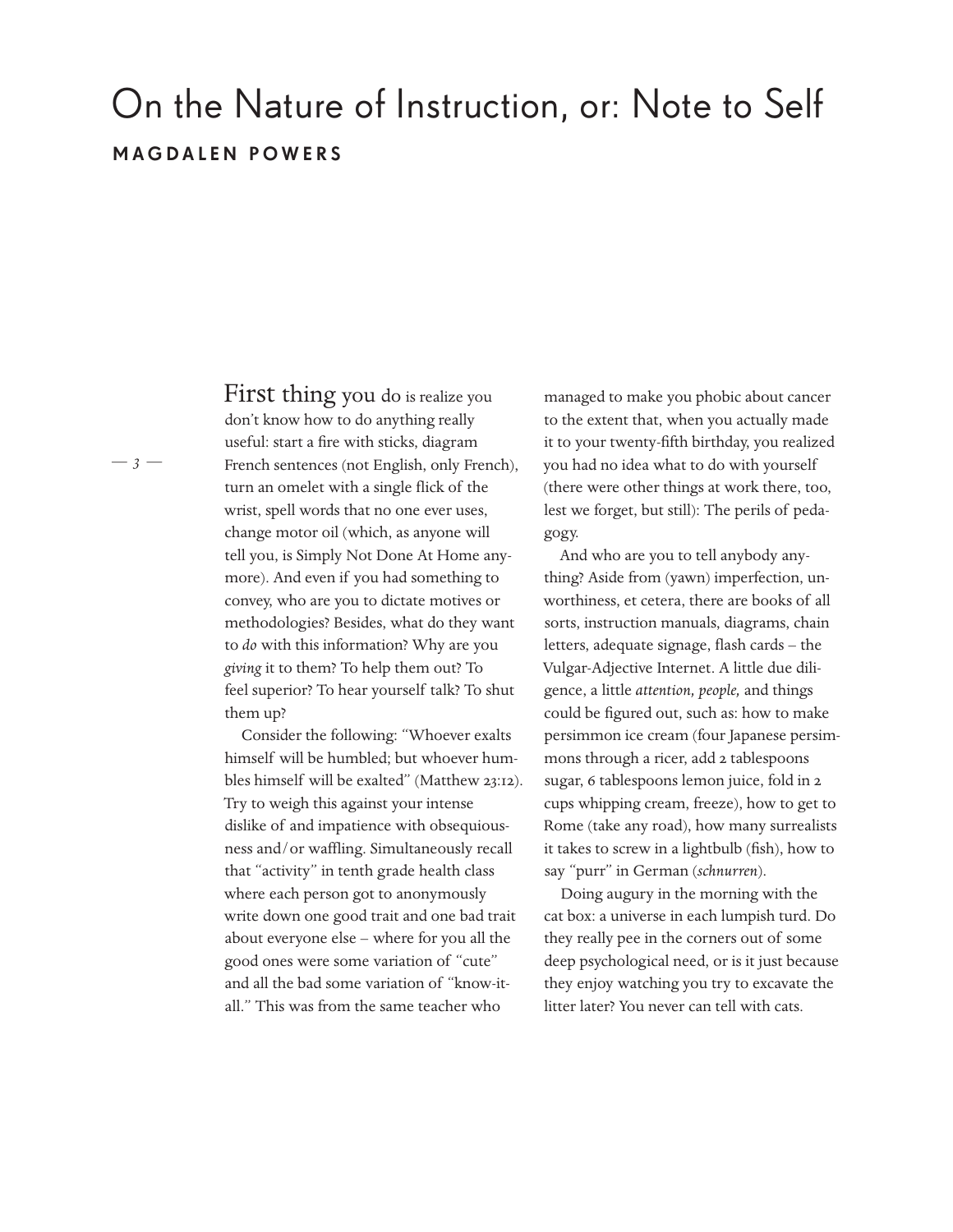### How to Build a Fence ROSECRANS BALDWIN

#### 'Will you me get a rake?'

Mike was on his hands and knees, unraveling a spool of white plastic fence. Sweat was coming through the back of his shirt. His knees pinned down the front lip while he pushed the roll down the driveway like a carpet, then stretched himself out on the mesh so it wouldn't curl up as he pushed out the rest. When Katie came outside with the rake, he was laying down on their gravel driveway, his arms fully outstretched.

'Pinning it down doesn't mean you win,' she said, laughing, and stood on the fence by his feet.

He stood, wincing as the fence rolled up underneath him and snapped against her leg. 'Just let it go,' he said.

'It doesn't make any sense to open it here – the plant's around back.' She stepped off and the fence sprang away, rolling down the driveway with Mike running after it.

'That was my idea,' he said, dragging it around the side of the house. 'Look,' he pointed at the ground between them. 'Where do these weeds come from? One week I get rid of them, the next week they're back with friends.'

'You'd think they had something against you.'

'That's what I'm saying.'

'Well, don't tell me; tell them.'

'Will you get us something to drink?'

Mike dropped the fence around the corner and knelt beside a tomato plant he planted there the same day a year before. Rabbits had gotten the fruit again, so there was only the stalk, healthy but with nibbled leaves, tied in places to a green bamboo stick. He turned over a twisted leaf, handling it as one might touch a sick person. It had been a hot July, and as he raked a circle around the plant he stirred up brown clouds of dirt.

'I brought you apple juice.' She had two big glasses – marbled plastic cups with flowers inside the casing – with water from the condensation dripping off her fingers. Mike took his glass and drank half, only to spill a good portion down his front.

'Jesus,' said Katie, smiling as she blotted the juice with a napkin. 'You always…' She pulled her hand away and stared at the widening spill, watching it closely. 'Oh Michael,' she said, and sat down against the side of the house.

He looked at her and pinched his nostrils to release the pressure in his ears; she was probably thinking of David, he couldn't be sure.

Katie drank some of her juice. 'You know, I could help you with this.'

'I know.'

'Well, then let me help you; you don't have to do it alone.'

'Hey, I don't need help. It's a small project. Look at these,' he said, picking up a handful of bamboo stakes from the ground. 'All I have to do is stick these in a ring around

*— 4 —*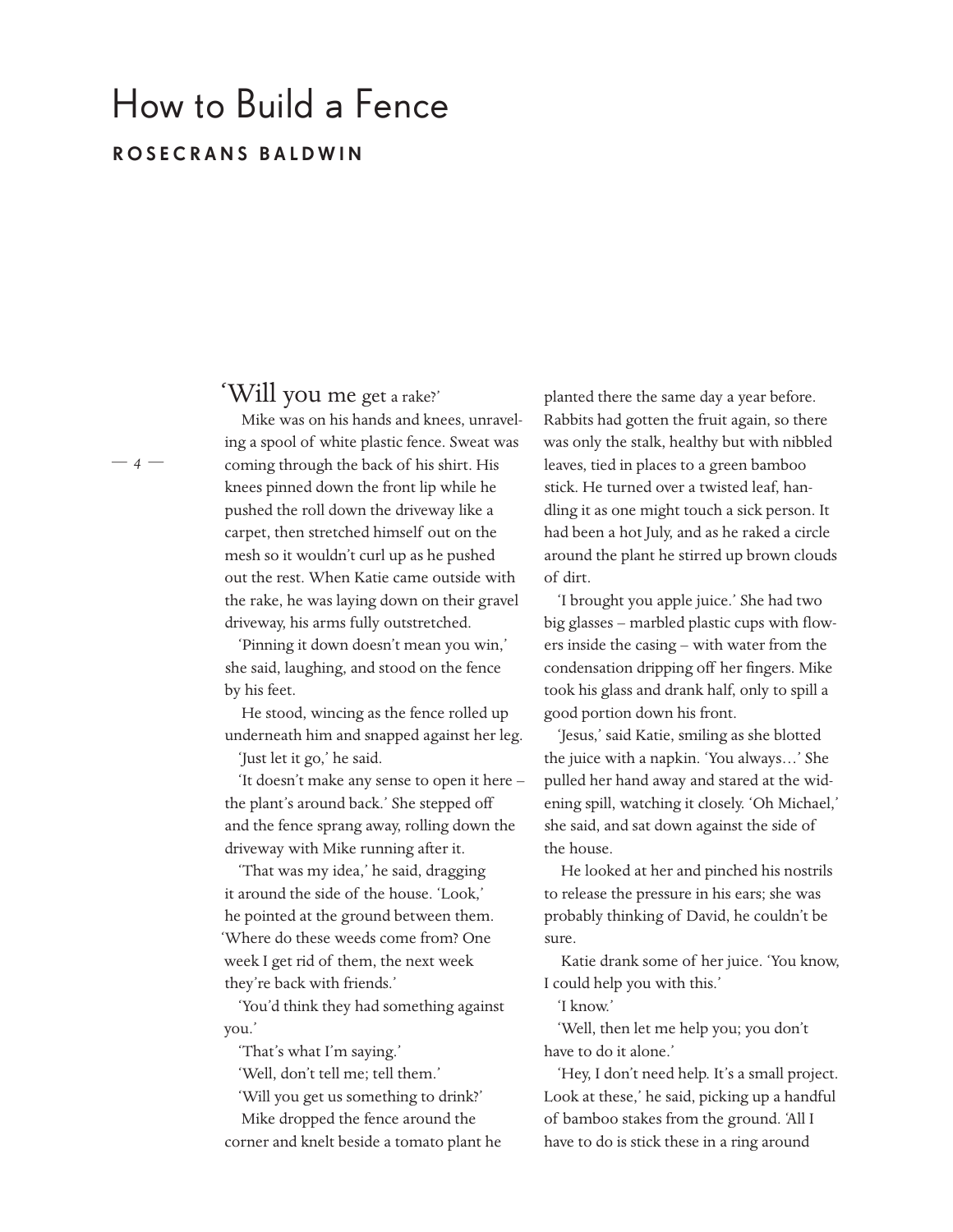the plant, then I wrap the fence around that and tie off each post. You see? Nothing gets through.' He pushed one of the stakes into the ground, adjusting direction when he hit a rock.

'You haven't stopped the weeds. You'll have to take it down to weed it.'

He looked at her. 'What?'

Katie sighed and shook her head. 'Do you remember when you bought this place?' She looked down their road to a neighbor's old, rotting barn, built right against the street. The wooden frame was collapsing, stripped by the weather to ashy panels; the roof had caved in from too many snowfalls.

'I remember you crying when you first saw it. You were already pregnant.' He pulled back his hair, wet with sweat, with one hand.

'I'd taken the bus up from Boston,' she said. 'I don't think I was even out of the cab before I was crying. It was such a horrible shock – and I saw it coming. You'd had this strange tone on the phone all week, like you'd found some lost paradise. Do you remember that first day? It was really hot, just like this.'

'Sure, it was June.' He picked up all the stakes and then put them down one by one, measuring the distance between holes by imagining a clock, its circumference, one stake on every hour, with five steps in between. He was at six o'clock now, with five hours behind him, six ahead. 'I'll need those ties.'

'No. It was July eighth,' she said. 'Are you even listening?' She grabbed his back pocket but he shook her off.

'Yeah, but I'm trying to focus here.' He had to concentrate; he had to remember to make the measurements. There was eight o'clock, five steps, there was nine. This is how you build a fence. He knew she considered the fence trivial – a small hurdle for nature, she'd said – and that she didn't see why she shouldn't interrupt him, but to explain to her otherwise was impossible. It

was a fact of their marriage that at some unmarked point in the last year they had both seen where one of them ended and the other began.

'David was the only one who ever enjoyed this house. Remember when he drew all over the walls in the living room? We were so angry.' Katie shook her head and looked again at the old barn.

'I wasn't angry. You were the one who freaked out.' Now ten o'clock. Five steps. Now eleven.

'Freaked out,' she said, laughing under her breath.

'I think we've had this conversation before.' He stuck in twelve and stood up, smiling like he had a secret, and wiped his forehead, picked up the roll of fence. She looked at him and he regretted the smile, just as he fought to enlarge it.

'It's amazing how little you remember,' she said. She retied her ponytail and walked off.

'Kate,' he said, half-heartedly. A nervous twitch, like a motor starting up, began in the bottom of his chest. Nothing had been accomplished; the lawn was littered with attempts.

'I'll get the ties,' she called without turning.

'Look,' he said, 'I'm sorry.' She stopped, and he fought for words, for what would console her. 'You're right,' he said, his hands full of the fence.

'You don't listen,' she said, facing him.

'Now wait,' he said, but she had already squeezed through the half-open door. He waited, watching; he hated her for keeping him from work, but he waited, because it was his job. A minute went by and she wasn't back. What should he have said? He felt tired, like his father, always ready for a nap. He clapped his neck and wiped off the sweat, then pulled up his collar to keep from getting sunburned. The fence tried to expand in his arms.

The first stake threaded easily through the

*— 5 —*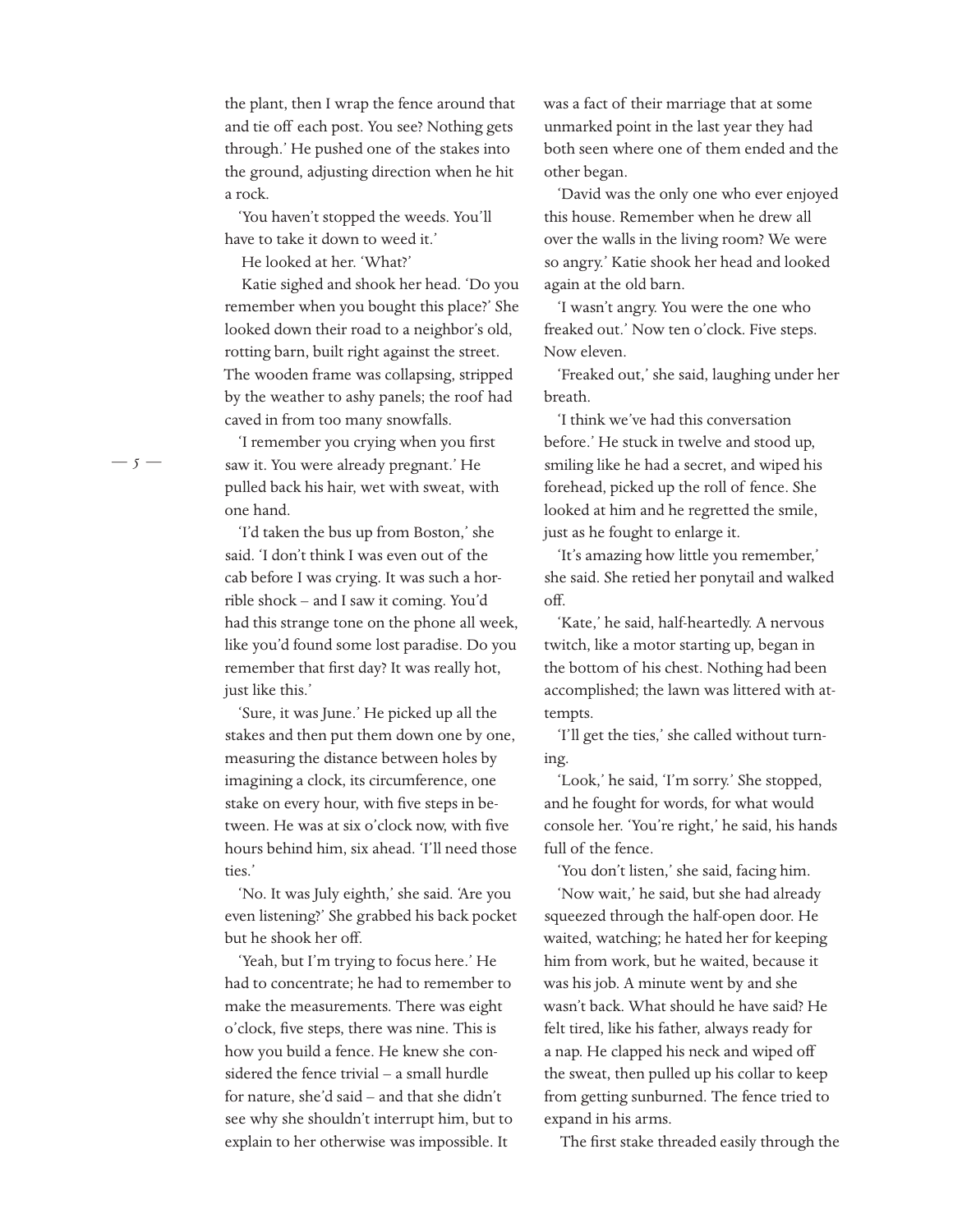fence, the second the same. On the third he had just threaded the tip when the first came loose and the wobbling fence pulled out his stakes.

'Shit,' he said, and pressed his fingers against his eyes.

'Here they are,' said Katie, her hand under his chin with the plastic ties. He scooped them out and stuck them in his pocket.

'What you were saying,' he said, 'about listening – '

'No, let's not; not today. Let's just try and remember what was good.' She reached down and touched the tomato plant on its head and looked on for a moment. 'Happy birthday, little plant,' she said. He looked up and heard it again in his ears, not as an echo but somehow in his own voice, as if he were the one who had said it.

'Don't,' he said.

'Don't tell me what to do.'

'Please,' he said, 'Just not like that.'

'Mike – it's his birthday.'

'I have to finish this fence,' he said, and picked it up again. He could hear her say something else but he willfully ignored it, looping the first six easy after pounding down the stakes, taking seven and closing on eight, and he knew – he could feel it, in the blood inside his hands – that the fence could snap any time, but he also knew it wouldn't if he was careful.

'Mike, just leave it alone. Put it down; it won't stand.' She watched him delicately thread the eighth, testing the circle's tension with a finger, then the ninth, the tenth, the posts behind him slowly bowing towards the plant. 'Look at it; why won't you look – see, it's not working!' One of the stakes had nearly slipped the hole but Mike caught it in time and pressed it through again; He was looking forward with only two more before twelve.

'I said leave me alone.' He got eleven, so close now, almost done.

'It's not fucking working,' she shouted and yanked the fence so it flew up like a kite with a wobbling tail, a few poles still stuck in the mesh. She let it go and they watched it wind up and roll away.

For a moment she cringed and his anger was defeated by her face – that she knew to expect his temper – but she straightened herself and stared at him, her eyes wide open and very blue.

'I'm not sorry, Mike.'

'Jesus, just leave me alone for a second.'

'I won't say I'm sorry. I just can't understand you. Why don't we go inside. You shouldn't be alone out here. We can sit down – it feels weird by myself in there, like it's not mine anymore. Please come inside, Mike. Mike, I don't want to be alone anymore.'

'I just need some time out here,' he said, and fell to his knees, patting the ground by his ankle with one hand. 'I'll go in there later.'

'Just come inside,' she said, but stopped. He saw her leave but he didn't care – he wasn't being cruel, but he just couldn't care, he didn't understand her, not about one more thing, not when he still had so much to do.

Up close the plant was in worse health than it'd seemed: There were pale gray spots like mold on its skin, and the fruit stems had grown over with black and yellow crusts. He took one leaf and held it, then his eyes felt hot. He looked away, came back and squeezed the leaf between his fingers until the pulp stained his skin.

'That's your mother,' he said quickly through a laugh. 'She's dramatic. I don't know if you knew that. We're fine; we've had a nice summer here so far and we'll go to the beach one of these weekends.' He was breathing heavily, drawing in the air through his mouth. He stared at the plant, the waxy green oil of its leaves. 'Last week I picked up some more work, so that's good, and I heard from your grandfather, he's fine, wants to marry his nurse.' He laughed a little at the ground, his eyes tearing up.

*— 6 —*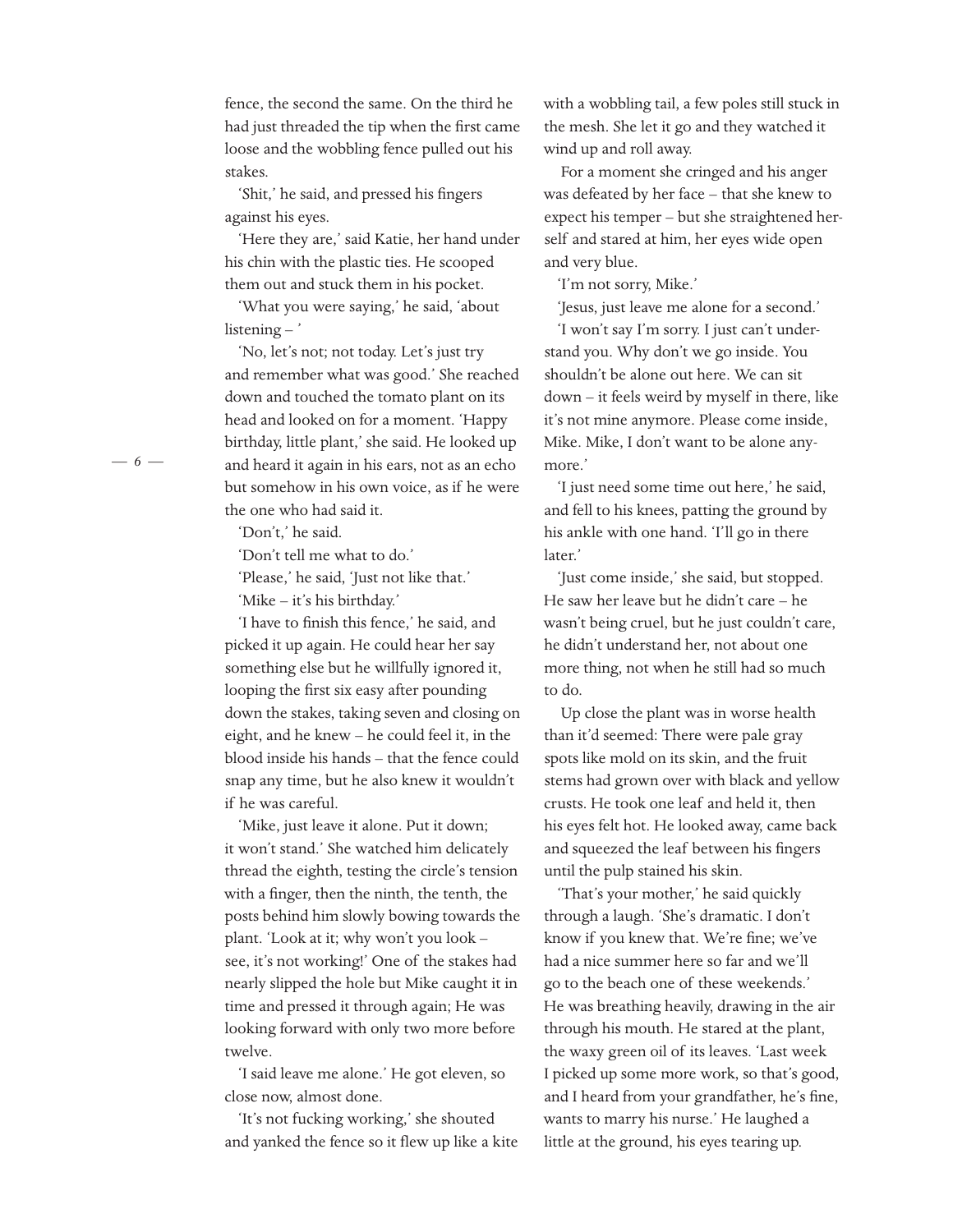'It – it's not going very easy, actually, not very well, I don't think. I think I'm doing some things wrong. I've tried to do them right, and I almost do, but there's so many things. I'm there remembering and everything's around to remind me.' He stopped, closed his eyes. In his hand he felt a pile of dirt he must have dug up from the ground. It was surprisingly cold and slightly wet. 'I'll have this fence up soon, I promise, I'll be done in an hour. And then – what. It doesn't get easier. I grieve and I grieve and we're all still here, and still, grieving's something you do by yourself. You can't grieve with anyone else. And she just won't forgive me for that.'

*— 7 —*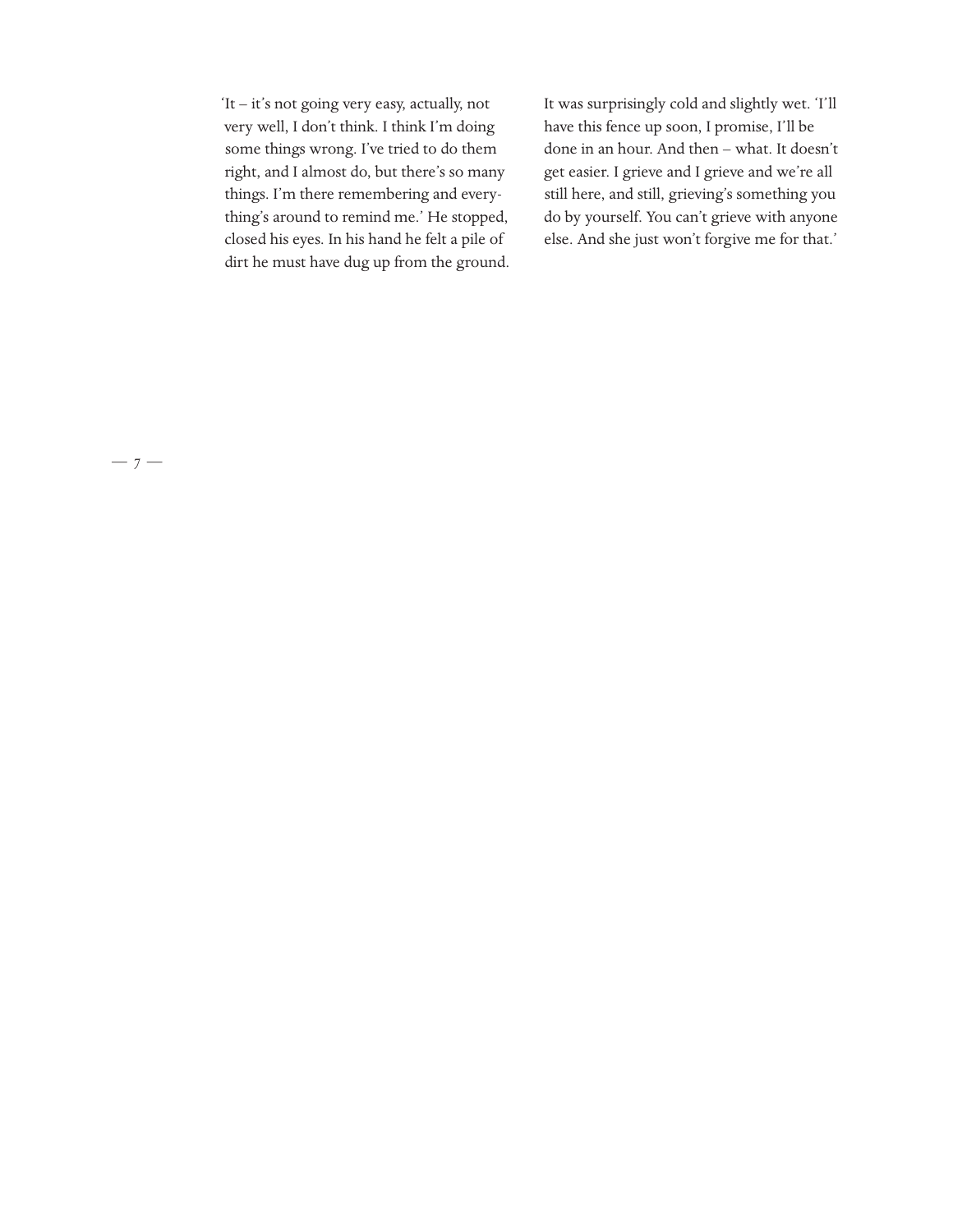### How to Unsuccessfully Woo Your Roommate's Future Husband

HEATHER B. HAMILTON

Amanda stands at the end of the hallway, shoulders shrugging and confused, looking at me across her wickedly crooked nose, a nose that on anyone else would look like a defect, but on her face completes an undeniably perfect collection of shapes.

He probably fell in love with that nose; he's gullible like that. At least I think he's gullible like that. I don't really know, so I only imagine he's like that, gullible and precious and everything I've ever wanted. I've never spoken to him, and have never caught him even moving his head in my direction.

But I can look at someone without moving my head, and maybe he tried that once. Maybe he stole glances at me. No one, especially me, can say for sure that he never stole glances at me. I've practiced stealing glances in the mirror, to make sure that it's possible to do without being detected, and I can report that it is indeed possible.

The first time I saw him I was walking a basket of dirty clothes to the laundry, a lowlit windowless room in the middle of the apartment complex. He had just finished a workout and was coming out of the weight room in the same building. I passed him, or he passed me, I couldn't tell.

For the next two months I went to the laundry room at the same time every day, taking the same path I'd taken the day I first saw him, hoping I'd catch him at the end of his workout. I eventually figured out that he preferred Tuesdays and Thursdays, occasionally Wednesdays, but never Fridays.

One Tuesday I left a dirty sock on the sidewalk just outside the weight room. The sock wasn't really dirty; in fact I'd washed it the day before. But I had to pretend that it was dirty just in case he found it, to make it seem as though it had fallen out of my basket.

I felt very foolish when he didn't notice the sock, having carried clean socks to the laundry with no intention of actually washing them. But it was Tuesday, I reassured myself, and he was going to be working out at the time he usually worked out, and a stray sock on the sidewalk seemed like a great idea.

On the following Wednesday I left two clean socks on the sidewalk, and on Thursday I left three. In a matter of weeks I was leaving fifteen clean socks on the sidewalk, all in strategically determined positions.

He never noticed the socks, never asked why I was carrying clean socks to the laundry or why I had only dropped white socks. He never noticed that I like tube socks with red stitching across the toes, that I never left behind half-socks or black socks because I'm not the type of person who would own any. I'm the type of person who washes her socks in hot water and bleach, and throws them out at the first sign of an unraveling thread.

I thought he might like that about me, that I don't own any black socks. Somehow that makes me more feminine, more desirable. I can't imagine anyone loving a woman

*— 8 —*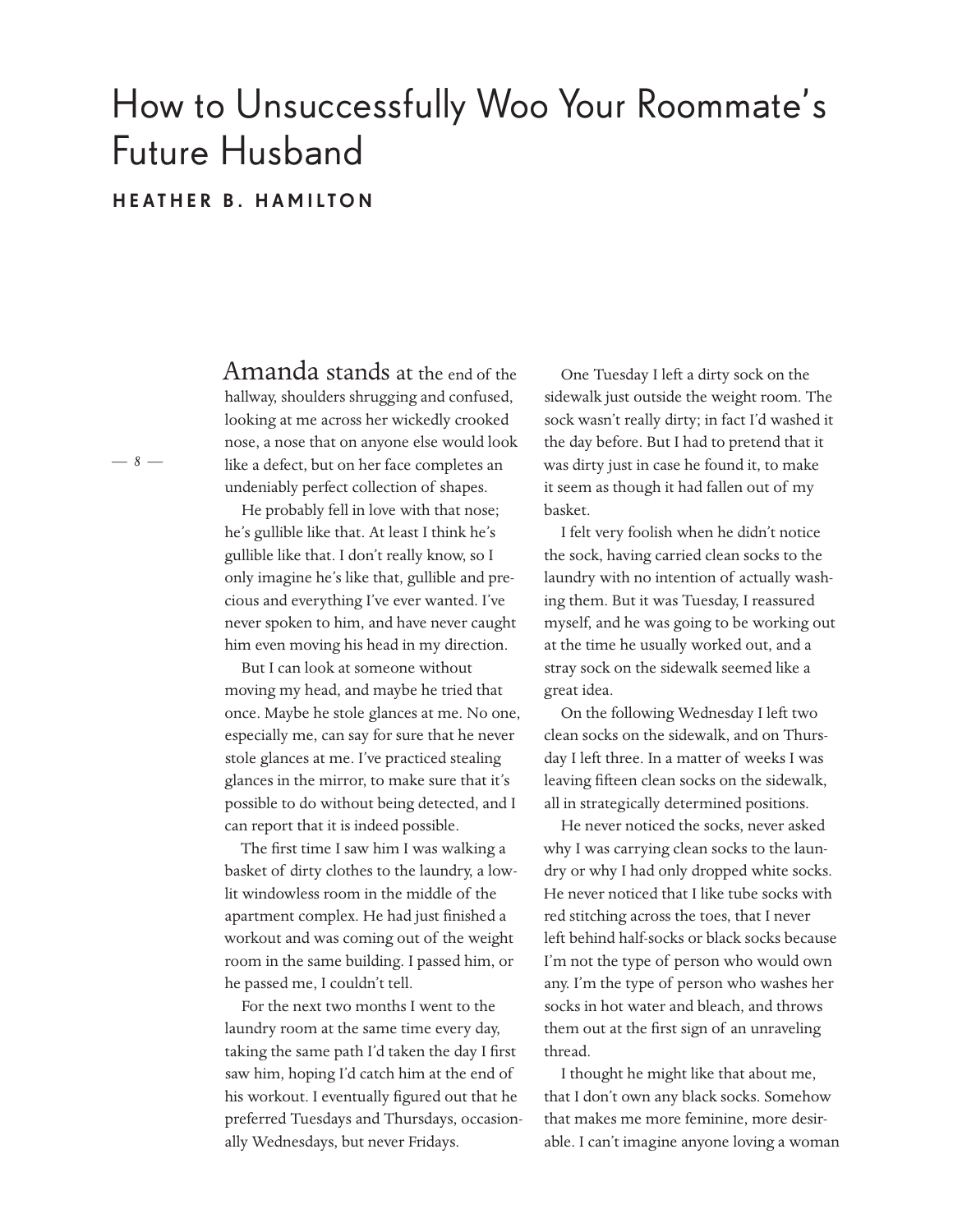who would voluntarily wear black socks.

Amanda wears black socks to bed. She owns several pairs of white socks, and I've seen her wear them once. But she likes to sleep in black socks. She's never tried to hide this, and even wore them in front of my brother when he came over one night to borrow something. I watched her open the door and smile and tell my brother that it was nice to see him. And my brother didn't say anything about her socks, didn't even look at them. But I knew he was just trying to be nice, trying not to look at her socks because she's my roommate and he didn't want to make her feel uncomfortable.

When she asked if she could do her laundry with me, suggested that it might be nice to have some company in that damp, windowless room, I panicked and choked and scrambled for an excuse:

"Yeah. I mean, um. No. I mean, I'm fine. I don't mind doing it alone. It's not that bad, really. I usually just take a book or something."

"But I wouldn't mind going with you at all," she offered, trying to help where she thought her help was needed. "I hate going down there alone. Besides, it can't be safe."

I didn't know how to refuse, so I just nodded. "Sure," I said, knowing that not only would I have to watch her black socks drown in a pool of bubbling detergent, but also that I'd somehow have to avoid the weight room.

The weight room and the socks and the sidewalk, those were mine. He was mine. Two months of pretending to wash clean clothes, of yearning and strategizing, of ceremoniously discarding tube socks, the ritual, all of it, mine.

As long as we stuck to Fridays, everything would be fine. I knew he never worked out on Fridays. If we did laundry on Fridays, we wouldn't have to avoid the weight room, wouldn't have to risk the two of them passing each other.

If we did laundry on Fridays, he would

never notice the way her green eyes match the first colors of spring, or the way her smile could silence a room. He would never know that she could cook fried chicken better than my mother, and that when she listens to music she bites her lip in rhythm with the bass line.

Amanda and I did laundry on Fridays, no matter how badly she needed clean clothes on Thursday.

"But I need this shirt tonight for choir practice," she'd complain, reminding me again that she could sing like a motherfucking bird. "Let's just do laundry today."

"We can't do laundry today!" I'd shriek, immediately catching myself and trying to remain calm. "I mean, everyone in the complex does their laundry on Thursdays. We'd have to wait at least a couple hours to get a machine. It's not worth it." She was easily persuadable, something that ultimately annoyed me as much as her black socks.

Four Fridays passed with only a modest amount of scheming. I continued to pretend to wash clean clothes every other day of the week, varying the sock-drop strategy by number of socks and frequency.

One Thursday after dropping twenty-two clean white socks in a small polygonal pattern on the sidewalk in front of the weight room, I sat in the laundry counting the minutes until I knew he'd be leaving the building. About two minutes into the countdown, Amanda came bounding into the laundry, covering her mouth with both hands to muffle her giggles.

"You'll never believe what just happened!" she said after catching her breath and jumping feet first onto a washing machine.

"What? What?" I was horrified.

"I really needed a clean shirt for practice tonight and thought I'd come down here to see if there was an open machine. So I'm walking down here and almost trip over this huge pile of socks out there in front of the weight room. Socks!"

"Socks?" I ask, still horrified.

*— 9 —*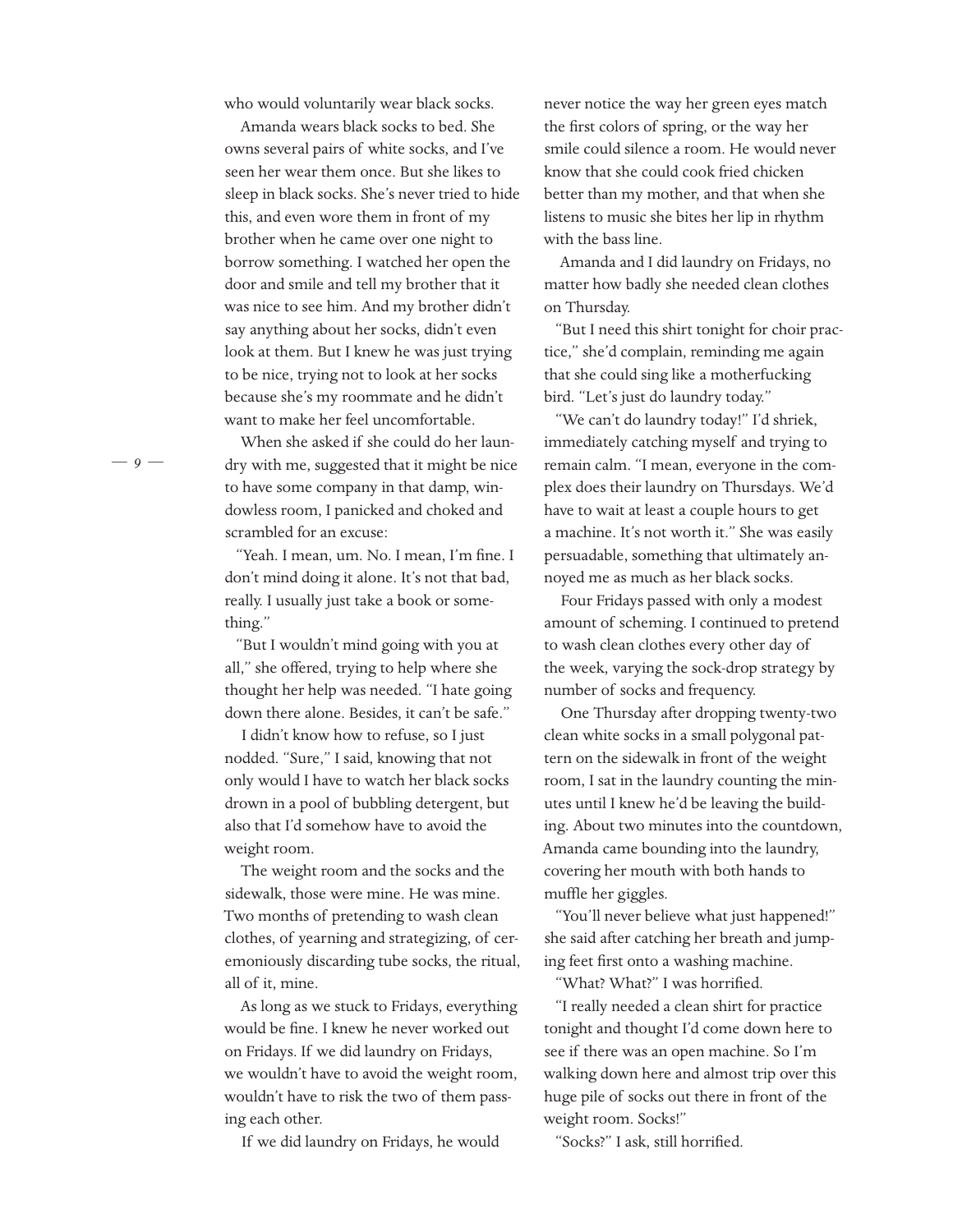"Socks! Like, at least ten pair. So I decide that I'll pick them up and take them to the lost and found, you know, because somebody is obviously missing some socks."

"Obviously." Maybe if I agreed with her the story would just end.

"So I'm picking up the socks and this guy comes out of the weight room. Oh my god! This guy, you would not believe this guy. He's like straight out of Greek mythology, you know, and he sees me and says, 'Don't bother picking those up. They seem to pick themselves up everyday.'"

"They what?"

"They pick themselves up! Can you believe that? He says that whenever he comes out of the weight room he sees a pile of socks in the same place. It's never there when he goes into the weight room, only when he comes out. He says he's been laughing about it for months."

"I guess that is kind of funny. Does he know whose socks they are?"

"That's just it! No! It's a pile of mystery socks. He says he's kind of spooked. Anyway, neither of us can stop laughing. You should hear him laugh. It's so cute, like a seal or something."

"Like a seal."

"Yeah, and he asked me out for tomorrow night! Can you believe it? I wonder why I haven't seen him around here before. He's not someone you could miss, you know?"

I knew. Every pair of sock I owned knew.

I also knew that he'd notice that she laughs with her shoulders, that she opens plastic bags with her teeth, that she looks at you in the eyes when you need her to listen, and that she wears black socks to bed. These are things about Amanda he couldn't miss.

She's standing at the end of the hallway asking me to believe that he hasn't ever said anything about her socks, the ones she's wearing right now, the black ones. If he had noticed the black socks he would have mentioned them, he would have been compelled to mention them. But he hasn't. He's never said anything about the black socks. She can't understand how that matters, especially right now as she's trying to tell me how wonderful the whole thing is, how it's never been like this.

"He really notices things," she says.

*— 10 —*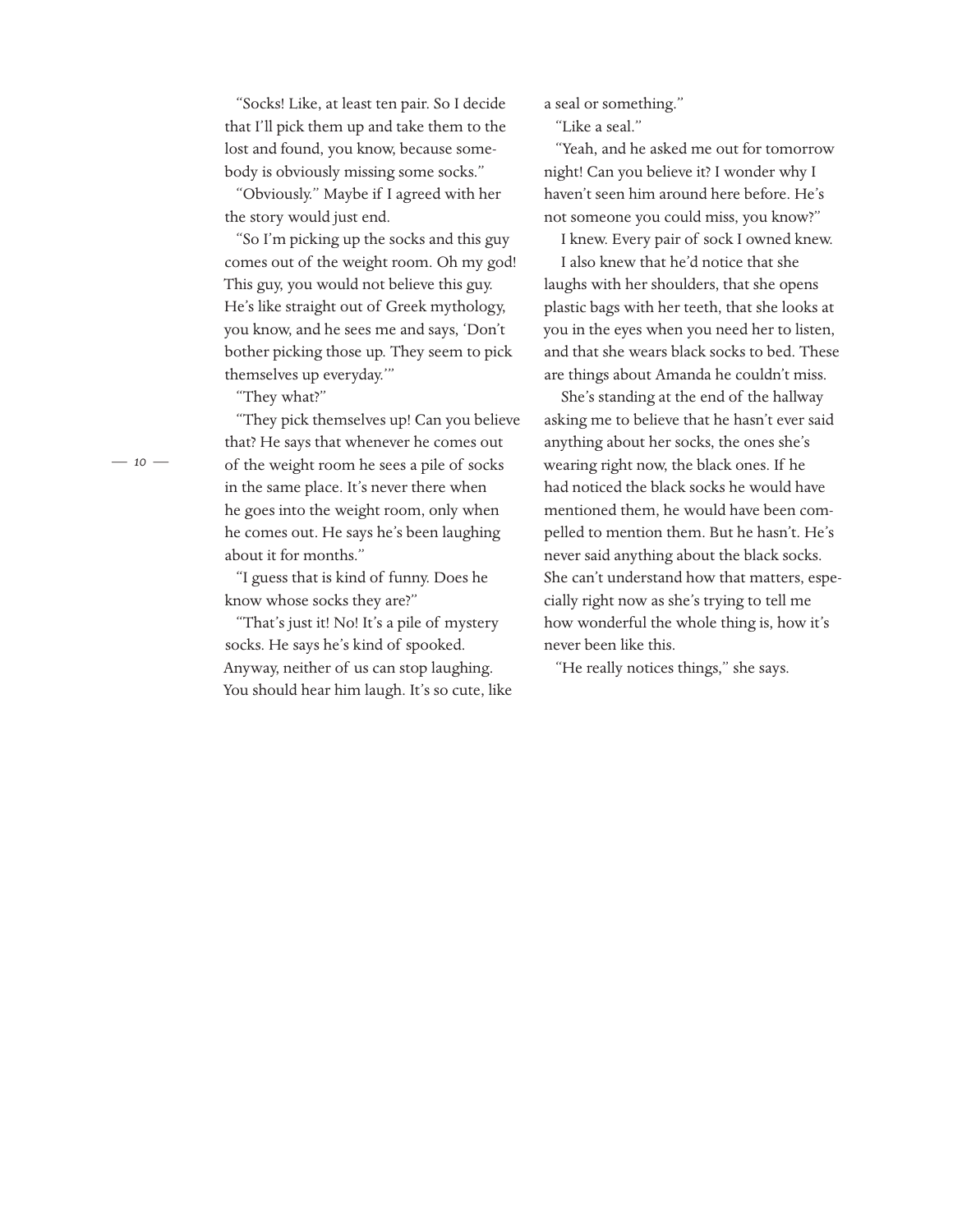### How to Be the Good Son KEVIN FANNING

My mother was lying in her bed. I think one of the machines connected to her was beeping. She was just staring quietly at the window for half an hour until she finally asked "The curtains aren't Jell-O?"

I was sitting in the chair by the foot of her bed, but she didn't move her eyes, didn't look at me to acknowledge the question she'd left hanging in the room. I waited, growing impatient and nervous and frightened in the eight seconds before Leslie Clapton, hair in a tight bun, swept forcefully into the room, saying "No, no no. We found this new fabric in a shop on Holborne." She stopped by the window and began running her hands delicately over one of the curtains. "It's quite elegant, I think, and matches the couch much better. I hoped you wouldn't mind, but I am your decorator, after all, this is why you hired me."

She went to the bed and squeezed my mother's hand. My mother squeezed back. It's one of the few things she still responds to. Leslie looked down at her and smiled, adding "I do believe they even match your eyes, what do you think about that?" My mother smiled up at her vaguely. That was the biggest response we'd gotten out of her all week. I appreciated Leslie adding that bit about her eyes at the end. She was one of our best actresses, but I still made a note to remind her about her cues.

The first time my mother had a stroke it barely even registered. I noticed she sounded a little different on the phone one day, and when I pressed her about it she said she was feeling not so good. I figured the flu or something. My brother, Jordan, said he didn't notice anything, she was fine. The next day she felt a little worse though, so we had her checked out, and the doctor told us she'd had a stroke sometime over the weekend. They kept her at the hospital for observation for a little while, then sent her home.

She had her third stroke while she was in the hospital recuperating from her second stroke. They were both a lot worse. There was no sending her back home after that. She couldn't walk anymore, and could only use one of her hands. She could barely talk after the second stroke, and even less after the third. When she did speak it was with great difficulty, and she forgot things: people's names, whether they were alive or dead. It was like she had all the information stored in her head, it had just been misfiled. She understood food, she knew that she had to eat, but she'd put her fingers in the soup, or she'd tap at the chicken breast with a spoon or a straw.

She went right from the hospital to the nursing home, never went back to her apartment. She didn't fight it, didn't try to talk about it, but it was there, in her eyes. I would spend weeks with her in that room. I'd talk to her, tell her what was news with the family. Uncle Herbie finally got another dog, if you can believe it. Did I tell you Cousin Sarah dropped out of college? She's

*— 11 —*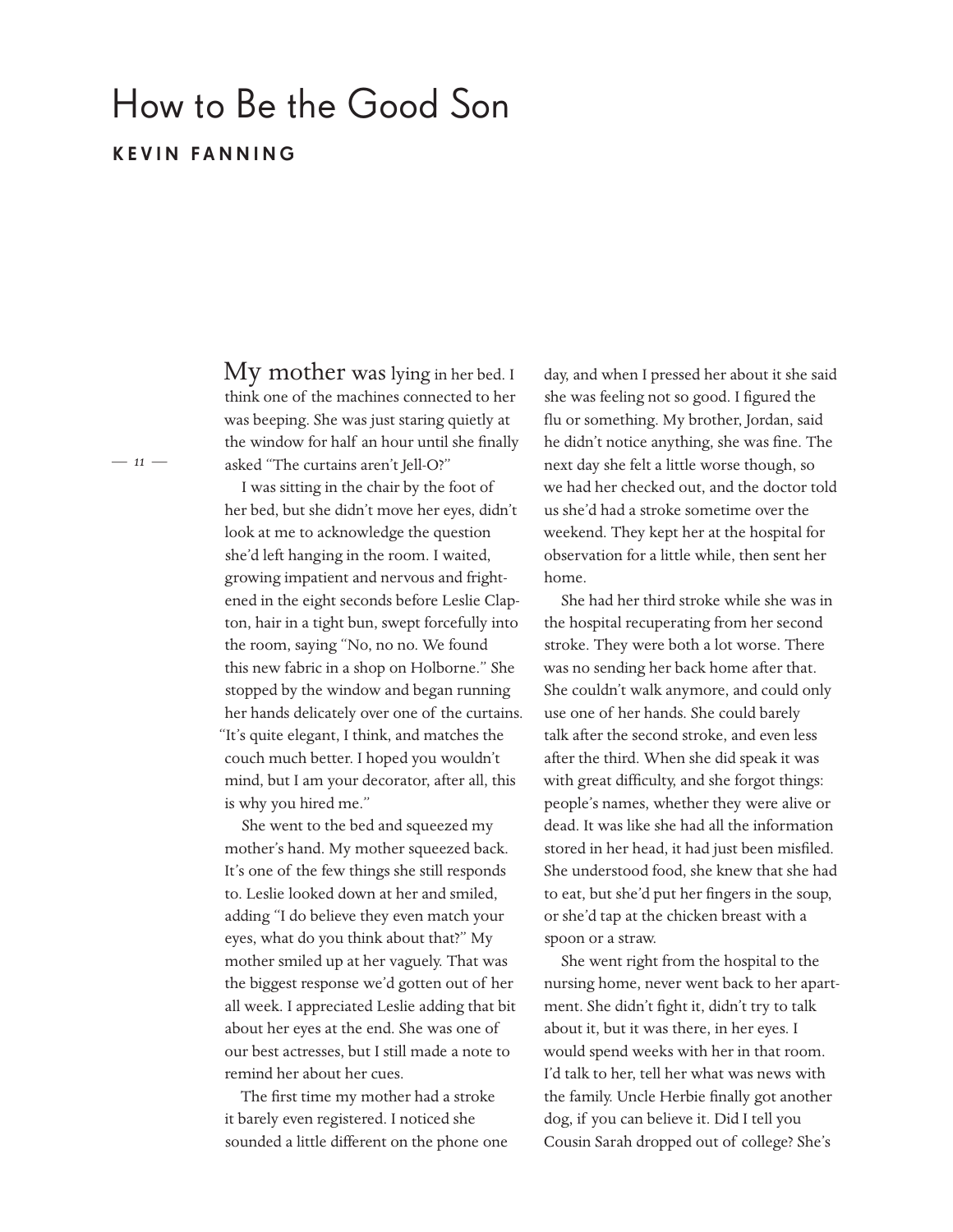moving to California? Mom would nod once in a while, but hardly ever tried to respond. The nurses would come in and put her in a wheelchair for a while when it was time to change the bed. I'd push her up and down the halls, weaving around all the other old women in wheelchairs. Her physical therapists would come in and say what a great job she'd been doing, and I'd try to be encouraging, See Ma? You're doing great! Just keep up the good work. But she'd just frown a little and look at the wall.

This was a woman who raised two kids on her own, and now she was just this shrunken thing in a bed, probably hoping it would all end soon. She couldn't hold a pen, so the only way for her to communicate was to try to speak, but she could hardly do that anymore. She'd point to the door and say "There's cars with him?" and look at me like I was supposed to know what she meant. I'd say "I don't know, Ma, what do you need. Do you need the nurse?" And she'd look away, frustrated, and I couldn't tell if she was angry at herself for not being able to communicate, or angry at me for not being able to understand better what she meant.

Jordan was always busy, off doing something, work stuff. He hardly ever visited her, so I felt like it was all on me to sit with her, talk to her, be encouraging, make sure she was doing all right. But I couldn't do it all alone. It was too much for me. He wasn't going to help, so I got other people to.

There's a place in town called The Wallingford Playhouse. They put on a couple different shows each year. Oklahoma, whatever. I went during business hours one day to see the manager. I sat down with him and explained my situation. I wasn't sure how else to approach it. I'm not an artistic person. I don't normally associate with artistic types, I didn't have people in a rolodex I could just call up. The manager was so helpful and understanding. I gave him my number, and he said he'd pass the information around. I ended up hiring 10 people. I

didn't want too many –I was paying them– but I wanted enough people so we could do this around the clock if necessary. I didn't hold auditions or anything, that would have been way out of my league. Perfection wasn't important anyway. My mother, she was there, but she wasn't all there. I was just looking for people who could commit to this, and work with my mother, and let her guide them. So I just sat down with everybody to explain what I envisioned and figured if anyone started bugging me about their motivation they were out. Luckily no one did.

At the same time, we were moving my mother out of the nursing home and into my basement. Actors need space to move and think. And all the coming and going with the security there would have been a nightmare. My brother wasn't around much at this point, he said he had some kind of merger he was doing, plus his daughter had the flu so he had to spend a lot of time at home with her. This worked out fine because he would have just hassled me and argued with me about my plans anyway.

My original idea had been to move operations into the Wallingford Playhouse, just put her bed right up on the stage there because I figured that would be most comfortable for the actors. They had their dressing rooms there already. But the manager didn't love the idea. He had a crew in there building the set for Meet Me In St. Louis, I guess they had three or four scenes they had to build all the scenery for, and my mom's wires and stuff would have been too much in the way. A liability. That's what he told me, anyway. The basement wasn't too bad though, it's finished, paneling on the walls, drop ceiling, heat. Pretty roomy too, so I sectioned off a little area by the garage door for the actors to have. They could easily come and go that way, exchange notes on previous scenes, change costumes if need be.

I set up the largest part of the basement like her bedroom back at her apartment. I

*— 12 —*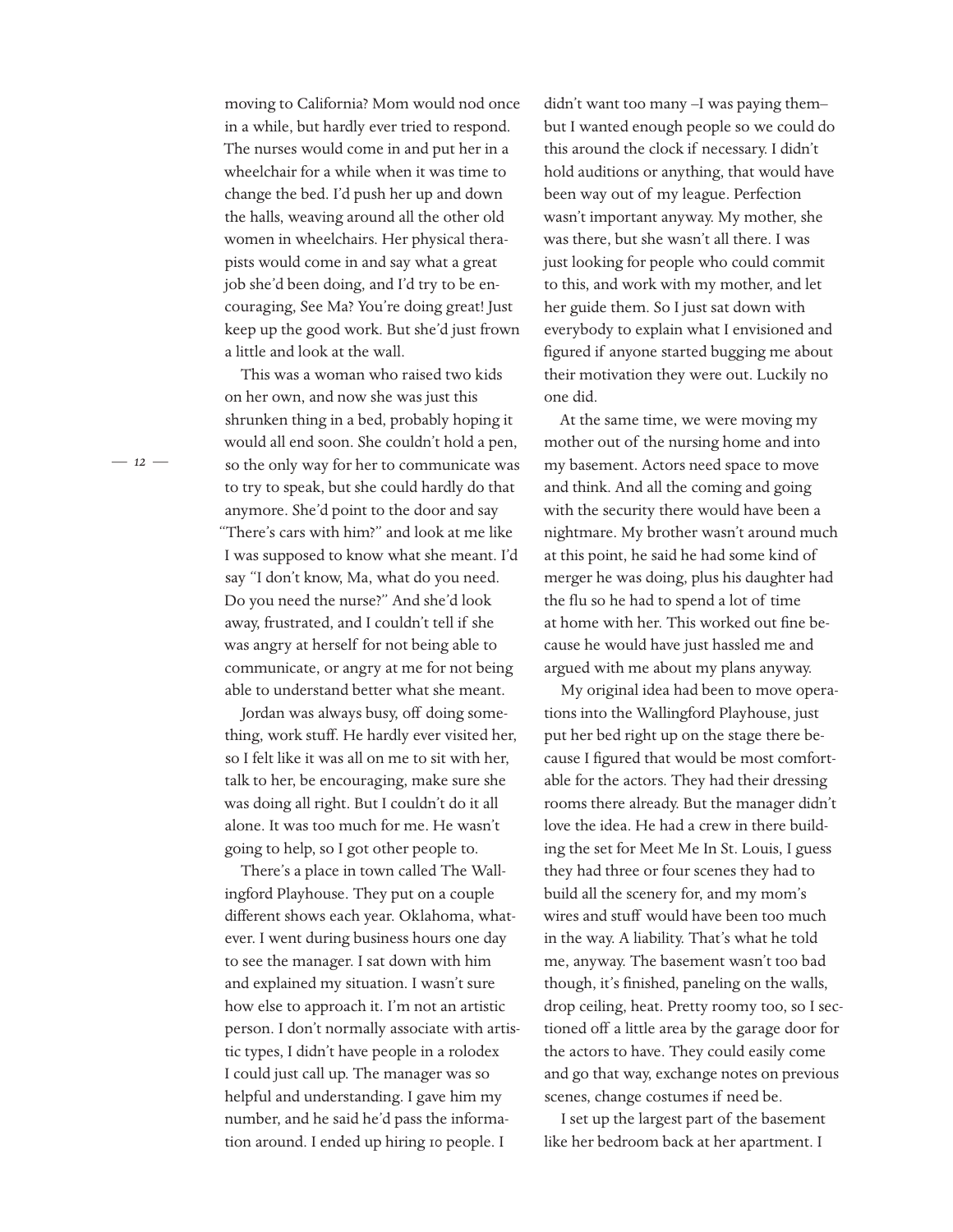brought over her dresser and night table, put her curtains up with a soft light behind them. Pictures of her and Dad when they were younger. We moved her in one night while she was sleeping. Pretty soon after that I was sitting with my mother and telling her how I'd almost gotten a promotion at work, except I wasn't 100-percent sure it was going to happen because of this new guy Arthur. He was kind of an eager young gogetter and made me look bad sometimes even though I had seniority. My mother turned her head and asked "Did Joshua leave the dirt there?"

I was about to gently remind her that we don't know anyone named Joshua when Camille Galant, who recently played the part of Mimi in a local production of Rent, came briskly into the room, carrying a vase of pink tulips. "Helen, I'm so sorry," she said, setting the flowers on the bedside table and sitting in the chair opposite me. "The traffic. Anyways, Joshua? With the dirt? No. Jordan was the one who dug up the whole backyard, said he was going to put in a pool for you. Remember? Even though you didn't want one? Kept insisting you'd love it once it was done, then you had to yell at him for three months to do something about that big hole he'd left in your back yard. Then, Joshua," she said, putting her hand on my mother's, "called those men and had them fill the dirt back in and put the yard all back together. Joshua. He was the good one."

My mother stared at her for a second, trying to put all the names together, then smiled and nodded at the memory. Like I say, there's no Joshua in our family but I was really glad that Camille made Jordan the bad son. I'd been telling the actors a little bit about how he never helped me out. Afterwards Camille just sat with my mother for a while, chatting about the weather and the news, which she made sound more pleasant than it was, until my mother fell asleep.

It went on like that for a few weeks. My mother said "Who had it this long before?" and Robbie Cornwald (Iago, Estragon) did a hilarious scene about a botched haircut. A fragment like "The window kids," in the hands of summer-stock veterans Nina Eggertsdottir and Lucas Carlyle, became a touching remembrance of a family poodle struck down in its prime by a school bus.

But the best scene happened just a few days before Mom died. I was telling her about an idea for a trip to Atlantic City we could take when she felt better, and suddenly she said something in Yiddish. I hadn't heard her speak Yiddish in years, not since she and my father used to yell at each other when Jordan and I were really little. While I was remembering about that, Dana Wendlekin walked slowly into the room, followed by Jim Sargant, dressed up like an old man, and using his feet to pull himself along in his wheelchair. It was a scene where the old man was a neighbor of my Mom's, and he had had a stroke recently too, and Dana was his daughter who was taking care of him. Jim brought himself over to my Mom and started speaking to her in Yiddish. Mom didn't talk back much, but her eyes really perked up, like she was remembering something from a long time ago. While they were talking, Dana chatted with me about how her Dad was doing and how hard it was taking care of him by herself.

It just went on like that for a long time, us having our own nice conversation while Jim spoke Yiddish to my Mom. I was really enjoying Dana's company, she was very pretty and so nice to talk to. The thought crossed my mind that maybe she and I would start getting to know each other socially. I would at least tell her later that I wanted her and Jim to do more scenes like that, maybe have those be recurring characters.

After a while Dana told Jim that it was time for them to go, so Jim said a few more things to my Mom and then began pulling himself along out of the room. I saw my Mom watching how he did it, and when they were almost all the way out of the

*— 13 —*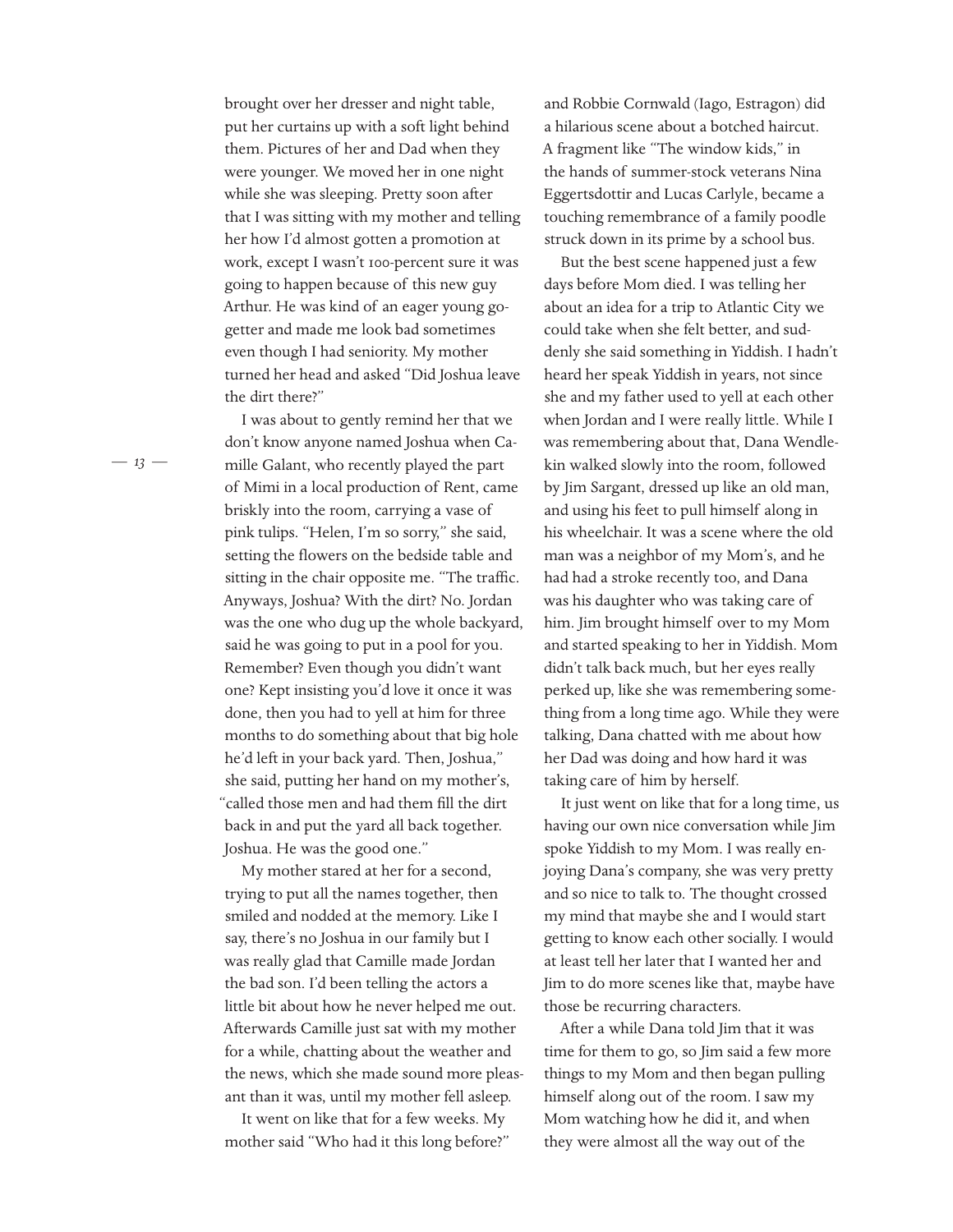room, my Mom, in the clearest voice I'd heard since before her strokes, said "Maybe I could learn to do that." It was like she was suddenly completely aware of her surroundings for that one moment. It was the only time it happened.

Sometimes my brother would come and visit, but not often. He would just read his Wall Street Journal and ignore the rest of us and what we were trying to do. "How much are you paying them?" he asked me out of nowhere one day. "Mom has no clue what's going on here, where she is, what you're doing. She's practically produce. How much is this costing you? How long are you planning on keeping this up? If it goes on much longer you're going to have to start selling tickets to this show."

He was right about the expense. I'd actually been taking a little money out of Mom's bank account to help make ends meet. It had been somewhat of a worry, and the thought of inviting an audience had actually crossed my mind. He turned to face Mom and said "Mom, I'm sorry he's doing this to you. I tried to stop him. You deserve better. You shouldn't have given him Power of Attorney." Which was such a load of crap, coming from him. Of course she gave me Power of Attorney, I asked for it and he was never around. But Mom didn't nod or smile at him, just raised her eyebrows a little bit. I think she knew what the real deal was.

*— 14 —*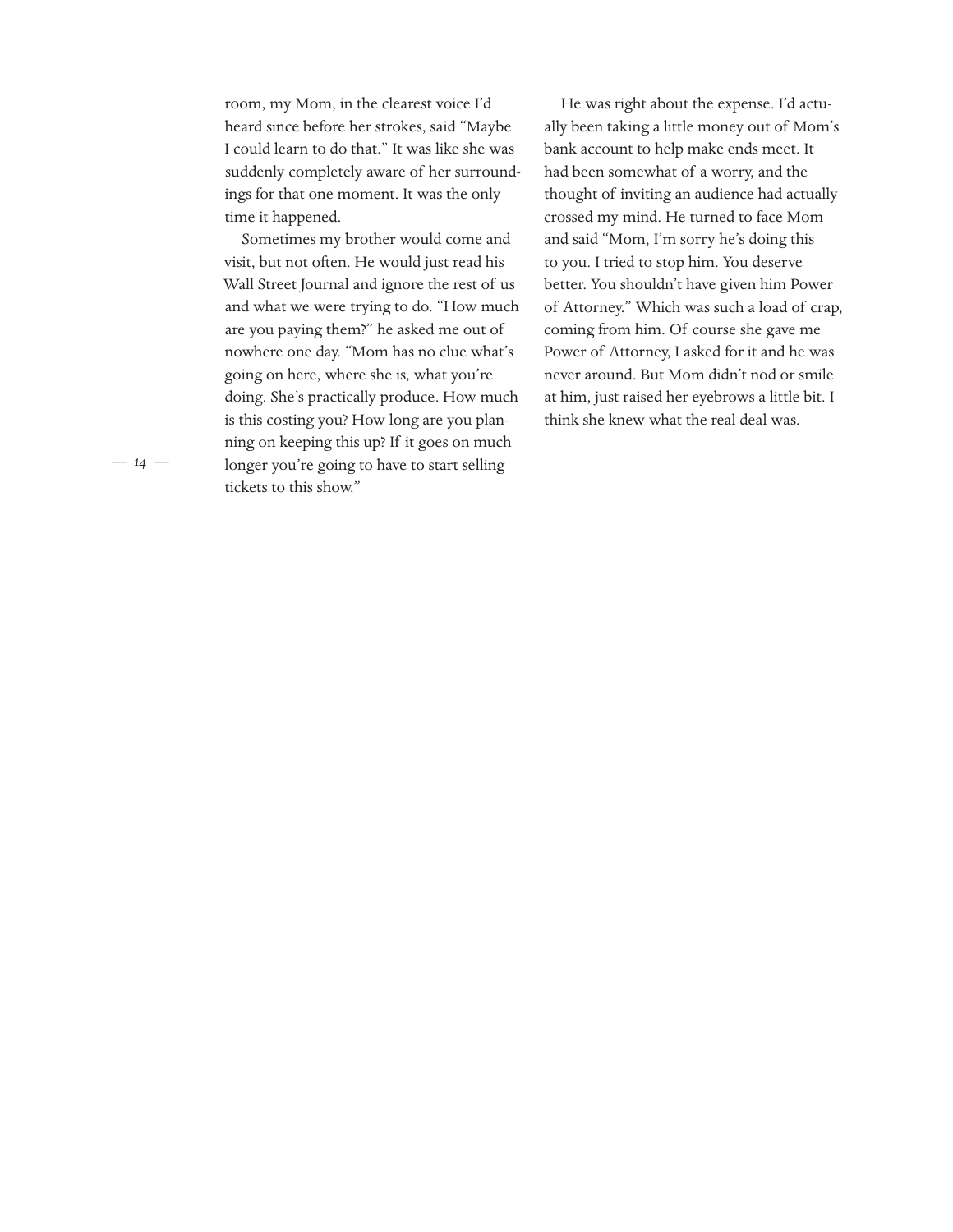### How to Explain the Rules of Cricket KEVIN GUILFOILE

You know the big tent at the east end of the county fairgrounds? Next to the show barn? Imagine it's an oval filled with 90,000 Pakistanis who love to watch pie-eating – who love pie-eating more than soccer – even though it seems to the rest of us that eating pie would be a fairly unpleasant reminder of British Colonialism.

*OK. Got it.*

The area where the table is, where the pie-eaters sit, is called "the pitch." At either end of the pitch is a line marking "the crease." Now, let's say that inside one of these creases, your pies are cooling on top of three sticks, which are called "stumps." This contraption is called a "wicket" and there's a man attempting to knock the wicket over by throwing a ball at it.

*Is he the other pie-eater, trying to ruin my pies?*

No, the other pie-eater is on your team, and he's standing in front of his own wicket of pies at the other end of the pitch.

*There are teams? That's weird. You don't usually see that in competitive pie-eating.*

Right. So the guy from the other team is called a "bowler" and he's trying to knock your pies down before you can eat them. He throws with an overhand motion, releasing the ball before he steps into the crease, usually bouncing the ball on the ground to make it harder for the pie-eater to pick up. To protect your pies, you have a bat, and when he throws the ball, you swing the bat and try to swat the ball away. If you hit it,

you and the other pie-eater switch places and then you can eat one of his pies.

*And I suppose he eats one of my pies.*

Correct. And after you eat one, you switch places again, eat a pie, switch places, eat a pie, and so on until the other team throws the ball back into the pitch.

*Do a lot of people get sick?* Sick? Why?

*All that eating and running and eating and running. It seems like nausea would be a hazard.*

Well, no. Not really. I'll get to that in a minute.

*Sorry.*

That's OK. But if you miss the ball with the bat, and the bowler knocks over your pies, you're out, and another pie-eater from your team takes your place. You can also be called out if the other team catches your ball on the fly, or if the ball hits your body and the umpire rules that it otherwise would have knocked over your wicket. This is called "lbp," or "Leg Before Pies."

*I see.*

After ten of your players are out, your "innings" are over, and then it's the other team's turn.

*And whoever eats the most pies wins?*

Sort of. This is one way in which cricket is different from pie-eating. Pie-eating, as you know, is pretty much all about the pies – how much pie you eat, how fast you can eat it, that sort of thing. In cricket, you're trying to score "runs" and you can do that by consuming pies, but also by hitting the

*— 15 —*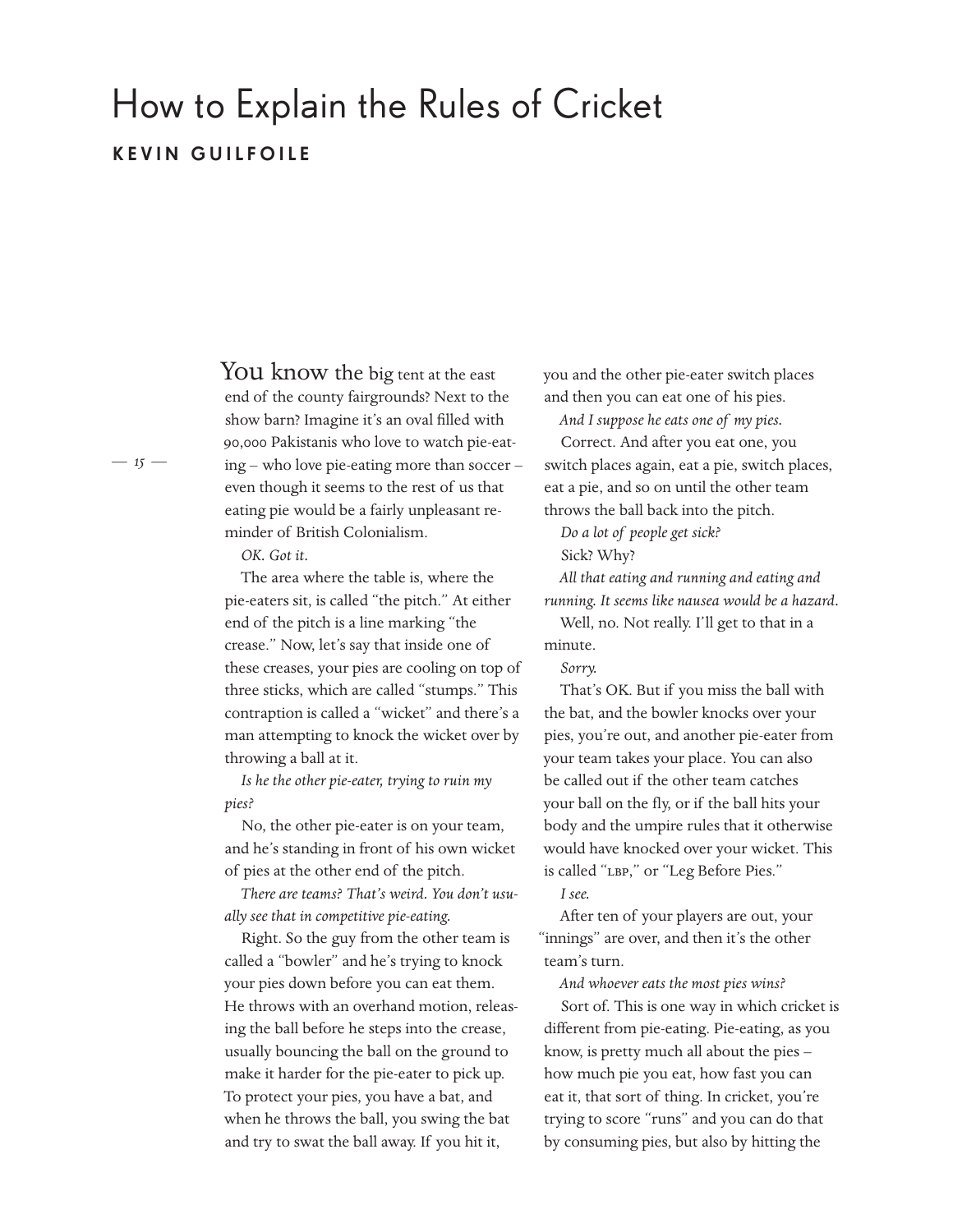ball across designated boundaries.

*OK, I think I understand.*

Great. Now all you need to do is imagine that there are no pies, and that the whole thing goes on for five days.

*Wait a minute. No pies? No pies at all?*

Well, I suppose you could bring a pie if you wanted – you know, for the other guys – but the point is that the presence of pie won't have any bearing on the outcome of the match.

*What about all the stuff you said about the pie-eaters switching places and eating each other's pies?*

Nope. They just run back and forth between the creases, switching places. And they're called "batsmen." There are no pies. You're really going to have to get that through your head.

*So what's the point?*

The point? I don't think the rules say anything specifically about a point to it. Why?

*Because the point of eating pie is self-evident: free pie. I don't see the point of hitting a ball with a bat and switching places with another guy.*

You might as well ask what's the point of any sport?

*Well?*

Oh. You're one of *those*.

*What? Who's one of those?* You are. *Who are they?* Them. You. *Who?* All of you. You always have to bring

reason into everything.

*So?*

Reasons are spoilers. Nasty things. Most people learn soccer or baseball or cricket when they're children. That's so they don't ask why all the time. If you expect there to be a "point" to a cricket match or a painting or a short essay written during Wednesday night's rerun of *Law & Order*, you'll be frequently disappointed.

*Sorry.*

That's OK. How about a game of Hearts? *Fine. You'll have to teach me.*

It's easy. You know how in the Sixties you had the British Invasion? You had The Beatles, The Stones, The Kinks, and The Who.

*OK.*

The Rolling Stones are trump. And Ray Davies is worth 13 points.

*So I want Ray Davies.*

No you don't. That's the thing. *Interesting…*

*— 16 —*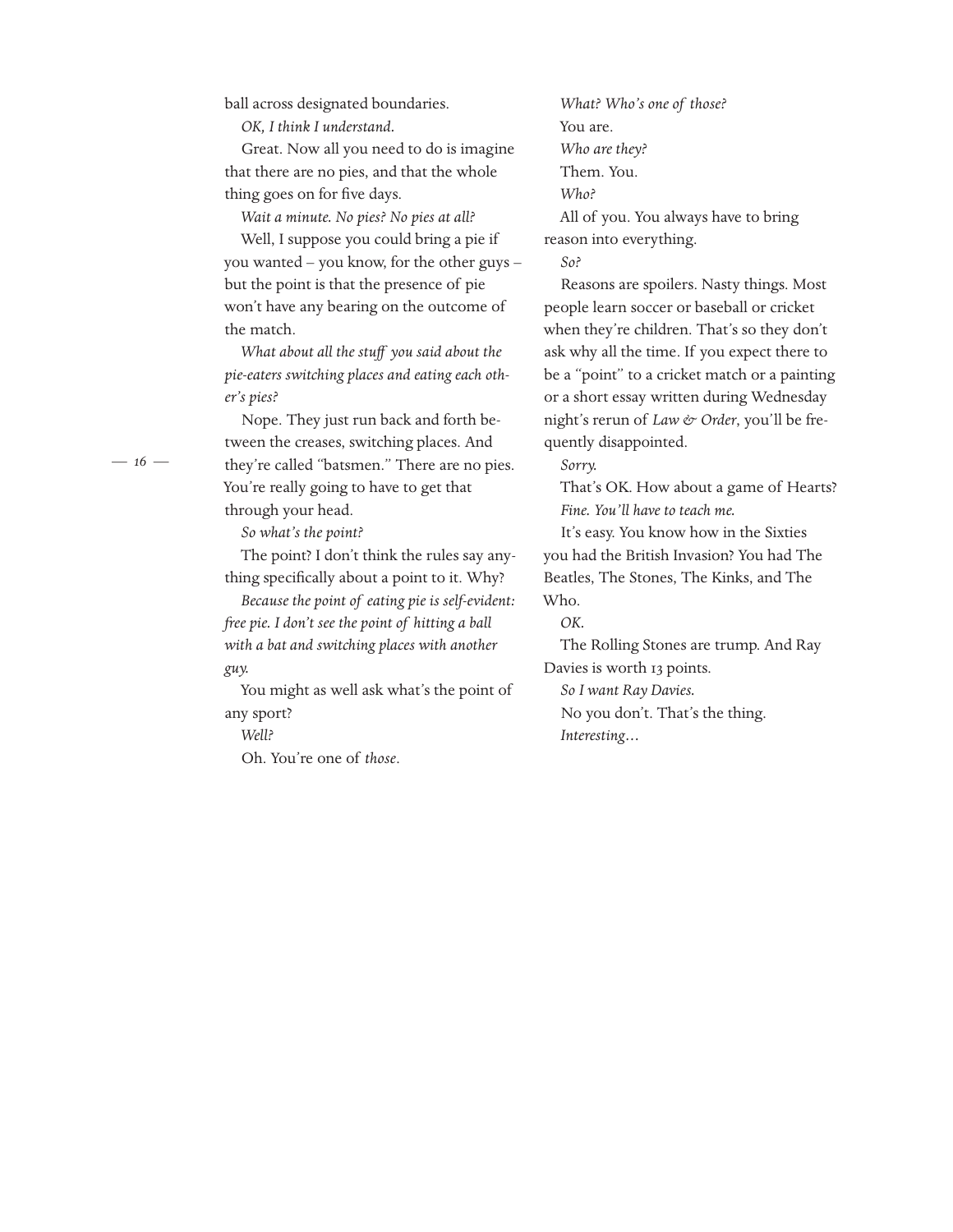### How to Get Your Man to Propose ALEXIS MASSIE

We both know what a woman you are: even-tempered, reasonable, and diplomatic. You are attractive, intelligent, generous. You may have many friends, perhaps even a successful career. You are, in short, a liberated woman. And that means it's time to graduate to the next phase of your personal development: turning that dusty old boyfriend into a bona fide mister.

Do not despair! Here is a list of helpful tips and strategies that can reform your man into an acceptable member of society, also providing the necessary delusion that it was his decision all along. Listed in order of effectiveness, a gradual, multi-phased approach is recommended for best results.

#### *1. Throw him out.*

Nothing says "I want to spend the rest of my life with you" like changing the locks. Have his belongings waiting for him out on the front lawn, then buy yourself a pint of ice cream and make a night of it. Surprise is key with this approach; finding suitable "temporary" accommodations should be as inconvenient and emotionally painful as possible, leading him to realize how precious and irreplaceable you are.

#### *2. Set the date, with or without him.*

Gingerly introduce the topic by notifying him that you have set a date at which point you expect to be married. Offer this in the spirit of open communication, because you want "no secrets to come between us."

Make known your backup plan, should he fail to deliver.

Countdown clock, conveniently (and permanently) mounted on his desk, is optional.

#### *3. Abstinence.*

Embark on a campaign of sexual abstinence. Avoid all physical contact. As women have no sexual desire of their own, this should present no great difficulties. Beware! Your man might attempt to "relieve himself" without you! In such a case, careful monitoring and a shocked and disgusted facial expression will make him realize that you are the only release he needs.

#### *4. Embrace treachery.*

Illustrate the difference between "husband" and "roommate" by bringing competitors onto the field. There are two approaches to this step, so take the route that serves you best:

- a. Put on a dress and pin your hair up. When he asks why, explain that you have a date. While he sputters in protest, calmly and reassuringly state, "Well, it's not like we're married." Leave quickly. Before you return, remember to let loose your hair. For women with short hair, muss. Divulge no details.
- b. Invite a male friend from work over for a business dinner to discuss the project you're both involved in. Explain to your man that you have a date and could he please find somewhere else to be? If he

*— 17 —*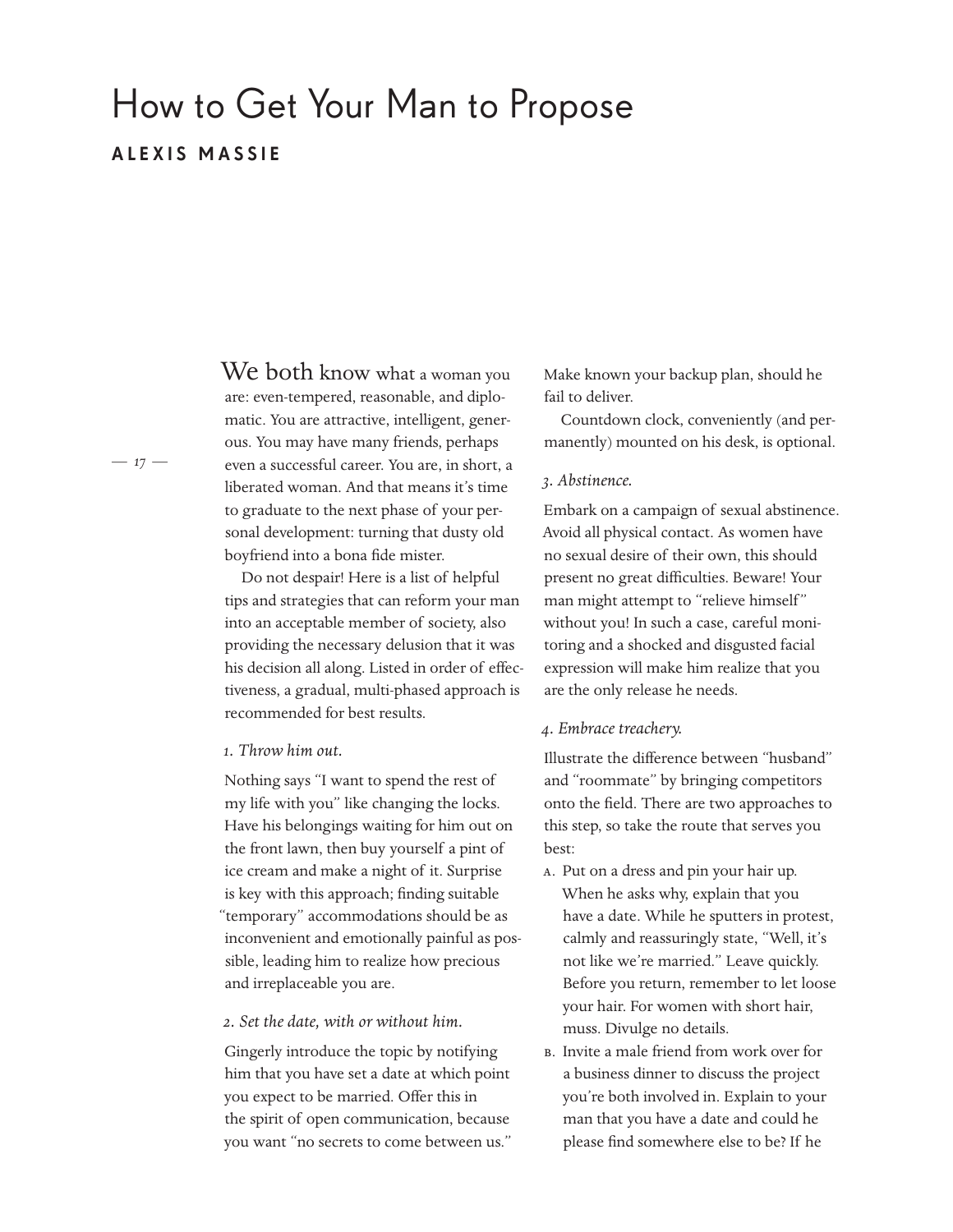refuses, introduce him to your friend as your roommate and then dismiss him from your attention. If he leaves as requested, marry the friend.

*5. Develop a conducive environment.*

Remark upon how many of your friends are married. Every day.

#### *6. Build coalitions.*

Whenever possible, invite your parents over and allow them to speak freely. Despite your instincts, do not defend your man. Rehearse when necessary. To ensure a united front, offer the bribe of grandchildren. Exquisitely effective on its own, this incentive may also enlist his parents to your cause.

#### *7. Confront him.*

In the interest of diplomacy, you may find yourself tempted to discuss your desires with your man. This is an ill-advised stratagem, as it will put him on the defensive. Nevertheless, if you're one of these "modern" women who thinks your man is an intelligent person with a sweet and rational soul, the master of his baser instincts, then I offer some words of advice: You must embody a mountain, strong and cold. Belittle his protests, wave away his concerns. It is important to link being single with being childish,

so if he retreats, tell him to "stop being so petulant." When he storms away, restrain yourself from calling out other helpful bits of advice, such as, "...and why don't you get a real job while you're at it." This will only confuse him. Better to remain focused and work on those other issues later.

#### *8. Use the power of the mind.*

Get into the habit of psychically willing him to marry you. After enough time has elapsed, he may notice that you're staring at him. A little more time, and he may even begin to wonder why. He may even grow unnerved, making him vulnerable. This is when to start playing the subliminal messages you've encoded into his CD collection.

Gentle readers may find these practices to be shocking, perhaps even repugnant. Yet time and endless example have proven that being kind and generous to men only degrades your value in their eyes. You must be strong. Adopt these practices, and you are sure to have a long, loving life together. More importantly, you'll be establishing habits you can leverage in order to exchange the tacky trinket he offered you for a more elegant 1.5-karat Tiffany solitaire. The time has come for action. Take arms and good luck!

*— 18 —*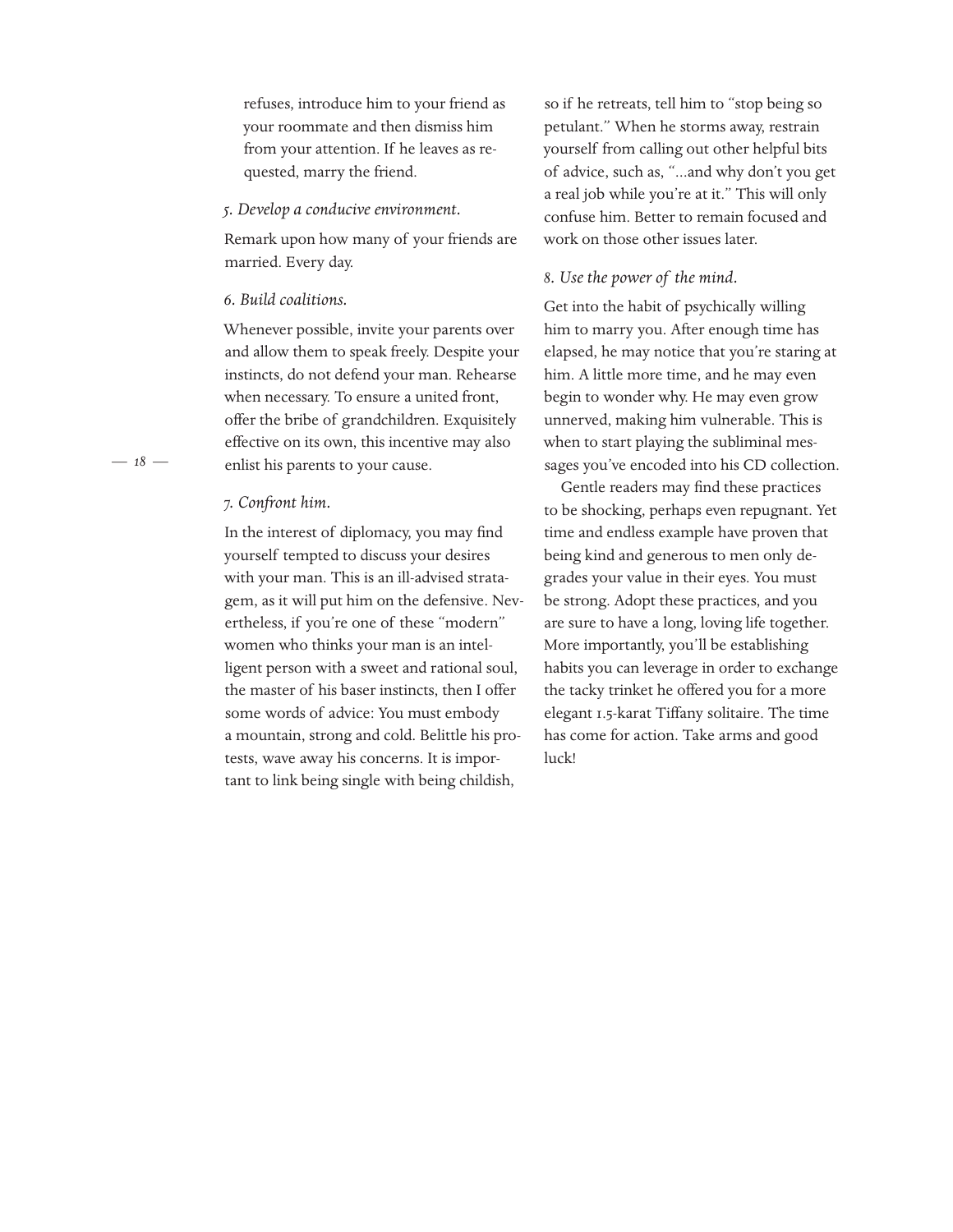## How to Show Your Work

MICHAEL BARRISH

I don't care what anybody says, I'm not sorry for what happened to Mrs. Overhalt. It's sad I guess, but it wasn't my fault, and anyway she hates me because I can do all the problems in my head, everyone knows it.

Like one time we were playing this game where one kid from each side of the class stands at the board and does a math problem, and Mrs. Overhalt got upset because every time it was my turn I would close my eyes and know the answer. So the next time we played the same game she made a new rule you had to show your work or your answer didn't count.

Of course she did it because she's upset that I won't ever show my work, because I won't.

But anyway that's not what happened this time.

What happened is, Mrs. Overhalt said to stop talking but I wasn't talking, so I said I wasn't and she got mad and said, What are you, calling me a liar? so I said, I'm not calling you anything, I'm just saying I wasn't talking, because I wasn't.

I forget why, but I was already sitting in the back of the room.

Probably I was there because I was talking before.

I do talk sometimes and Mrs. Overhalt sends me to the back of the room, but actually I like it much better in the back of the room because I can look out the window and don't have to pretend to be paying attention to anything.

Mrs. Overhalt thinks she's punishing me by sending me to the back of the room but really she's not, so I always act like I'm upset about it to make her think she is when she isn't.

Mrs. Overhalt said, I saw you with my own eyes, so I said, You couldn't have seen anything because I wasn't, and then she said, That's it, I've had enough, and she started coming to the back of the room.

But I never called her Mrs. Overweight, that's not true, I don't know who said that, because I didn't, although she really is overweight, anyone can see that, except that it was Richard Marcus who said that, not me, I just call her Mrs. Overhalt.

Or I just call her *you* or I don't call her anything, you don't always have to call a person a name.

But I got scared when I saw her coming, because her nose looked funny, like the holes got bigger all of a sudden, like she was wearing one of those little pieces of tape that football players wear on their noses to keep them open I guess, and Richard Marcus said, You're in trouble now, and I wondered if I should run, but before I could even think where to run to, Mrs. Overhalt grabbed my ear.

I never expected her to grab my ear.

If you ask me, the reason Mrs. Overhalt is so upset is because she can't do the problems in her own head and I can, that's the reason.

*— 19 —*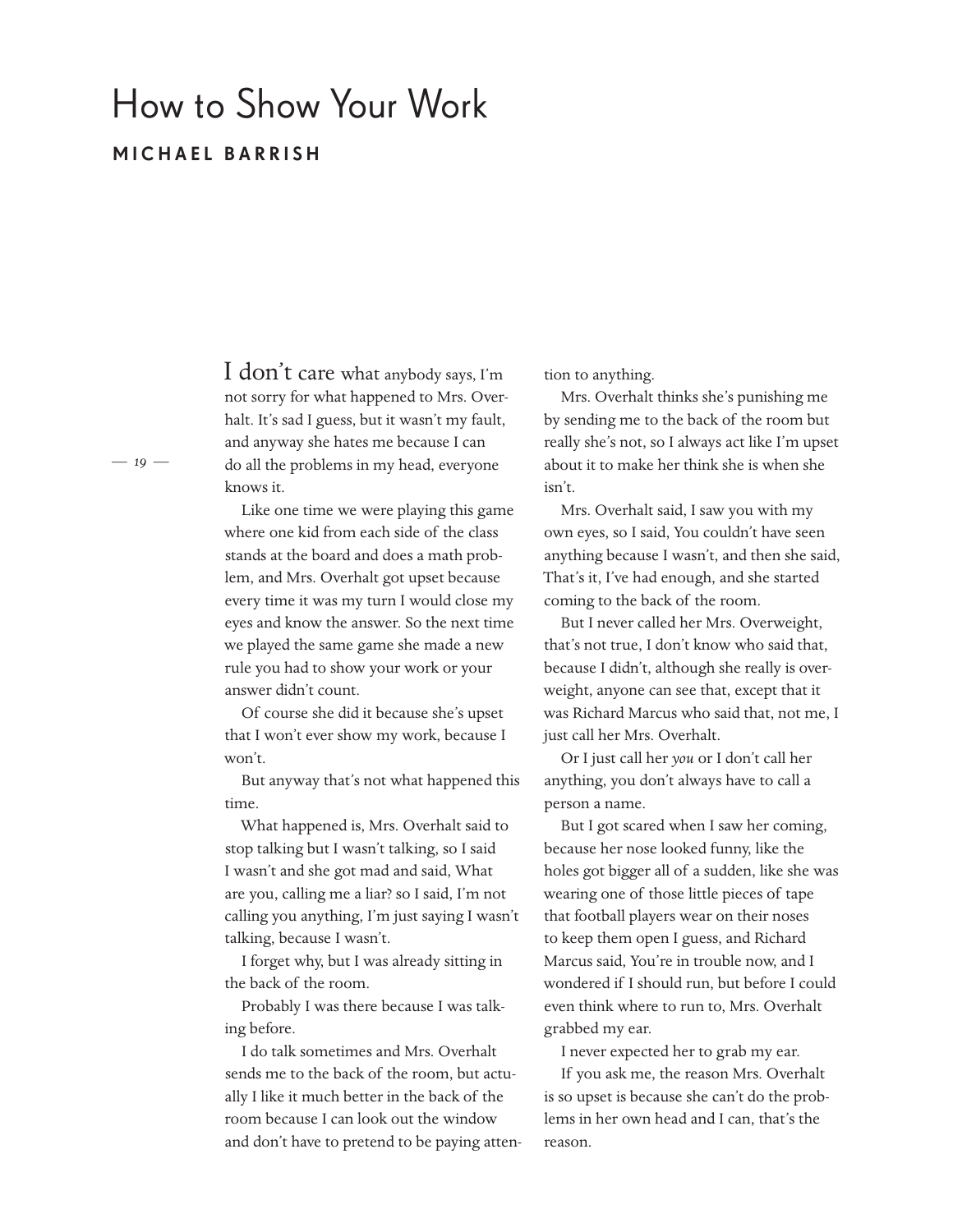Sometimes she says I'll never make it to college if I don't start showing my work, or I'll flunk out of college the first week because you have to show your work in college, so I say, Fine, I'm not going to college.

Anyway I couldn't really hear what she was saying when she was pulling my ear, but Richard Marcus says that she kept calling me Copernicus and saying that she was going to take Copernicus to the principal's office.

Richard Marcus says that it must be a bad name because of how many times she was saying it and because she made it seem like it was a special name to call someone, which it wasn't, you could tell.

But I don't think she should have called me anything because I wasn't calling her anything and she was pulling really hard, and besides, I had to walk with my head turned sideways and then I banged into someone's desk, I still don't know whose desk that was, and now I have a bruise.

So I hit Mrs. Overhalt in the stomach to get her to stop pulling my ear like that, but she wouldn't stop even after I hit her in the stomach, so instead I did this thing my sister taught me – my sister takes women's selfdefense even though she's not a woman yet, she's only twelve – I jumped on her foot.

My sister says that you're supposed to shout No when you jump on a person's foot, but I don't think I remembered to do that part, unless I just did it anyway without ever thinking about it.

My sister says that your feet have more bones than anywhere except your hands. I don't really remember how many bones they have exactly, but Mrs. Overhalt made a funny sound like she just remembered something important and fell to the floor holding her foot.

Also I guess she must have hit her head when she fell, but I never saw that, but that's what must have happened, I guess.

Anyway all the kids were standing at their desks and looking at me and at Mrs. Overhalt and some of them were crying because

it was upsetting and no one knew what to do.

It wasn't like the emergency bell, it wasn't like that at all. Because with the emergency bell, you already know what's going to happen before it happens because your teacher tells you about it for a whole week, and then the bell rings and everybody walks outside in a straight line and you have to stand there in the schoolyard with all the kids in all the classes until it's time to go back in.

But it wasn't like that.

The way it looked was like she was sleeping.

And then Mrs. Staller came in all of a sudden and said, My god, what is this?

Mrs. Staller teaches the class across the hall.

Usually Mrs. Staller wears so much make-up on her eyes that it makes her look like a raccoon.

Every time I see Mrs. Staller, the first thing I always think is that she's looks like a raccoon.

My mom says that Mrs. Staller thinks that her eyes are pretty and so she tries to get people to look at them by wearing lots of make-up around them, like she's circling them with something nice and saying, Here, look at this, but then it doesn't really work because people end up thinking she looks like a raccoon, so they never notice her eyes.

Sometimes I just want to tell Mrs. Staller that she looks like a raccoon with all that make-up, except my mom says you should never tell people things like that. But I don't really agree with my mom because I think Mrs. Staller would rather know what she looks like, because then at least she could find another way to get people to look at her eyes.

So Mrs. Staller ran over to Mrs. Overhalt and you could tell she didn't know what to do, which is funny because teachers always know what to do, and then she ran out without saying anything to anybody or even

*— 20 —*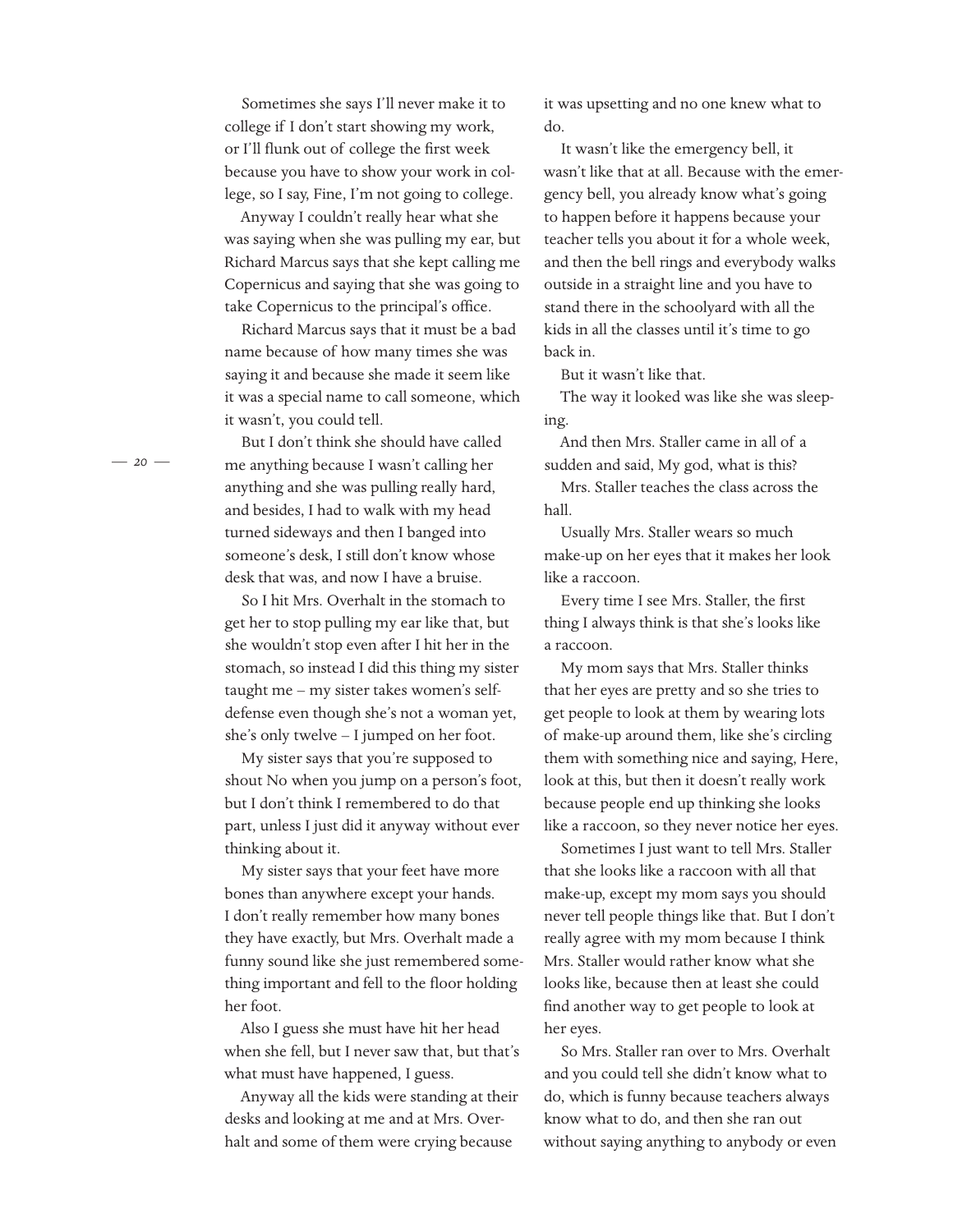looking at us, and it was like it is in the schoolyard when you hear the freeze bell and everyone freezes and it's so quiet that you can hear the sound of the balls bouncing away because no one is allowed to catch them.

After that I don't really remember anything because there were so many things, but Richard Marcus says that everyone had to go to the auditorium and sit there except for me, except that I don't remember where I went instead, just that I could definitely hear the ambulance.

The next day the whole class made a card for Mrs. Overhalt and everyone signed it but me because I wasn't there. Richard Marcus says that I didn't come back for a whole week and everyone thought I was suspended for hurting Mrs. Overhalt's foot, only I don't really remember being suspended.

Anyway it's funny because I don't even know how I do the problems, I just close my eyes and think about the numbers, I just see the numbers in my head and then I know what the answers are, that's my work.

So if Mrs. Overhalt wants me to write that on the board, I'll write it on board, I don't care, I'll do it, it's not a big deal to me, only I don't even know how to write it.

*— 21 —*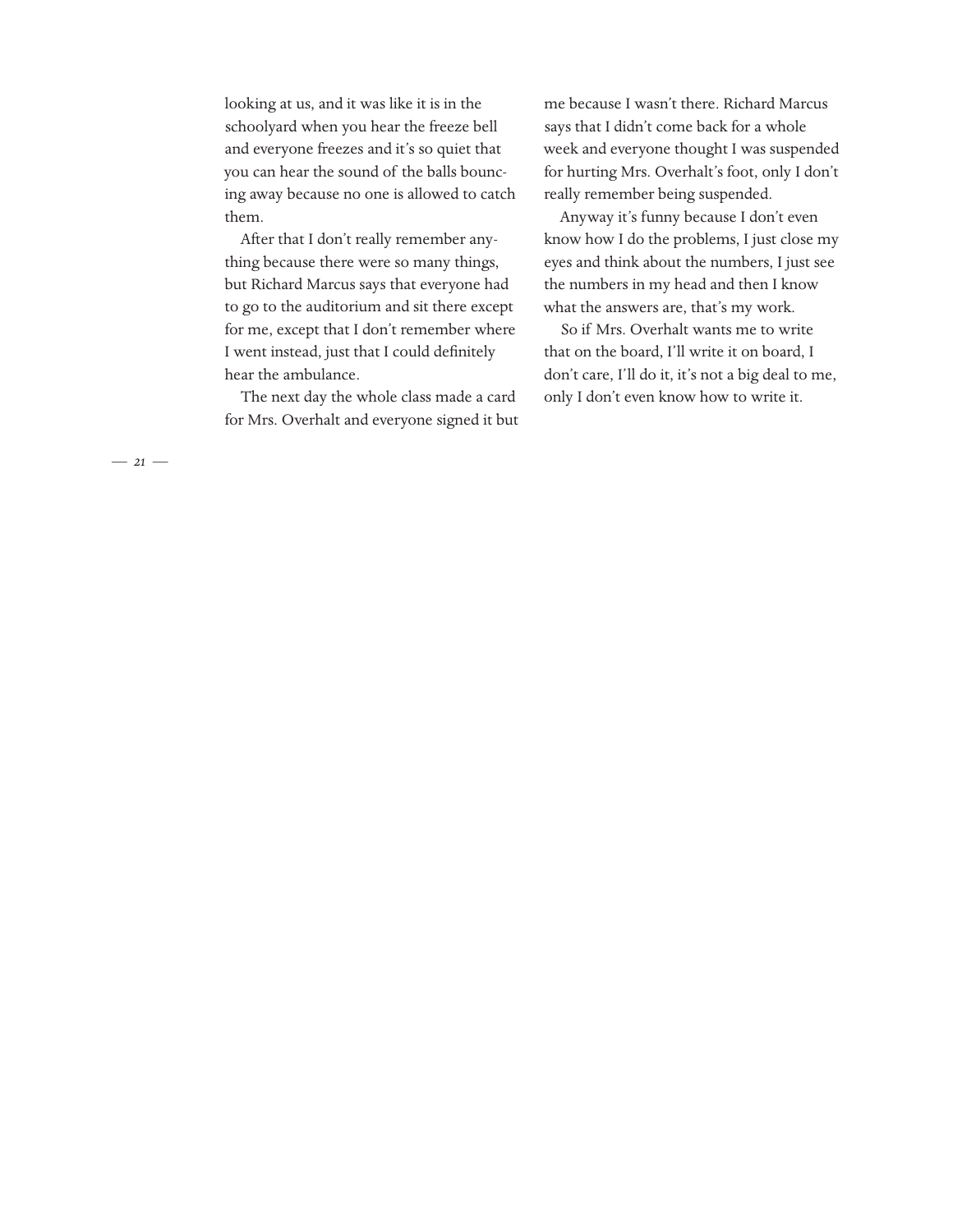### How to Start a Dialogue With a Complete Stranger JASON GURLEY

There are, as of the last time I looked in a history book, approximately six billion people on this planet. Six billion. I personally know about eighty-seven of them fairly well. How many do you know?

It doesn't matter. What this means is that there will always be a greater number of people you don't know than people you do know when you consider the entire population of the world. Which means you are continually obligated to spend time with people whose names you don't know, whose hairstyles you can't stand, and whose cars you'd like to "borrow."

You've got no choice – you have to talk to them. To help you get started, here are five suggestions for sparking a conversation with someone you'll likely never see again.

*Suggestion No. 1: Rope 'em in.* 

Use the fairly shocking acts of your past – and perhaps present – to draw a stranger into a dialogue with you.

Situation Uno *· Setting: A bank. You* (y) *and the stranger* (s) *are standing in line.*

- y: Sure is a long line.
- s:
- y: Does this thing ever move?
- s:
- y: Longest line I ever been in was the Bataan Death March.
- s: Are you serious?

SITUATION DOS · Setting: A grocery store. You (y) *and the stranger* (s) *are in the produce section.*

y: What awful cabbages!

s:

y: I've never seen such rotten-looking orbs. s:

- y: Well, except for when I was in Florida and a drowned Cuban woman washed up on a nude beach. Her head looked like that.
- s: Oh my God.

SITUATION TRES · Setting: A jail cell. You (Y) *and the stranger* (s) *are locked up.*

y: What are you in for?

y: Me, I'm in here for gutting my neighbor. s:

y: She played her music way too loud.

s:

s:

y: I stapled her intestines to her forehead. s: [retches]

Note of warning: Sometimes this suggestion doesn't work.

#### *Suggestion No. 2: Feign a disaster.*

Most strangers are relatively kind people; they're from the same world you are, after all. Therefore they're willing to risk life and limb for your well-being.

SITUATION UNO · Setting: A major freeway. You (y) *have just pretended to be hit by a car. The stranger* (s) *has stopped and run to your aid.*

s: Are you okay?

*— 22 —*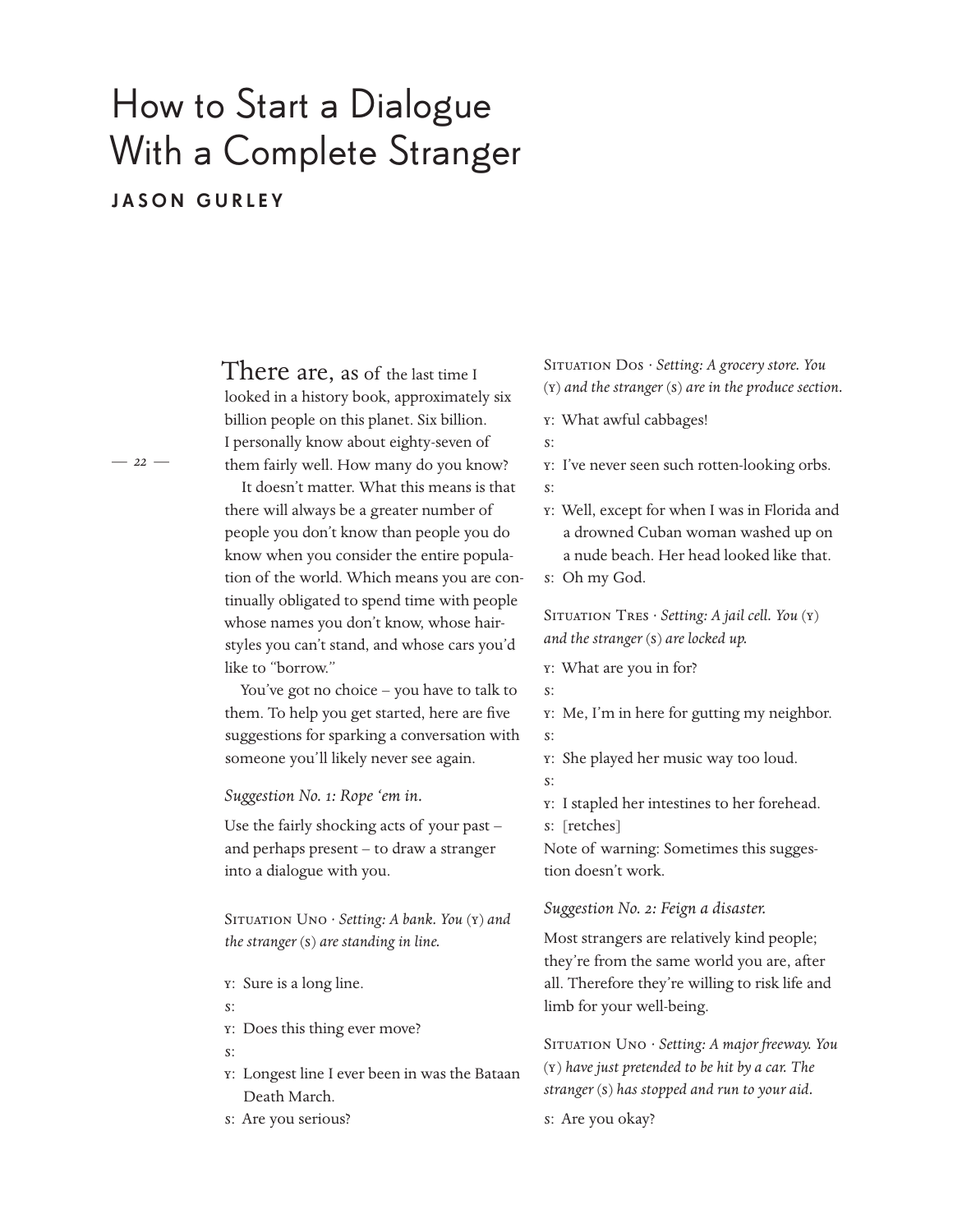- y: [*groans*]
- s: Sir, are you all right? My God!
- y: Ohhh...
- s: That was terrible! Are you OK? Sir?
- y: Yes. Yes, it was terrible, wasn't it.
- s: You're alive!
- y: Of course I am. By the way, what do you think of the new *Star Wars* film?

SITUATION DOS · Setting: A family restaurant. *You* (y) *are pretending to choke on a chunk of fi sh. The stranger* (s) *leaps up to perform the Heimlich maneuver.*

- s: Hup!
- y: Ack!
- s: Hup!

y: Ack!

- s: Hup!
- y: Ptooie!
- s: Whew.
- y: Hey, thanks. What do you think of the fish?

*Suggestion No. 3: Say something inappropriate.*

The entire world wants nothing more than to laugh, heartily and ferociously. It's your job, as a fellow stranger, to give them a reason.

Situation Uno *· Setting: A baby shower. You (*y*) are on the couch, next to the stranger (*s*). Both of you are watching the mother-to-be model a kimono.*

- y:
- s:
- y:
- s:

y: Ever seen a Japanese whale come up for air?

- s: [*sputters*]
- y: Hi, I'm Elaine.
- s: Sonia. You're funny.

SITUATION DOS · Setting: A teenage beauty *pageant. You* (y) *and the stranger* (s) *are sitting in third row center.*

- s: Y:
- s:

y: Boy, do I feel like an old pervert.

s: [*chokes*]

y: I'm Rufus.

s: I'm horny.

SITUATION TRES · Setting: A bullfight. You (y) *and the stranger* (s) *sit in silence with the stunned crowd, staring at the gored body of the*   $bullet$ *r.* 

- y:
- s:

y:

s:

- y: Awww. How pulpy and cute. Look at his little eyeball, all by itself over there. Aww.
- s: [*snorts*]
- y: Franky.
- s: Johnny. You're repulsive.
- y: Thanks! You, too.

*Suggestion No. 4: Fumble your lines.*

Nothing is more endearing than somebody who has trouble with their native language.

SITUATION UNO · Setting: A political rally. You (y) *are stepping up to the podium to speak to a crowd of strangers* (s)*.*

- y: Good afternoon, ladies and gentlemen.
- s:
- y: I would like to begin by saying...
- s:

y: ...wow hunderful you all took lonight.

- s: [*roars*]
- y: Heh. Oops. I'm from Texas.
- s: [applauds]

SITUATION DOS · Setting: A fast food drive-thru. *You* (y) *are ordering a meal from the stranger* (s) *on the other end of the speaker.*

- s: Good morning. Welcome to Greaseball Deluxe. What can I get for you today?
- y: Yes…just a minute.
- s: Whenever you're ready, ma'am.
- y: OK. I'd like a bamhurger with po nickles.
- s: [*howls*]

*— 23 —*

Y: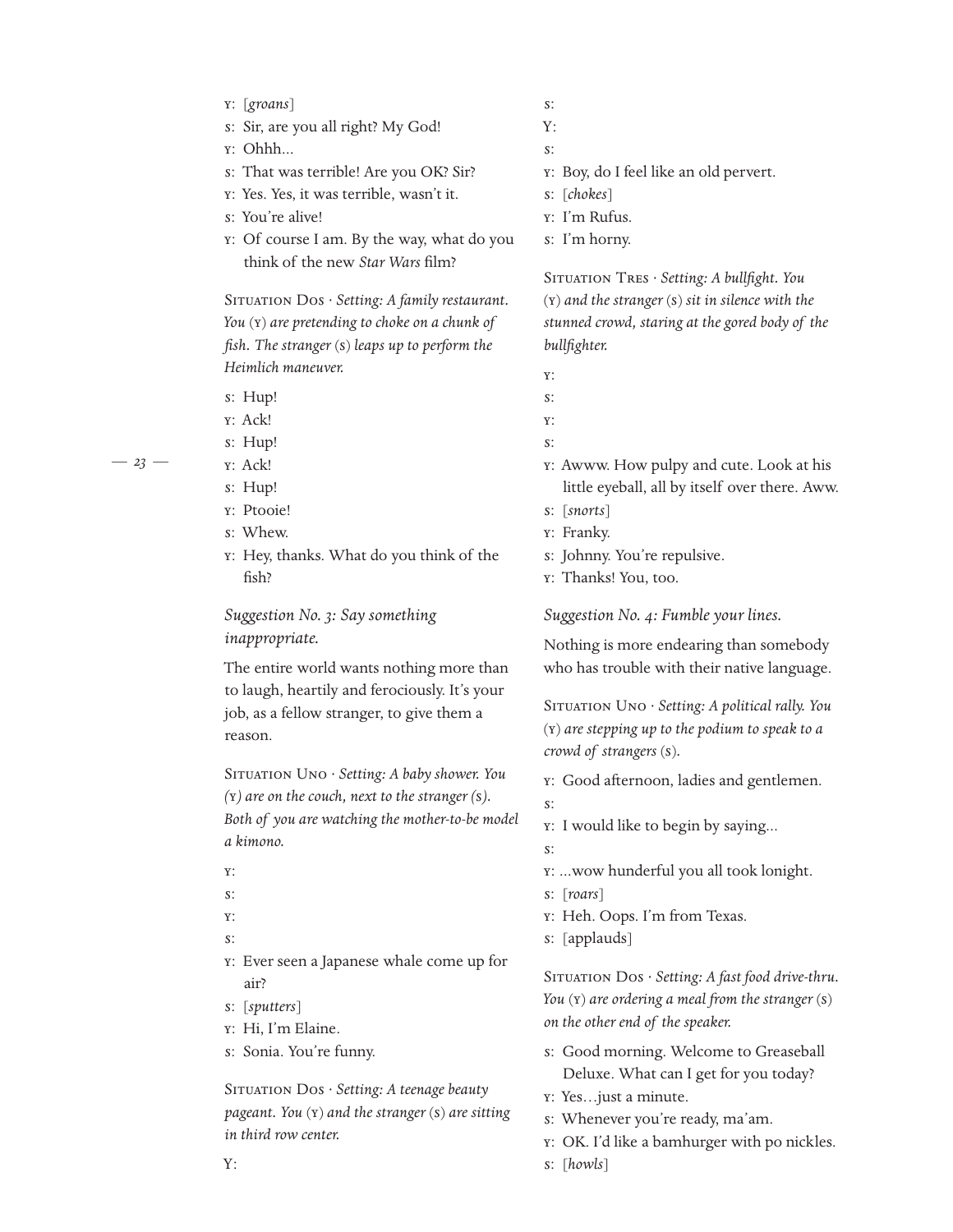- y: Uh, yeah. Make that a bamhurger with *no pickles*. Sorry.
- s: That's a Spoonerism!
- y: Yes, I'm aware thof at.

*Suggestion No. 5: Say hello and shake a hand.*

In the event that the other suggestions have failed miserably, consider the tried-and-true approach.

Situation Uno *· Setting: A charity dinner. You*  (y) *have just arrived and the stranger* (s) *is standing by the bar.*

- y: Hi! How are you? I'm Jack.
- s: Hi. I'm Mike.
- y: OK, then.
- s: y:
- *24 —*
- s:
	- y:
	- s: Well.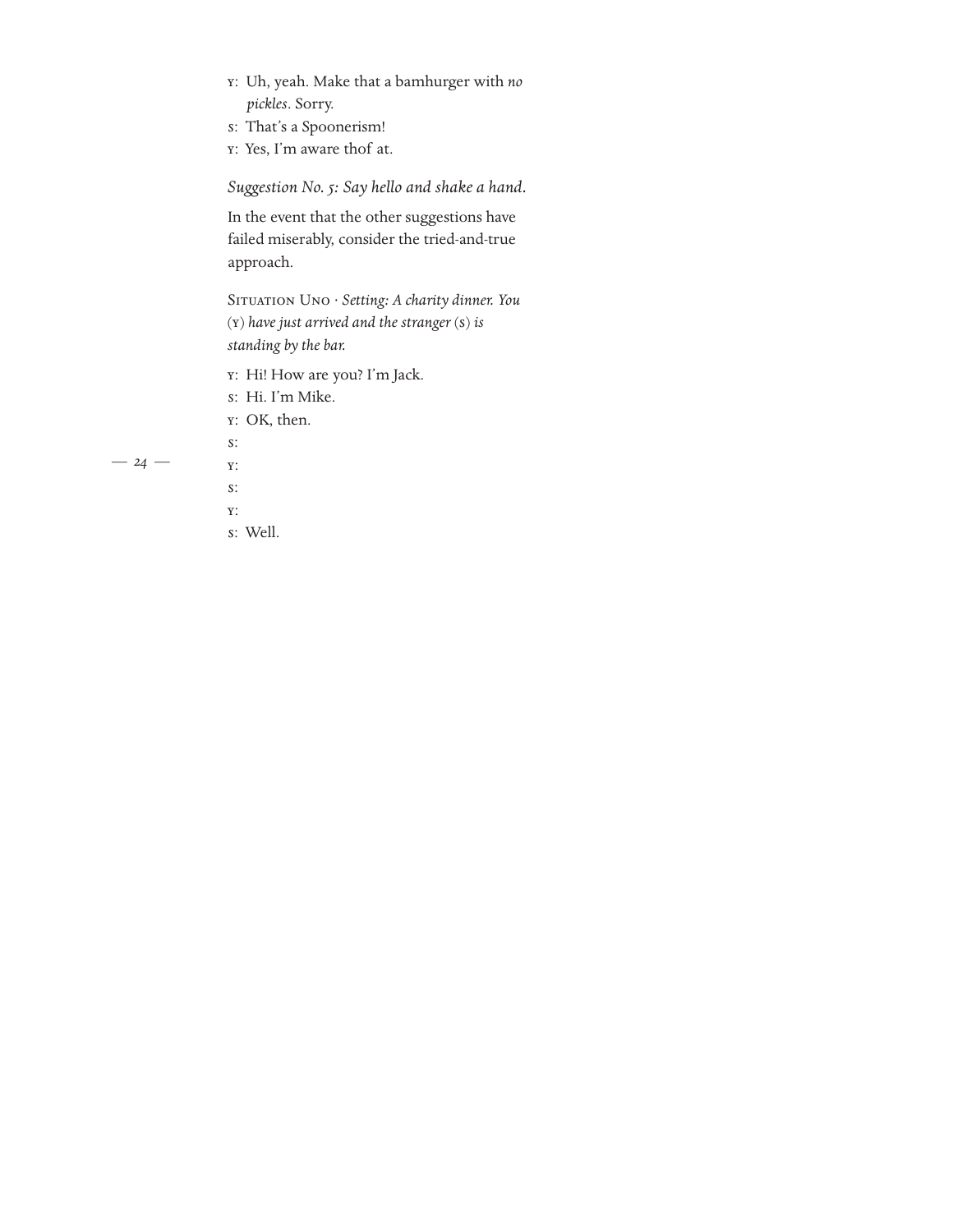### How to Take the Train PAUL FORD

The motions to allow a body onto a crowded train are performed unwillingly – people never want to squeeze in any more than they have. But you're immediately forgiven for encroaching once you've shoved your way past the doors. Shoulders press against backs, coats are squeezed and bags held between legs, and heads turn. Whole bodies come into contact, a temporary, respectful intimacy.

Over the last 5,400 rides, nine years of them, I learned to enjoy this human press, to look at as many faces as I could. Even the wide variance of human smell became good to me, the pheremonal funk, especially on the way home at the end of the day. The inner beasts, dressed up in cosmetics and haircuts, crept out through our sweat.

That last morning I had a book in my bag, but I watched the brown-black of the tunnel as underground lights, mostly blocked by the shoulders of straphangers, flew by, outside the window, recording the experience for some other time and place. A woman to my right talked to someone I couldn't see.

"I'm a child of Jesus," she said. "I'm going." I was going, too. There was little to do before I went – clean out my email, throw some paper in the recycling bin, talk to those who came by the desk, go out for a few drinks and listen to people make fun of me. There was a cutting tone in my coworker's voices, a loss of familiarity. I was leaving the tribe, the small firm which performed a specific kind of work for larger tribes. I was leaving the tribe of tribes, the city itself,

without a briefcase, without a plan, dragging my belongings to the curb, no other city or place in mind. A week at my parents, then....

Sometimes old lovers called me. I'd had a total of six here, each associated with a different subway stop. They called when they were looking for something in their pasts, validation or an old phone number.

The train rolled and shook into my work stop. A hundred people stepped onto the platform, jostling to ascend the stairs, bound along crooked lines for their 100 destinations.

I gained too many preferences over my 5,400 rides, too many favorite bars and restaurants. I'd lost my ability to inject the streets with fresh meaning; I was following my own footprints, living in loops of subway rail, always leading back to my front door.

The turnstile gave its click as I pushed through; I headed up the stairs into morning light. I'd been horrified it would all be too big for me when I first arrived, that the buildings would be too tall and the women too demanding. But I found the rhythm, living in a place too small, working long hours, helping family members find their way when they visited. I could recognize myself in the kids coming in for interviews to take my place, their mouths testaments to orthodontia, all gleaming potential. I was happy for them, that they could find these things out for themselves, happy to see someone else fall in love with the place, and jealous, as behind me a wave of nostalgia and regret washed up through the tunnel.

*— 25 —*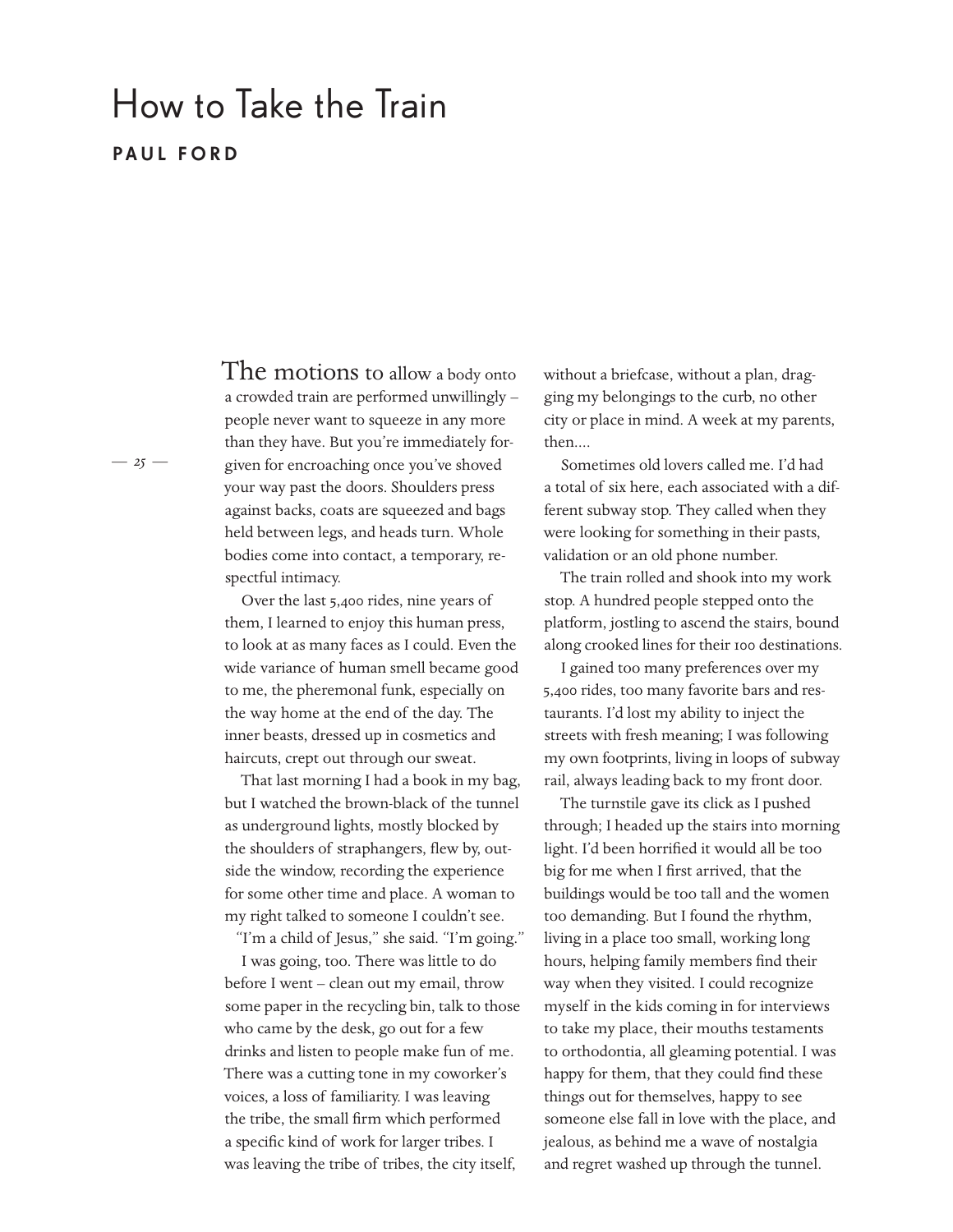### How to Make a Baby

#### DENNIS A. MAHONEY

*½ cup all-purpose fl our 6 tablespoons olive oil ½ pound mushrooms, halved 1 green bell pepper, diced ½ onion, chopped 2 garlic cloves, chopped ½ teaspoon dried oregano ½ cup purchased marinara sauce ⅓ cup canned low-salt chicken broth ¼ cup dry Marsala 1 tablespoon drained capers 1 pound chicken*

Relax. You aren't the first person to try this. The process is simple and surprisingly straightforward. As my grandmother used to say, "If you can read a set of instructions, you have nothing to worry about."

Getting started is the hardest part. Grab a cart and head straight for the produce aisle. There, you'll find a number of essential items on your list. Select a good, round onion. Bounce it in your palm until you hear a nice smack. Bag it. You're on your way.

When it comes to choosing mushrooms, the cleaner the better. If there's no visible rot, you're probably fine. The same can be said of peppers – your pepper shouldn't be puckered. It ought to be firm, healthy, and bright, with no discoloration. Next, pick up a garlic bulb. You'll only need two cloves so don't bother with elephant garlic; size isn't an issue. Capers are generally stored with other pickled products. You might even find them in the produce aisle. A caper is defined as "a playful hop" or "frivolous escapade."

You're catching on.

Get a sack of all-purpose flour and a bottle of olive oil. Oregano will add a bit of spice. You'll also need a splash of dry Marsala. (If your supermarket doesn't carry Marsala, try the local liquor store. While you're there, buy a bottle of Merlot.) Find a can of chicken broth and a small jar of marinara sauce. If you happen to pass the diaper aisle, keep going. There's no need to worry about that now.

You'll need one pound of boneless chicken breasts. The breasts are fundamental to this whole operation, so choose carefully. Double-check the sell-by date to ensure that the meat is fresh. Anything past expiration isn't only distasteful – it's dangerous. Fatal disease is often communicable.

Proceed to checkout. While you're waiting in line, scan the magazines. Note the Hollywood romances: marriage in the mansion, scandal and divorce. This is not an accurate reflection of the world. Media distorts relationships, inflating subtlety until it isn't subtle anymore. Your situation will be different.

Have you joined the supermarket discount club? Do it now. Every dollar's going to count from here on out. Make a final survey of the impulse items at the counter that you won't be buying anymore. Say, "Have a nice night." Return home and find some comfortable clothes. The next couple of hours are going to be messy. Dress accordingly.

It won't be perfect. You'd better get that

*— 26 —*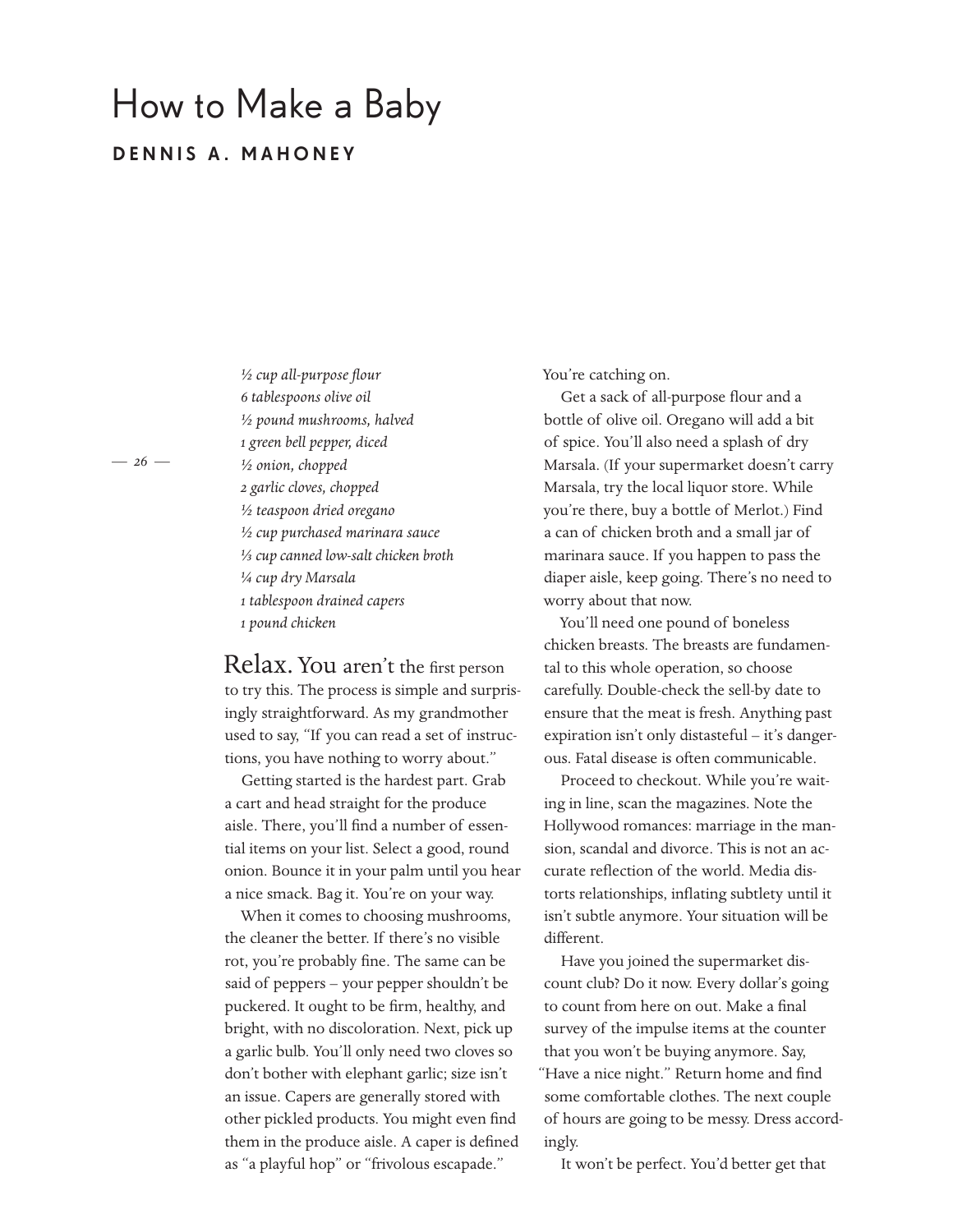out of your head. Even the masters make mistakes. In a pinch, you can always call your mother for advice. Rest assured, she's done this before.

Wash the chicken in the sink. Season with salt and pepper and put the pieces in a plastic bag with a half-cup of flour. Toss the breasts until they're coated. Heat three tablespoons of olive oil in a large skillet over medium-high heat. Add the chicken to the skillet and sauté until brown, about four minutes per side. Use a pair of tongs to move the chicken onto a plate. Pour away the fat and add another three tablespoons of olive oil to the skillet. Halve the mushrooms, dice the pepper, and chop the onion.

When you come to the garlic, it may begin to dawn on you that you are unprepared. With the hour at hand, reality will start creeping in. This is actually happening. You won't know how to proceed.

Ask the neighbors, the couple right next door with the (three!) amazing kids, her without the saggy mood or baggage under the eyes, always optimistic after a full day at the office, her derrière as plump as a Christmas goose, and him with that physique, that spring in his step and zeal and zest for wife and family, no dismay, no receding hairline… them. Their faces always lit like those who have it figured out, with no regret at having signed their lives away to three volcanically needy kids. They would know. This couple who rattles vases off the mantelpiece whenever they're in bed, rabbiting on and on as if a thousand children were the goal and it could only be achieved through infinite varieties of fascinating, action-packed, enthusiastic lovemaking – they'd have to know the answer to such a simple question. How to chop garlic.

Knock on the door. They'll answer together (her in a shirt, probably his), knuckles white, eyes bright. You've caught them making babies again. "Hi," they'll say together, out of breath, the smell of baby batter fuming off their bodies. They are

kneaded dough, rising in the bowl.

They'll loan you a garlic press. Thank them. Say, "You're literally a life saver." Return to the kitchen, press the garlic, add half a teaspoon of oregano to the vegetables, and sauté the whole lot until the onion is tender – about 10 minutes.

Use your time for additional preparations. Clear the bed and change the sheets. Straighten the pillows and put the dirty laundry in the hamper. Close the blinds. You want to create a cozy atmosphere, neither dark nor glaring, bright enough to read, yet dark enough to nap. The room ought to be "half-awake." Up the thermostat a few degrees until you're comfortable enough to go without socks. Too warm is better than too cold. Environment is key.

Stir the marinara sauce, chicken broth, Marsala, and capers into the vegetables. Return the chicken to the skillet, spooning the sauce over the meat. Bring the sauce to a boil and reduce the heat to medium-low. Cover the skillet and simmer until the chicken is tender. You've got about 20 minutes.

Go to the bathroom and fill the tub. Run the faucet over an open drain for 60 seconds to flush impurities. The water must be clean. Burn some candles, preferably scented, once again aiming for a happy medium of light. Excessive light can startle or expose. The candles will remind you of nights you spent alone, certain you would never be loved. Add one cup of Epsom Salt. Test the water with your finger. You want it to be hot, but not scalding. If the temperature is slightly high, that's OK. The water will cool as you continue with your preparations.

You've come to the most important step. Write a note that says, "You matter more than anyone. I love you." Any truthful variation on the theme will do. Write the words in permanent ink. Fold it once. Put the note in a safe place.

Take a breath. You're almost done. Look at the home you're planning to share

*— 27 —*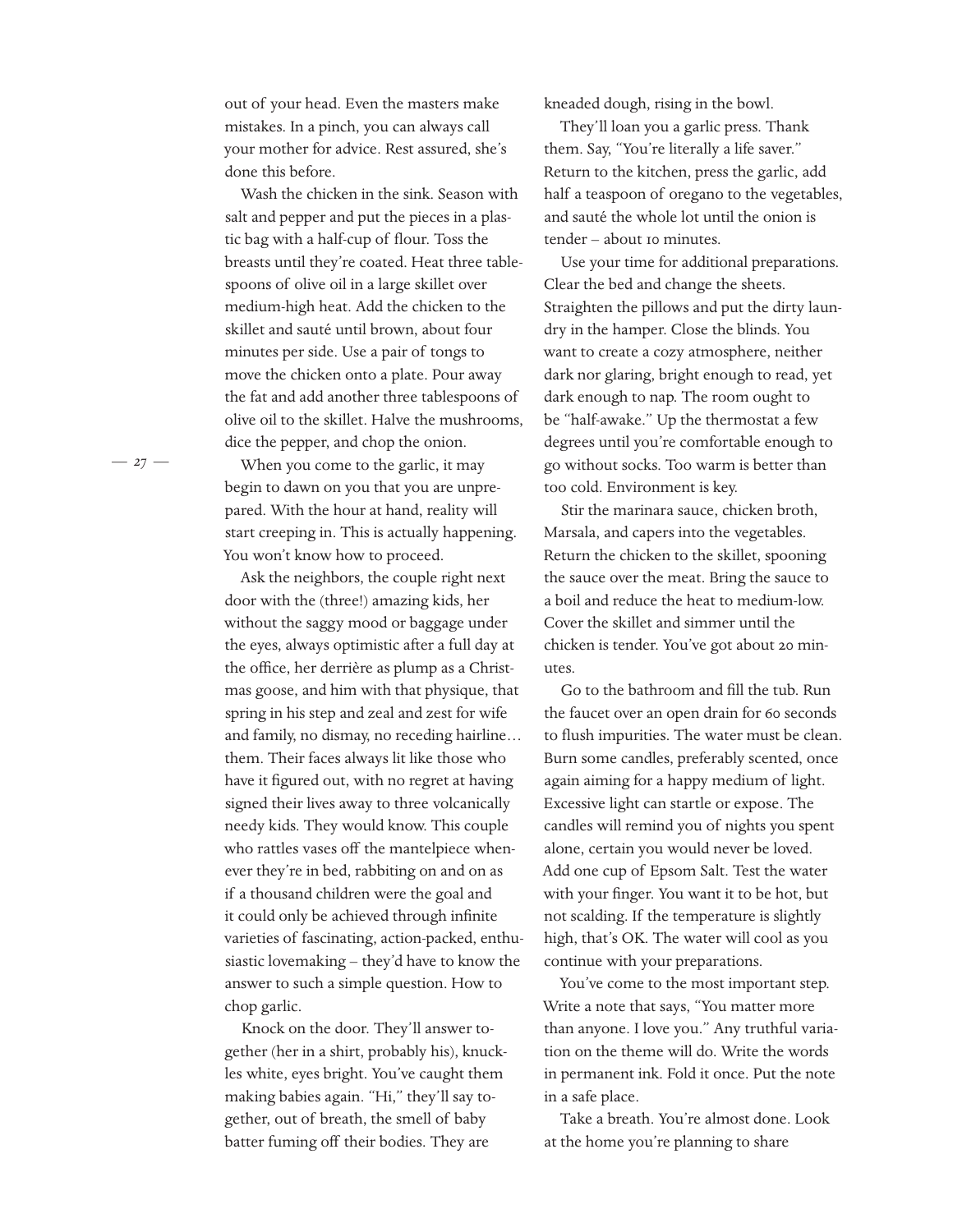with your baby. Is rearrangement something worth considering? Assess the "flow" of the rooms. Do all paths lead to television? Is the dinner table prominent, or do you eat your meals on the countertop like a deli patron? This will be the nexus of the baby's world. Are electrical outlets, bottles of aspirin, and canisters of rat poison covered or protected? Is there a fire extinguisher handy?

And what about you? Do you know advanced arithmetic? European history, the definition of a split infinitive? What about your habits? Your life will become an example once you've done this thing. You'll hold a permanent spotlight. Chewing fingernails will be recorded and reviewed. Choice of breakfast, of obscenity and turns of phrase, of favorite politicians and musicians, all of these will be remembered. How you treat your fellow human beings, why you laugh, how you hug, when you holler, who you tolerate, the reasons that you fail – all of this will be observed, even imitated.

Don't panic. There are those whose only preparation is the heating of a spoon. Other people make babies entirely by accident. Results are often undesirable. You've done a good thing in handling this with sensitivity. Be proud. You've put a lot of love in this. You've started a process that will last as long

as you're alive. Death will be irrelevant to anyone involved. Once you make a baby, there's no unmaking it. Forever, this baby will have existed, if only by intention.

Recognize that you will never be prepared. Waking up with no responsibility is often hard to do. Waking up responsible for life is even harder. Maybe what you need is not to need. Maybe it's not about you anymore.

It's about time – check the skillet. Using tongs, move the chicken to a large platter. Boil the sauce until it's slightly thick, about three minutes. Skim whatever fat has risen to the top. Spoon the sauce onto the chicken. Pour the wine. Grab a pack of matches. Don't forget to turn off the stove.

When your spouse and/or lover arrives, serve the Chicken Cacciatore on a candlelit table, play Marvin Gaye over the stereo, and present the note. Improvise. Truth is, all of this was just to get your courage up. Focus on your partner now. If you haven't got a partner, consider it a practice run.

No one knows the secret in the end, not even parents. It's different every time. Feel your way and hope for the best. Enjoy yourself. If all else fails, try again. Vary the steps. Find what works. There's no need to throw the baby out with the bath water.

*— 28 —*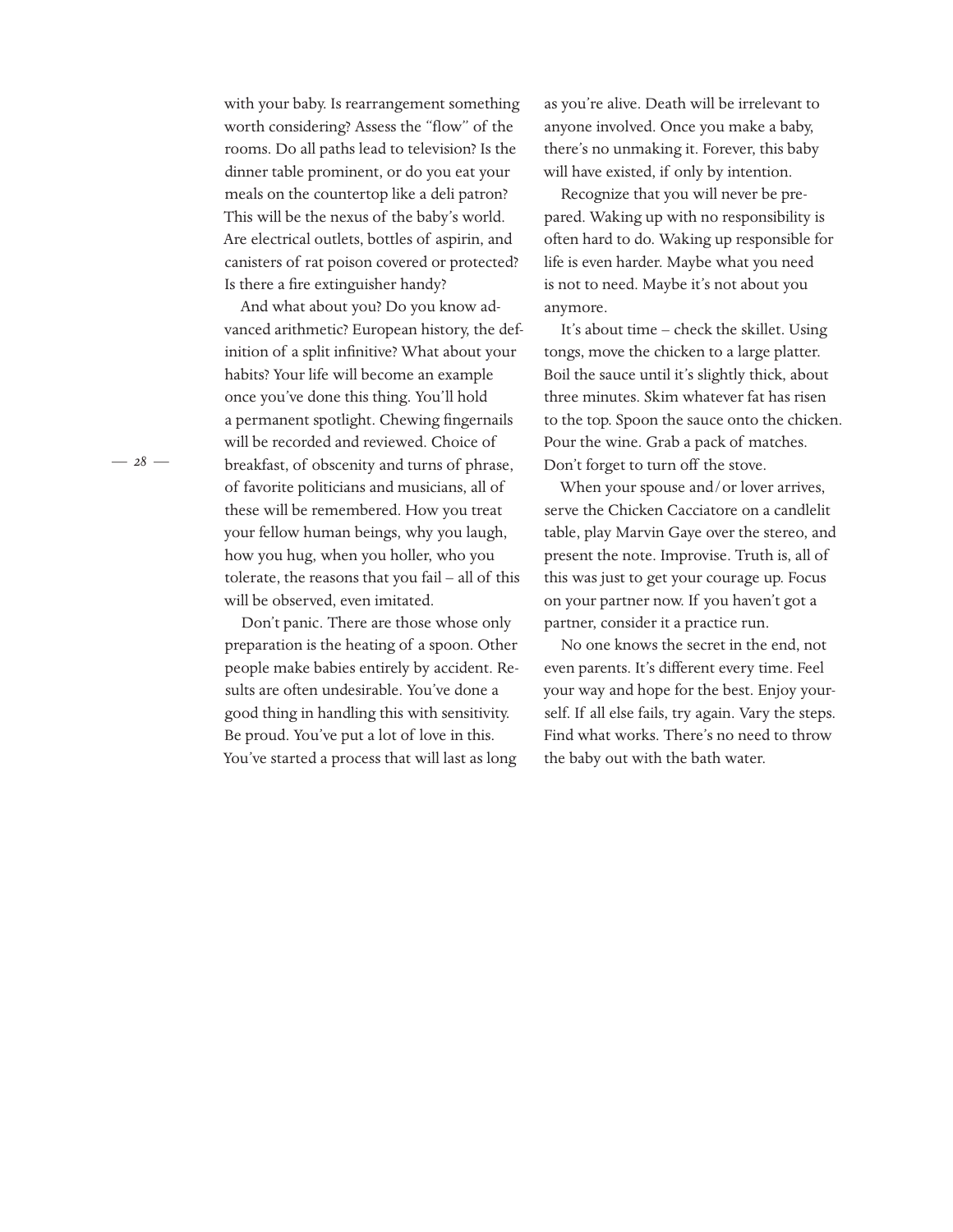### How to Skin a Cat G AIL ARMSTRONG

#### *Dear Mom…*

That's as far as you ever get. Thoughts veer toward you like a swarm of bees then scatter shattered like a storefront window. Swat, flee, toe the shards or.... the mosaic is becoming unruly. Words abdicate like never before. You're tired of what they say and, besides, you've had to start thinking in French again – a fancy excuse for can't cut through this muddle on a dare, not even in your native tongue.

#### *Dear Mom,*

*So most of the days begin at six now and don't end until two the next morning. Ten hours of teaching in all parts of the city and ungainly suburbs, then home to freelance work.* 

And still you're reluctant to leave, not now that you've begun to fall in love again with this cranky old broad, diva whore. With the sight of her core reflected in slow walking along the riverbank, night falling around you soft as soot.

There's no longer much time but when you do get the chance, few pleasures compare to heading into the labyrinth for as long as shirking duty will allow. Later you'll take the metro back home through the belly of the city and that evening, when it's quiet, trace your finger along the day's path, fitting it like a piece into your gradual mental map.

*Every day dread dragging two sleeping children from their beds, gentle breathing before sunrise, half-open eyes and tousled heads still stuck in a dream. And down to the neighbour's, rushed whispered gratitude as I watch them stumbling drunk with fatigue, collapsing onto her couch, cinnamon toast forgotten between their fi ngers.*

You love the aimlessness of the walks, the only time that thoughts arrive almost linear. For once not clinging to all others, fist-tight ball of string you don't know where to begin. They unravel in sequence more like afterthoughts as you allow yourself to be distracted by small details along your path – this window, that corbel, gargoyles and inner courtyards, doors so ornate they outdo your own barricades.

So you walk. Apart from the core, singledigit *arrondissements*, the city is still mostly fragments in your mind so you move further and further afield. There's only one neighbourhood that you'll continue to avoid, the queasy memories it contains.

Down from Bastille then through the Marais to pompous-human scale galleries, always images of noblesse oblige swish idling through here – they'd nothing else to do – and along toward Opéra, La Madeleine. But it's swank, not your style, and reminds you that you're poor... so backtrack and cross the river.

*— 29 —*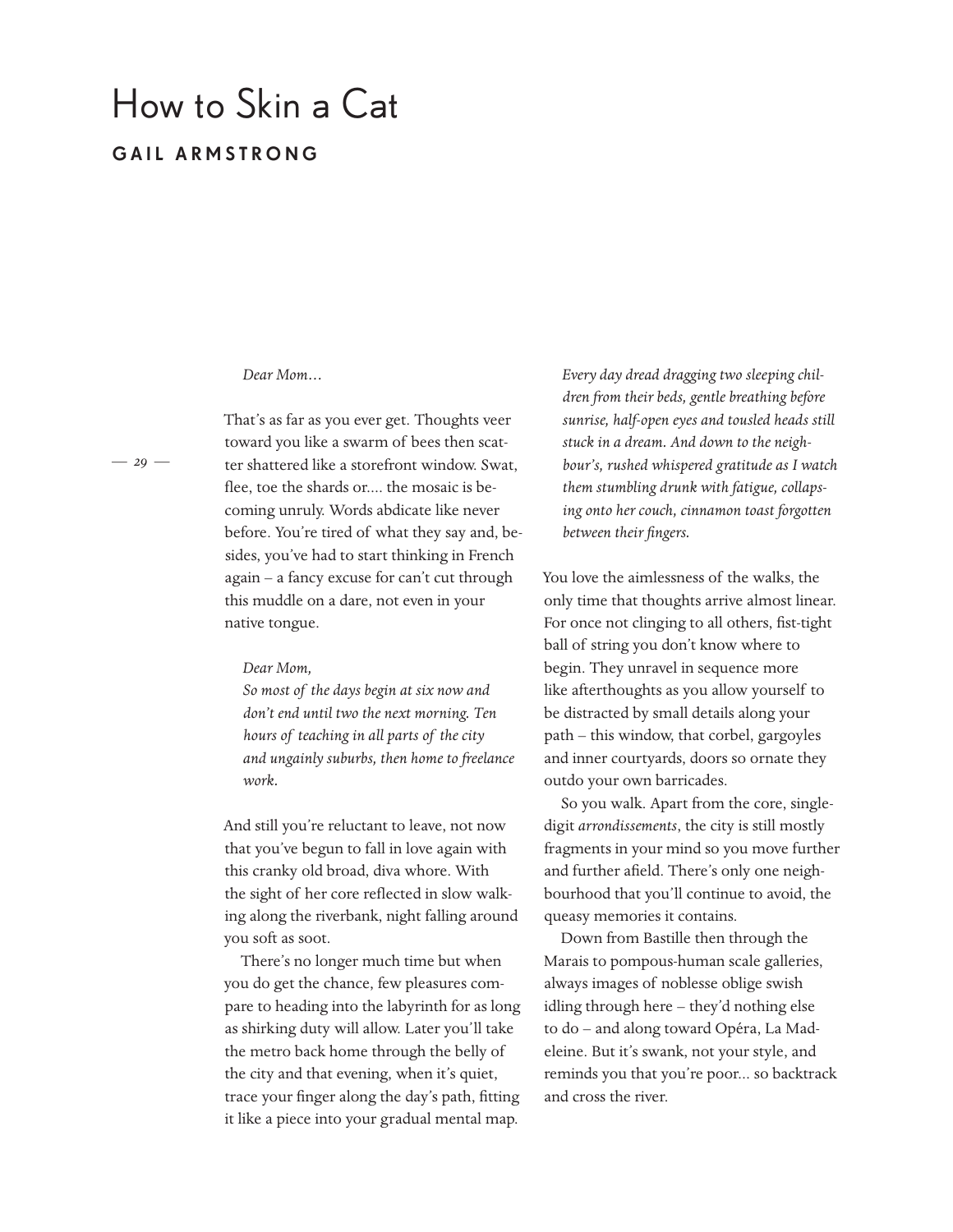*And I'm ever so grown up with the cooking, cleaning, laundry, shopping, homework, fi eld trips, picnics, birthday parties, please sit up straight, costumes for the school play, monopoly* (*oh, crap*), *soothe and banish nightmares, croquet, what do we say, get your elbows off the table, badminton, bake sale, tidy your room...*

Sometimes between classes you have time to move in and out of bookshops in the Latin quarter, in and out of those half-lit places that you longed years to loiter in (you hadn't planned on it being a covert thrill), slow running your hand along their dark wooden shelves, giddy with the dust of ancient books all unclassified, stacked and scattered. You revel in the feel of that grain, the sensual tug of all that you still don't know – a sudden reminder that you're still here, and there are so many things you love.

And you're relieved and surprised that so little reminds you of him and your time here together; the long phone calls and threats every night now are enough, drunken pleas and bogus suicide attempts from your seventh-floor balcony when he comes unannounced. That's enough.

*Yahtzee, mow the lawn, fleas and ticks off the cats, poo off the toilet seat, sit up straight, bloody noses, draw the symbol for infinity on her chest, explaining again why mommy and daddy are no longer together, that it is for the best, I promise, don't forget the money from the tooth fairy, get caught red-handed: 'you lied to me mom.'*

Rodin's garden in springtime and Claudel's prim madness, grim jumbled expanse of too-talked-about cemeteries and the forbidden lawns of manicured Luxembourg, field of that war god and the world's most depressing zoo. Still gawk like a tourist at the sight of the Orangerie, Orsay, Petit Palais, Grévin.... But mostly places and tight little streets whose names you don't know,

a constant reminder that you're so far from home. (And you're beginning to strongly suspect that a number of these saints – e.g., Saint Jerome of raisin buns – may never have existed.) The metro's well familiar now, its hospital smell, parade of panhandlers and music travelling through geometric thronged passageways, all lingering inside you long after treading above ground.

*Twister and popcorn and food fights, try to wean my daughter off Melrose Place because my six-year-old son keeps doing hip gyrations and moaning, baby, baby take me now, bad riddles, nostalgia of soft tales at bedtime....*

One day coming home at dusk, you veer off the main road and into a cobblestone street. There are horse-drawn carriages, gas street lamps being lit; the men are dressed in top hats and tails and the women's sway rustles with crinoline. It's 30 seconds of sheer panic and giddy expectation until you're handed a flyer promoting the local *Belle Epoque* festivities. You're oddly disappointed that it wasn't a time warp after all, but still.... You lay awake last night counting the number of times that you've moved.

*With my students shoulder the blame for every horror Anglo-Saxon culture has ever perpetrated, sit up straight, cuddles and kisses and all out wrestling – pure joy, my lord – Old Maid, Black Jack, accept that I'm the villain, War* (*oh, you wouldn't believe how boring that is now*), *elbows off the say please....*

One day you've got a class in that neighbourhood. All the way over in the metro you remember how you'd run away from so much. Unbridled pyromaniac to the few bridges you had left and then nothing more imaginative than to latch onto a stranger and feign love.

On the way to the class you walk by the doctor's office, the one where you went to get the abortion, and instead of referring

*— 30 —*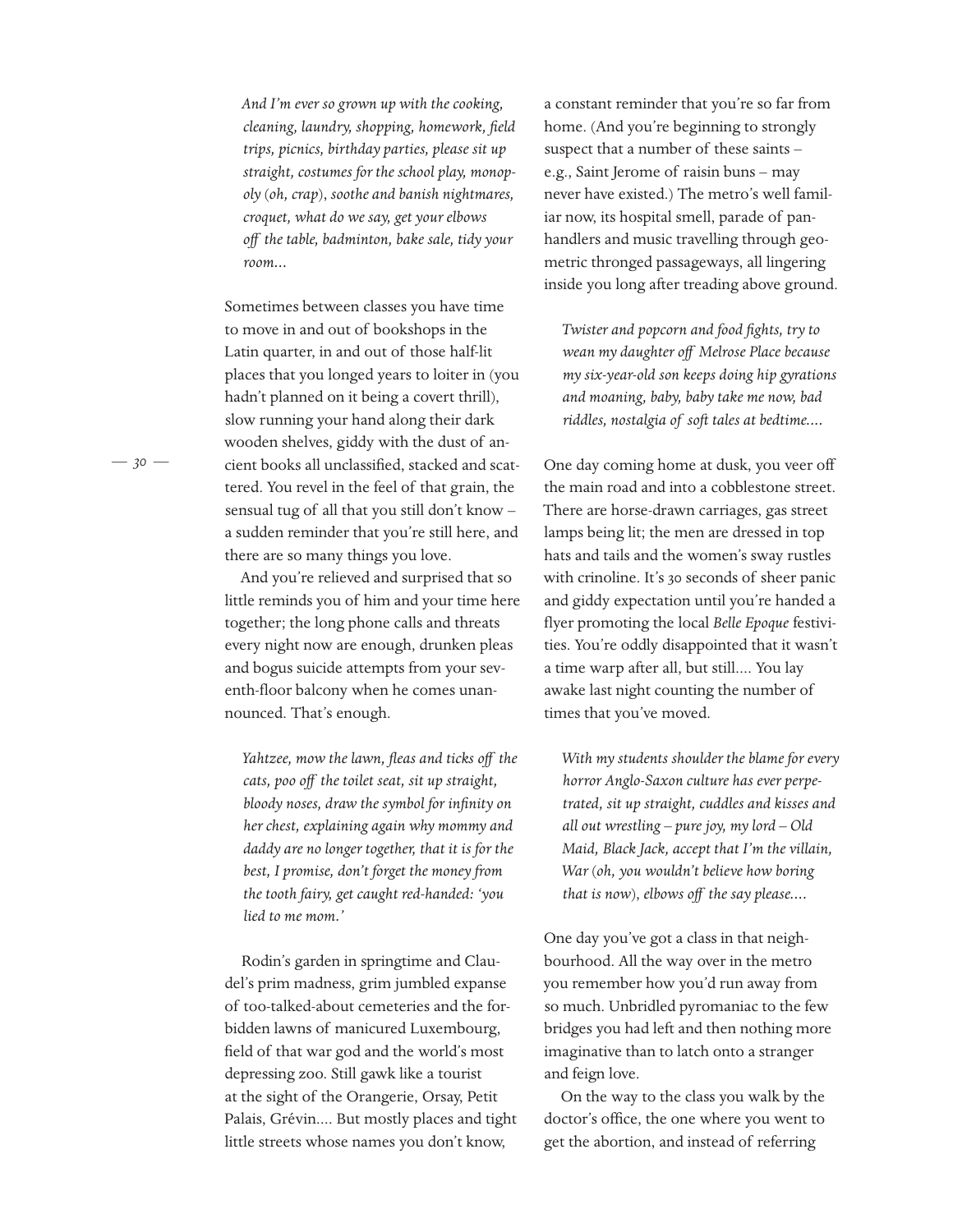you to a colleague who would perform the grisly deed, he gave you an ultrasound.

*Pictionary, Battleship, battle with the urge to beg forgiveness for all this damage, Checkers, tickles and giggling like them at all things scatological, listen to other mothers tell me that I must take time out to do more crafts with the children, wrench the dead hamster out of the cat's mouth so here comes death again....*

And you lay there with the cold jelly on your still flat stomach staring at that white bean on the black screen, flickering, new life in your belly – a stranger all your own surrounded by mathematical symbols. You stared at that bean and suddenly ambushed by your entire life's loneliness, by harsh words that nobody else remembers. You lay there in the cold bright slickness of this stranger's office in a foreign land, and you wept.

You felt it coming, rising through your body a goddamn monsoon, *zone sinistrée*, taste of salt in your eyes, tin in your mouth and the floodgates burst. You don't remember what the doctor had said, only his indifference. But it didn't matter, god, not even remotely but you're peeved that such an ass had been instrumental.

You don't think it through, chicken out, only ache and pick at old wounds as you imagine that you'll hold this baby's hand as it climbs the stairs, and help it on its way back down.

*Hide the Easter eggs* (*Spanish Inquisition by children who strongly suspect that this, too, is a hoax*), *to the doctor now because they're getting sick from the too-long days, explain why I don't want them to be Catholic even if their best friend is.* (*Don't you love baby Jesus, mommy?*)

Sometimes you enter the vaulted silence, the oppressive cool of ancient cathedrals and just sit. Remnants of incense and trashed vows scrape your throat. You're still so impressed by history. Thoughts of home are a muck of the past, wilderness, skies raked by a phallic gleam and suburban brown boxes mauling the view.

So you buy a postcard of Paris at night, and for some reason remember that woman you see on the quay every evening as you're going home from work, playing the same Vivaldi on her cello. Always. The ferocity of your love still floors you. You have no way of knowing that this job offer down south is bogus, and that it will be another slap of a lesson. You have no way of knowing that after you've scrambled your way through all this, and then some, that you will (*I promise*) find your way to home.

*Dear Mom, I'm fine. How are you?* 

*— 31 —*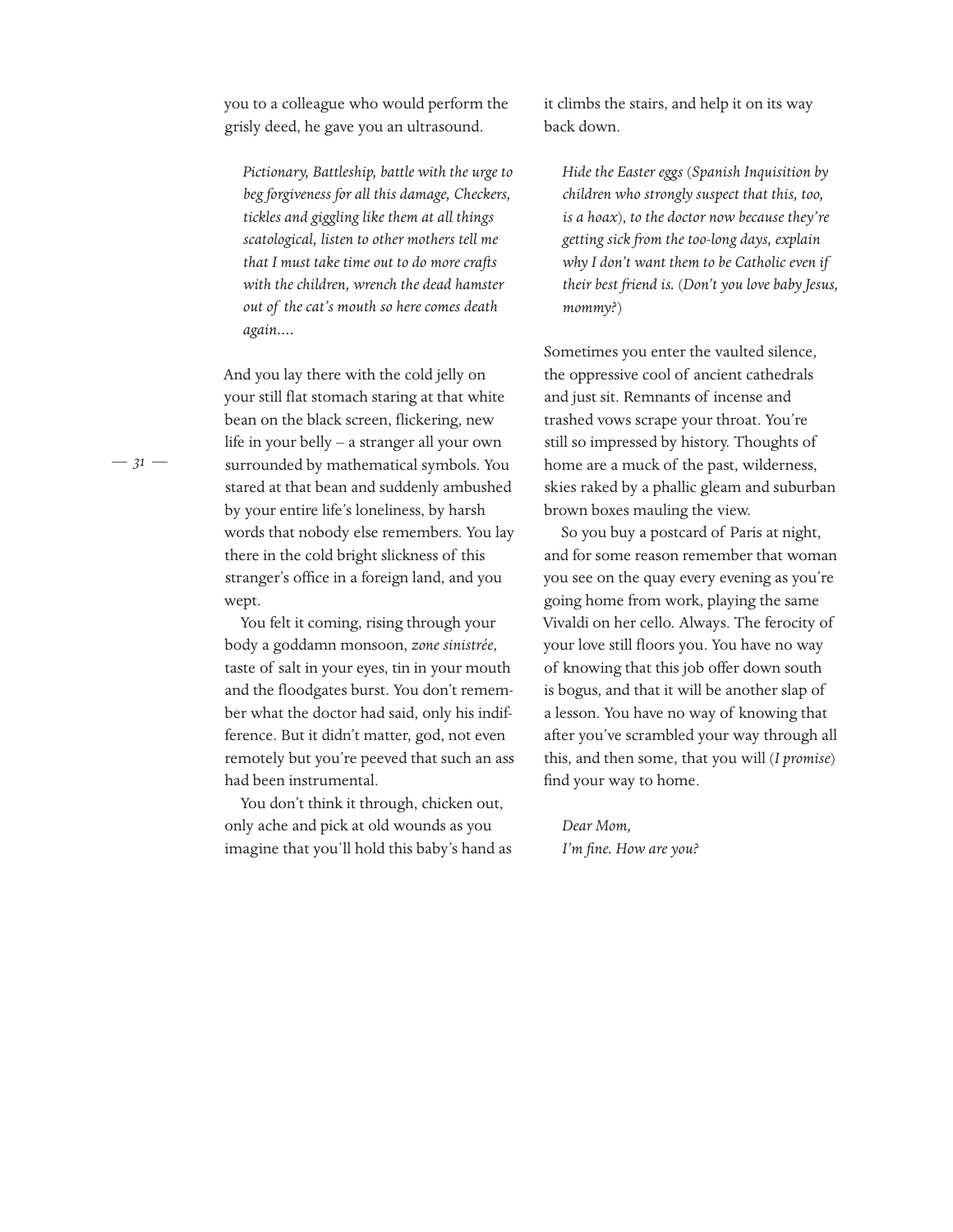### How to Be Igor T OBIAS SEAMON

*— 32 —*

*"It was with these feelings that I began the creation of a human being."* —Mary Shelley, *Frankenstein*

*1. How to Despoil Graves*

Always wave as you pass through town heading toward the cemetery. Despite the bloat of sausages and pale beer, a bloat rapidly diminishing due to the twin troubles of plague and starvation, the villagers are not idiots. They are well aware you are in service to Herr Doktor, and mistrust your lurking motives. They know Herr Doktor has unusual ideas, and he does, because Herr Doktor is insane. He's also a miser, and, as is often the case with cheap lunatics, he suffers from constipation, chilblains, and doldrums.

Commiserate, then, with the villagers. Shake your head at the strange doings in the castle. Grumble, piss and moan; squint at the clouds and pestilence and hopelessness. Should anyone stare too long at the hump, stretch and rub it, saying, "Oh my aching back." Keep in mind that later, in the rank, river mists, you'll be stealing body parts from the graves of their loved ones. Due to the epidemic, it will be exceptionally easy to play the ghoul. It's the very reason your master moved his elaboratory to the castle: the abundant material. The young go as fast as the old. The digging is recent, the earth newly turned, and the parts high-quality. Granted, the smell isn't rosy, and the work can be tough on your hump – a lumpen mass of gristle, muscle, bone and sinew –

but this ensures you don't dawdle on the job. It takes some bottle to do the thing right, quickly but never rushed.

Do not scavenge. You are not a jackdaw, you are a servant. If a left foot is required, get the left foot and don't muck with ears, even if they are especially dainty.

Pennies on the lids are yours to take or not.

If a-feared of being caught out, count on the villagers' superstition. They will not be berry-picking among drizzly graves at midnight. Remember, you are armed with a pick, shovel, and burlap sacks. Braining unwanted witnesses is an option.

If someone looms suddenly from the fog and shadows, it's usually just a stone angel. However, should you spy a gypsy or Jew, leave immediately. Dark works will be afoot in the graveyard that night.

#### *2. How to Exist Peacefully with the Neighbors*

As I said, smiling helps. Stunned with hunger and grief, the villagers do not care to notice much of anything anymore. Still, they dislike Herr Doktor, as he refuses, despite his vast medicinal knowledge, to assist against the epidemic. "To intercede in such matters," he once proclaimed while dissecting a throttled tabby cat, "is to interfere with Nature's reductive mechanisms, and thus invite calamity."

The villagers' glum aspect matches the region. Bound on one side by the river and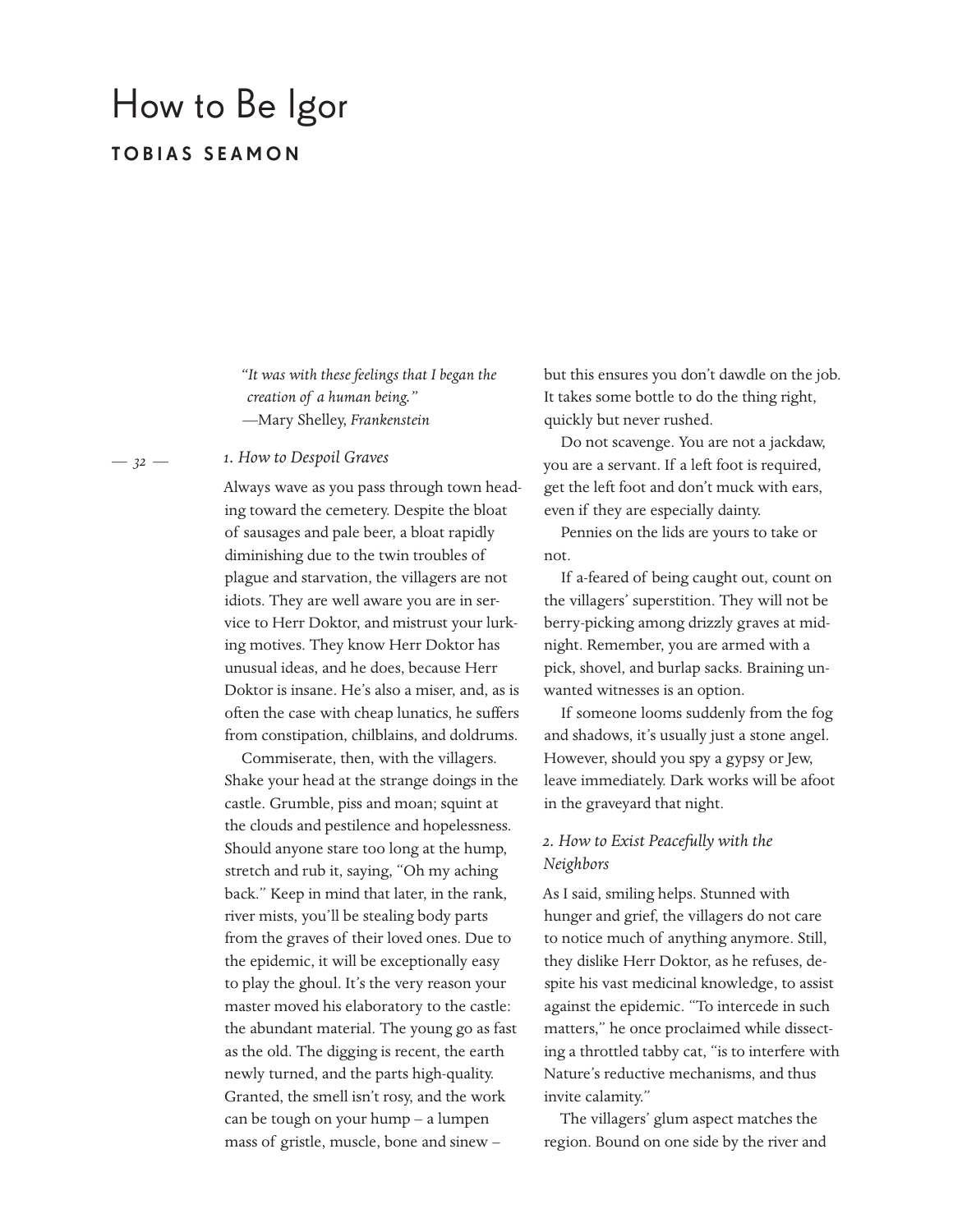its pestilential fens and on the other by dense coniferous thickets stretching far into the lands of Poles, Lithuanians, and assorted heathen, the town and castle are remote. We are not entirely cut off, however, and receive news from our upstream neighbor, another doctor, who's well-famed for the successful sale of his soul to the Devil. From Dr. Faust we hear of revolutions tearing asunder the whole world except America (which I do not believe exists). We also hear explosions from his keep as he continues his grim experiments despite the obvious outcome of any endeavor: doom and blackened damnation. On some nights, both doctors are at it and the cliffside shudders from the sparks, cackling, and curses inherent to great experimentation.

After such nights, do not go to town.

#### *3. How to Do the Morning Chores*

Besides graveside dismemberments, your most important duty is the flying of kites. Herr Doktor learned of the benefits of electricity and kites through the experiments of an American lotus-eater, and it is with this idea that he intends to animate what has never been animated. So, each morning you must climb stair after stair, then scuttle like a humped bug up a slick rope in the belltower to emerge onto the wind-blasted battlements. Once there, run in circles like a dunce in love until all the kites are flying. Skeleton keys glint and tingle on the lines, which reach far down into the elaboratory and are attached to the Creature.

This is the best part of your day. The kites are fashioned from the negligees and French chemises of Lady Elizabeth, the only other resident of the castle besides the Doktor, the Creature, and yourself. On any given day, there are 20–30 kites in the air, waiting for lightning to strike, the gauzy scarlets and fawn silks fluttering above the river mists. Live for this. Linger if you must.

Because the keys have all been used to this purpose, most of the rooms in the

manse are locked shut, their treasures forgotten or unavailable. You will need your ubiquitous pick to hack holes in the doors to know what's inside. By peeking through the splinters and dust, you can keep track of the good china and extra sheets, as well as the ongoing physical alterations performed by the master on Lady Elizabeth, though that room rarely, if ever, has been locked.

#### *4. How Not to Lust Overmuch for Lady Elizabeth*

Remember: She is all too similar to yourself and the master, desiring transformation above all. As Herr Doktor would become a God, and yourself human, so she would be made creaseless and ceaseless forever, living eternally as she and the Doktor once were, in a walled garden as youths, promised to each other and fucking bloodily.

In short, become sickened.

#### *5. How to View the Creature*

Laid on an immense table, the Creature awaits animation at a tilt approaching 40 degrees. The entire elaboratory is suffused with the stinging reek of nightcrawlers, steam, formaldehyde, and cloves. You will need to saw grooves in the pitted wood so that excess fluids can drain into the trough below. Strings from the kites are attached and tied to every conceivable appendage of the Creature.

Similar to you, he seems like a marionette in the master's hands, awaiting perfection. You view the Creature with scorn, nausea, familiarity, terror, intimacy, and envy. You hate the attention the Creature receives from Herr Doktor, while the long promised elimination of the hump, and the cause of your servitude, are delayed. Then, you hate your own hatred.

Leaning closer to the Creature, you are intimate with every aspect, follicle, organ, limb, and sinew. You have known the parts before the sum; you have known them from the darkness and the grave and the dust.

*— 33 —*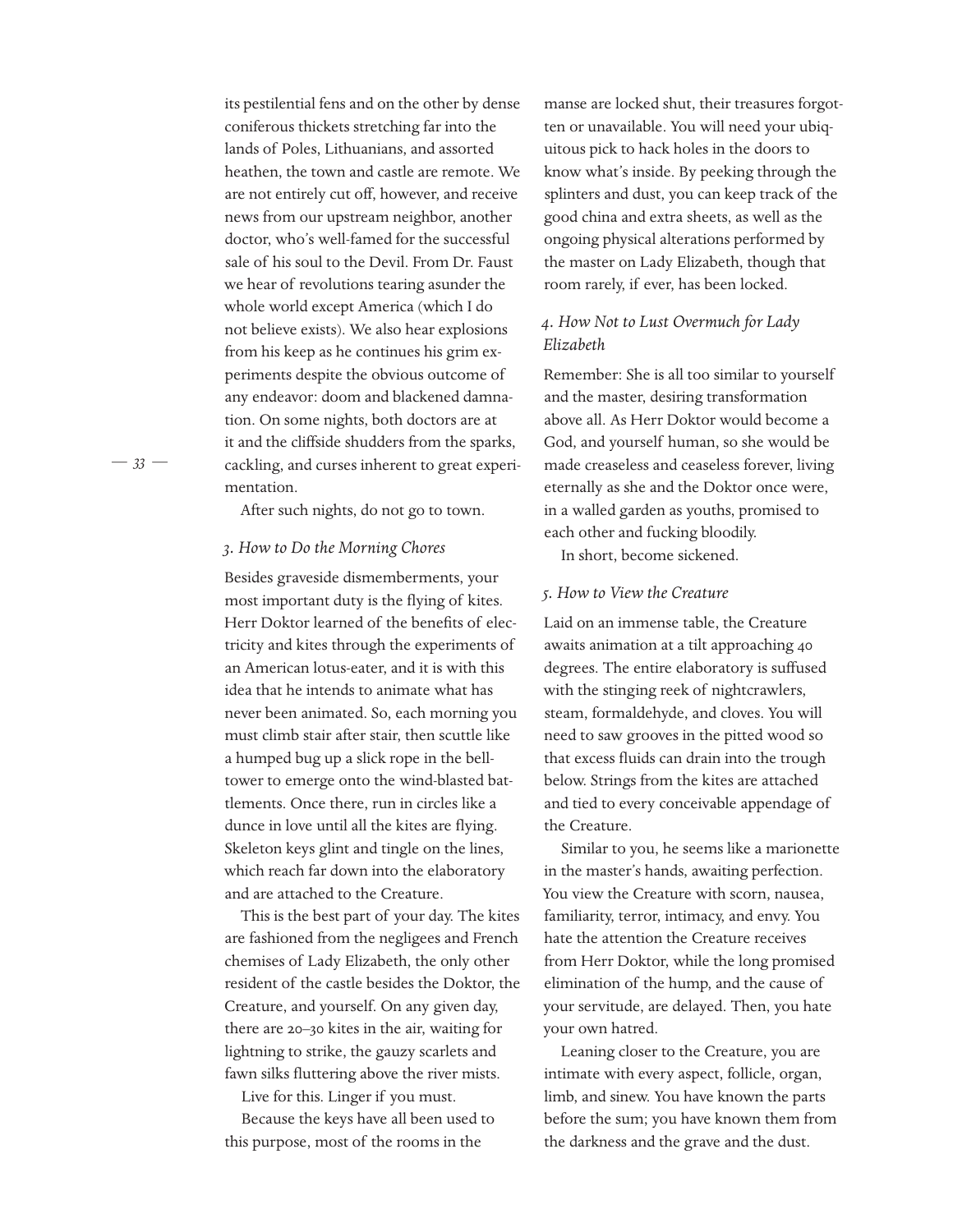More, you have known them from before the Pale, from the town, the tavern, the market, and the marsh. You have known the once-living sum, but you converse with the parts.

"Good morning, Mueller's palm. Despite the rain, haying went well. But the prices, what can a man do? We should bang on some doors. I'm sorry little Wilhelmina's lips, I didn't bring any licorice. Your little doggy Nicholas misses you. Soon maybe you can kiss and nuzzle him again. Ah, Meister Stroehm's prick, still tied to a string I see. The missus will ever keep you a cuckold."

Should the Doktor catch you at this while pouring brandy down the Creature's handselected gullet, do not worry. He firmly believes spirits of preservation, in any form, can only assist our progress.

#### *6. How to Get Through an Evening of Revelry at the Castle*

Get as quietly and insidiously drunk as everyone else is loudly and obviously inebriated.

Being neighbors, aristocrats, artists, fiends, miscreants, and geniuses, it is fitting the master and Dr. Faust should occasionally come together to dine, boast, moan, and eye each other's women. Their conversation parades drunkenly in and out of metaphysics, politics, and the low-slung gowns while you wait at table in an ancient, rat-chewed butler's uniform. Toss back spirits every time you go in the kitchen. Tureen in hand, reel smoothly around the table even as the master reveals to all the latest, tiny breasts he has designed for Lady Elizabeth. Do not ogle and compliment along with Faust's companion, a Macedonian slut named Helena whose immodest shriek is like a bird pecking broken glass. Do not become dizzy from the mingled scents of gravy, rosewater, and hair pomade. Keep the courses coming, glasses filled, and soon enough the company will repair to the salon for brandy, cigars, and injections. Afterward, do not clean any plates. Break them all, in a sink. Sweeping is a bore.

In the salon, loosen tourniquets, bring washcloths and linens, and ignore Faust's babbling and periodic sobbing. He's often stricken with desperate fears concerning his immortal soul. He pleads with the master to help him, to somehow save him. Open a window so that the master can breathe the damp, November air. When the talk turns to revolution, listen carefully as it may affect you. If a republican uprising has driven the Pope from Rome, the situation is probably serious. It is certainly serious when the wind picks up, when rumbles from the northern skies can be heard, when the fog in the master's eye begins to clear, when he believes the signs are imminent and blue flashes rack the swaying forest beyond.

When the two lunatics make a bargain, one hoping to deceive the Devil and the other offering to conduct the surgical deception, prepare for the storm.

#### *7. How to Stay Out of Atrocity's Way*

Keep busy. Shed the drenched butler's suit and keep climbing. Slither and snatch at chimneys, gutters and the swirling wind itself as you set the kites aloft. Cling to every crack in the slate. Don't look up or the rain will pelt your eyes. Don't look down.

Become philosophical. Once the kites are up, keys jangling invisibly in the violent night, shelter inside the belltower. There, shiver, clutch, feel sorry for yourself, and ponder the matter. Will the storm knock the silks from the skies before the lightning strikes? Will the whole castle burn to the ground? How much money can be scrounged in less than an hour? What is the quickest, most secretive way out of town?

#### *8. When to Stop being Philosophical*

Philosophy is rational and does not encompass all that is real; order is obliviated by pain and abomination. With this limit upon you, when is philosophy impossible?

When all thoughts coalesce into a single, decisive need: to get the hell out.

*— 34 —*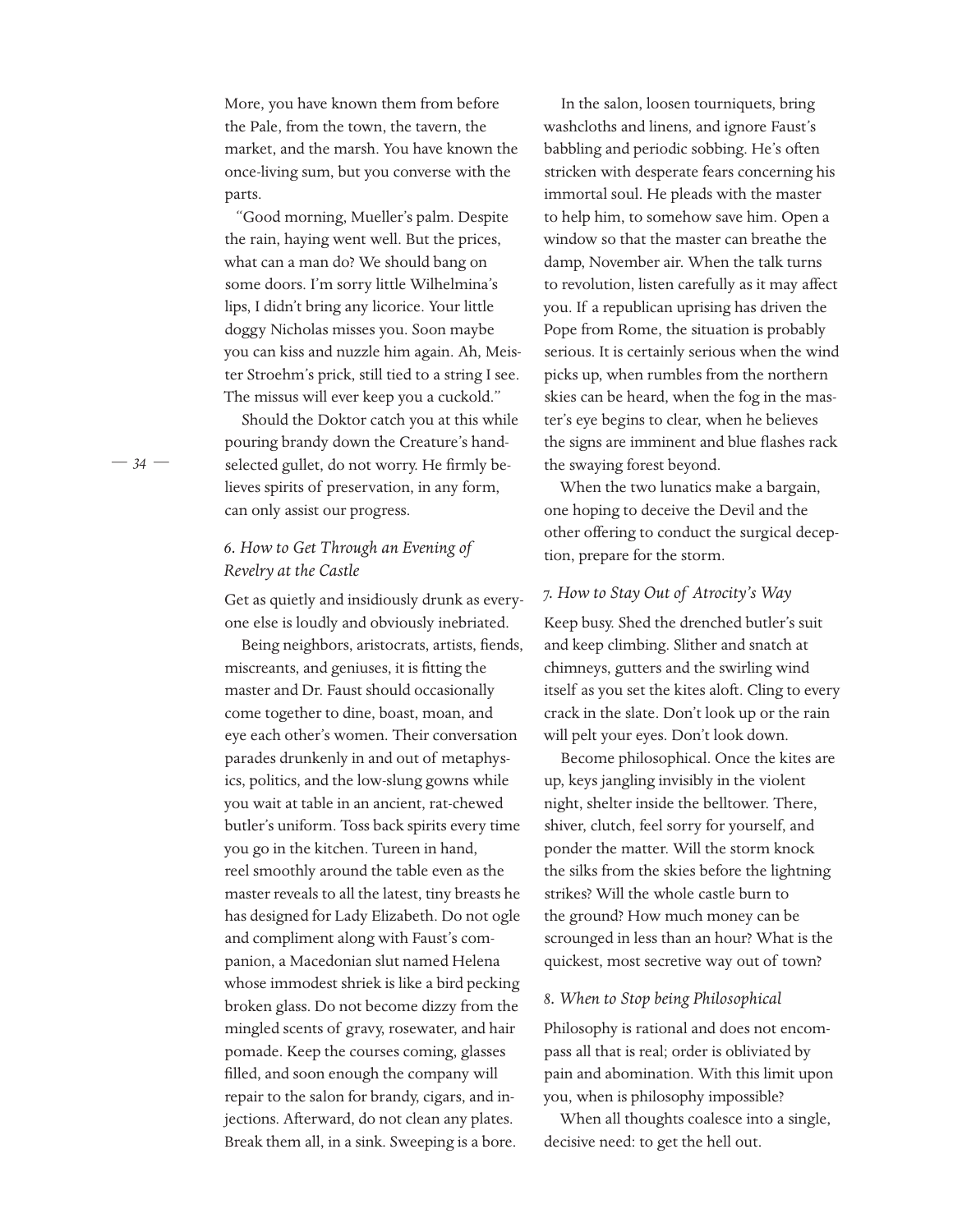When, above the thunders of creation, you hear the screams and bone saws below.

When you realize soul-frightened men will plunge to depths lower than Hell itself.

When you know the final piece of the Creature is a madman's brain already condemned as the Devil's property.

#### *9. How to Become a Human Being*

First, say goodbye to the old Creature, the parts plucked from the darkness for their perfection. Wish the tainted, new Creature well.

"Goodbye, Meister Creature. Good luck. I am sorry you might be damned. It isn't your fault. Everything is different now, but I chose the rest of you myself. I hope I chose well. There is a dog named Nicholas who will nuzzle you. Goodbye, Meister Creature, goodbye."

Then, before the lightning strikes, close your eyes and begin swinging from the rope in the belltower. Use the hump in your back as the clapper. Deafen yourself with bells. You will go to Paris, the City of Light, and fly negligee kites. You will not scavenge, but choose carefully what parts you want for yourself. Whatever the sum, or the Devil take you, so be it. You will change your name, ring bells, chase skirts. You will learn the ropes.

*— 35 —*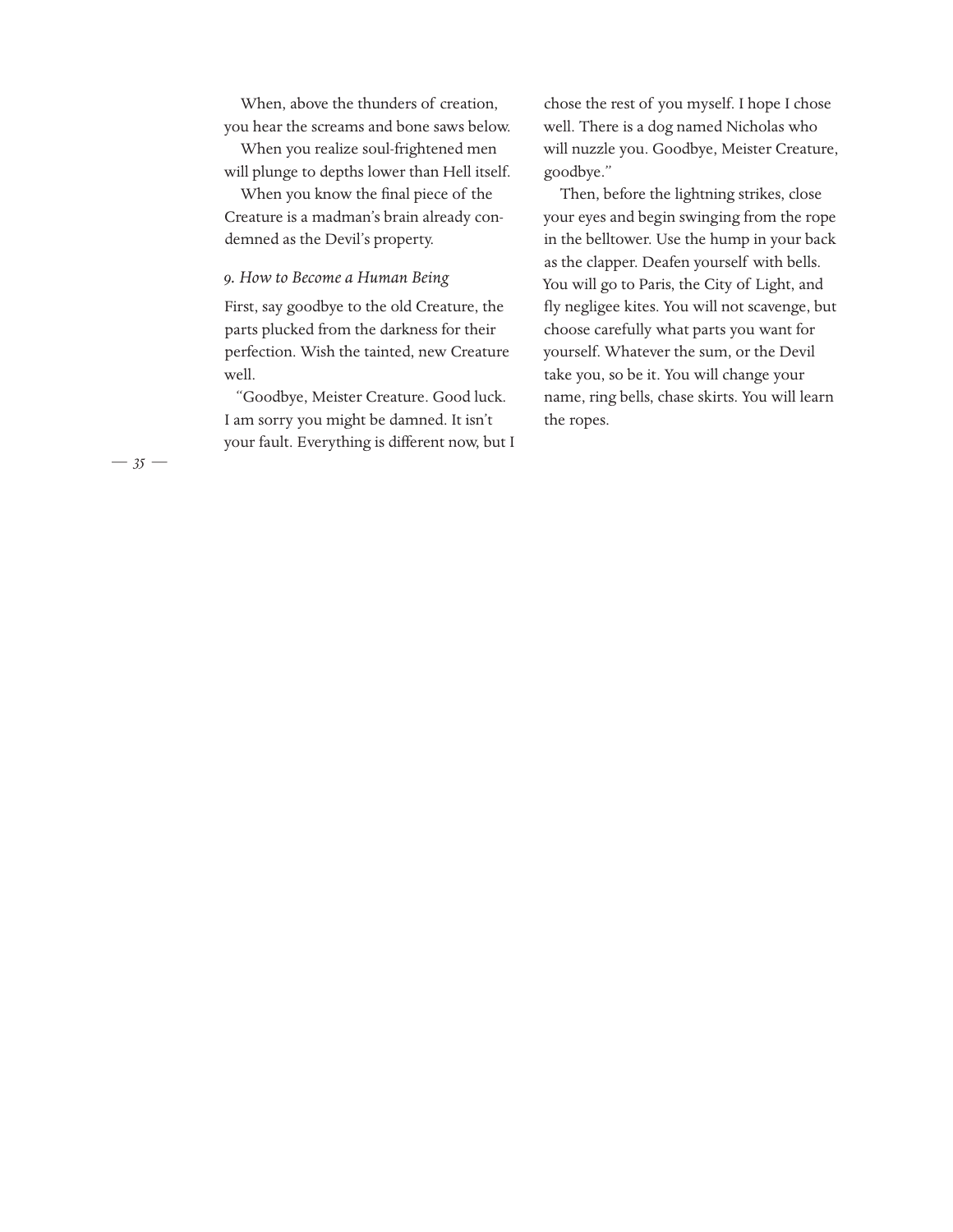### How to Yearn JON ARMSTRONG

It is the third time in the marriage. The third time that notion of the party being over has appeared, specter-like, hovering over the empty beverage vessels and small bits of detritus that swirl as you pass through the empty rooms. This time it's also featuring a hangover and shakes brought on by hunger.

The first two times, the intensity and pain weren't as severe. The notion of actually uttering the word "divorce" surfaces and subsides. You don't talk about it this time with the spouse. You do talk about it with one of your siblings. He has been through a divorce. He gives typically obtuse advice. You don't know if he's pro or con. You don't feel any better.

Your spouse does some training out of town for eight weeks. She comes back on alternating weekends. At first, you miss her. Then you realize that you like the space. Not in a temporary way. You want a life without her. This notion is devastating. The consequences of acting and moving forward overwhelm you. This is when it starts; seedling desire embedding in aortal bends.

You travel to Chicago during this time to see your spouse and stay with a friend. You watch the friend in the throes of a relationship startup. He checks email constantly. He laughs out loud at the computer. His urgency is thrilling to watch. You are jealous. Especially when your spouse is asleep next to you, and you realize that you have given up everything and are getting nothing. You

see your friend, huddled over his small computer, grinning as he reads another email from his soon to be.

The next day, you walk through the Art Institute, swept into a complete reverie by Chagall. She has gone on ahead silently as if to punctuate the pain; you linger and soak it up. When you finally run into her in the miniatures room, she is oblivious to your turmoil.

When you are on the plane back home enjoying the minor happiness of an exit-row window seat, ten minutes into the flight, you notice the plane has not gained altitude. It is circling. You estimate that you're at 10,000 feet. If something goes wrong, you will die. The captain says, "Well, the fire appears to be out."

Everyone on the plane is dumbstruck. You instantly feel the cabin temperature rise. There are a few more nervous announcements. Your plane is landing back at O'Hare. The old guy in the row immediately in front of you begins to give a play-by-play of the landing sequence. You are laughing that your imminent death might be commented upon in this way.

The plane lands and stops on the runway without taxiing. You see suited-up firefighters in an suv slowly driving around the plane. You think that it will be horrifying for them to watch the plane explode, the expression on your face the last thing they see before the fireball.

Everything seems to be fine. The plane re-

*— 36 —*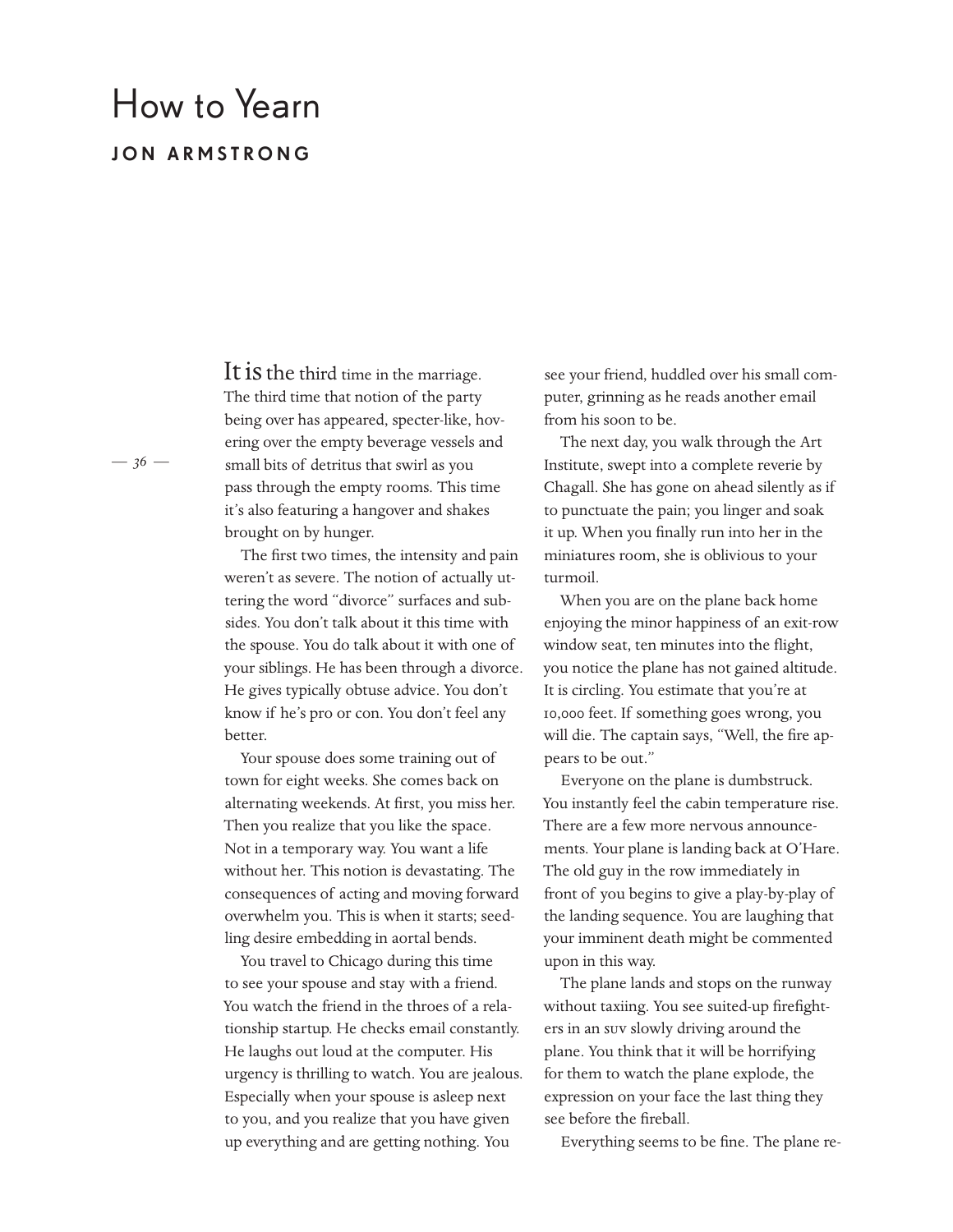turns to the gate where angry yuppies holding flight schedules argue about reimbursements and connecting flights.

You realize you have no way to contact her about this incident. Then you realize that given the state of things, she doesn't need to know right away. You see incongruities in your emotional state. You are terrified and yet not wanting to share the terror and its conflicts with her. When you finally do share, two days later in an email, her response is understated. She says, "Did the airline give you anything?"

You realize that this is a crock-pot soul stew, slow cooked at reduced temperature for years. You have added the discontent, the want, the pain, the desolation, and the restlessness. You keep the temperature low. You will stir this pot again in twelve months.

 $\star \star \star$ 

You have sublet a studio masquerading as a one-bedroom apartment in San Francisco. You have wanted to live here since you were eighteen years old. She is staying behind, working to keep the money coming in. You have saved some money from freelancing to make this move. You cry when you open the sheets for the futon: from guilt that you are happy to be alone and that it's clear she still cares enough to make sure you have a pillowcase.

In the four months that follow, you realize that it really is over unless you do something. You are apart from her, and it feels good. You are going out with friends. You look at other women wondering if life with them would be the same. You struggle with the new city and take a job. You sleep on the floor of your friend's place. You realize you don't want her to come back without major changes. You don't know how to make those changes with her. You know what you need, but have severe doubts about the course of action; it will devastate her. She will get a loan from her father to join you. It will be awkward. You will lose your job the day after she arrives.

She will throw herself at the startup job she finds two days after arriving. You will see her very little. You will not miss her and then feel excruciating guilt for harboring such feelings. You will let yourself stew for three more years.

*— 37 —*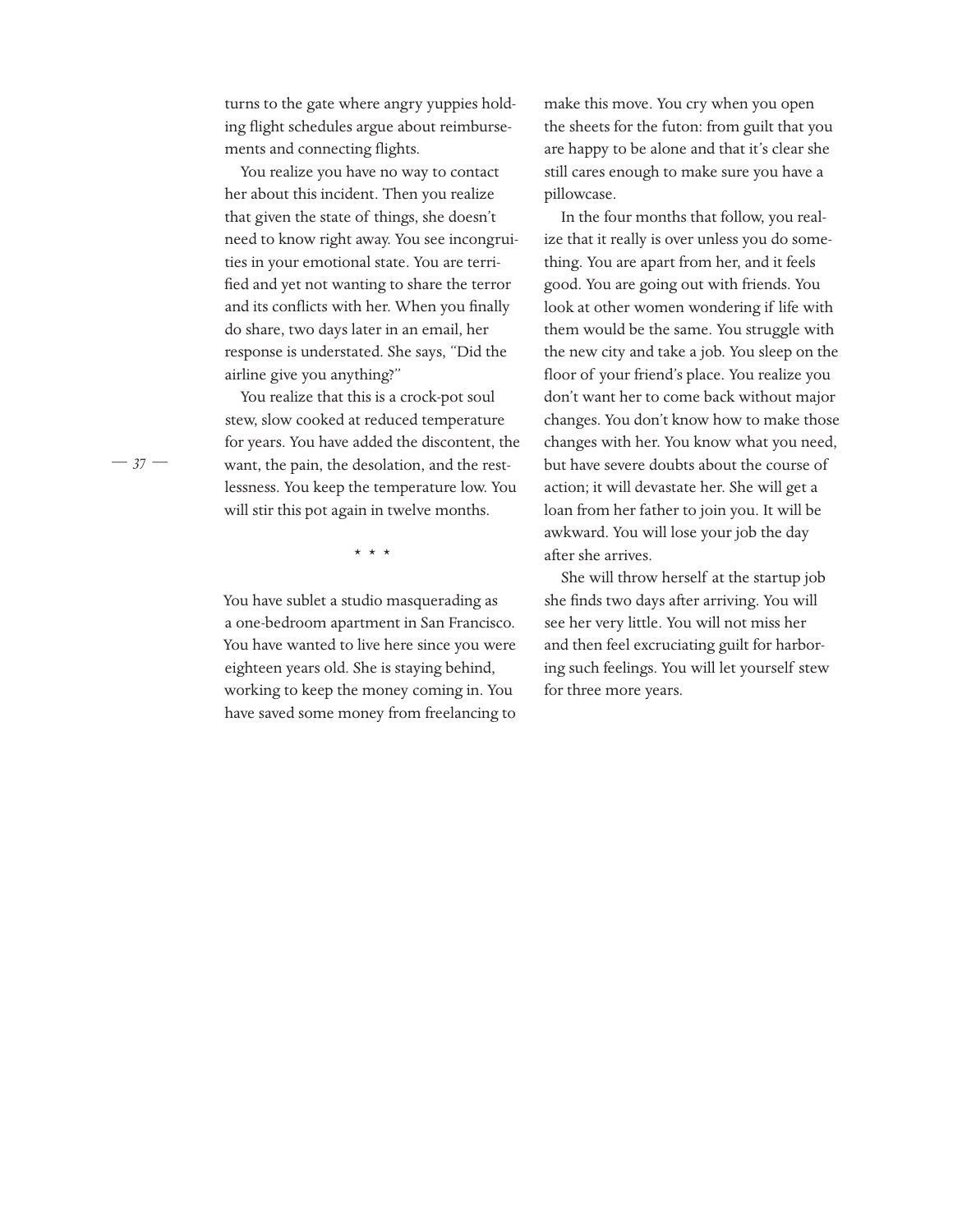### How to Organize Your Record Collection ANDREW WOMACK

*"I love order. It's my dream. A world where all would be silent and still and each thing in its last place, under the last dust."* —Samuel Beckett

*— 38 —*

#### *1. Artist-Chronologically*

*A popular method, preferred by many organizers.*

Method: First, alphabetize by artist name, dropping any initial "The" in band names. Individual artists must be alphabetized last name first, except in instances where individuals' names are part of the band name (e.g., The Steve Miller Band); in such cases the artist name must be considered inextricable from the band name and should thus follow the band rules above. Soundtracks should be alphabetized by film or show title, again dropping any initial "The." Compilations that include multiple artists should be alphabetized by the title of the compilation.

Next, place works in order of their original release. A record guide can aid in determining exact release order. There are also many online resources that will prove useful in this regard. Compilations especially relevant to an artist's career – that is, those that bookend sections of the career or are intentionally released to show the end of an era – should sit in chronological order with the rest of the albums. Compilations less focused in their intent or less clear in their career importance should be placed – in order of release – at the end of that artist's section.

Classical music should first be alphabetized by composer name (again, last name first), then organized by composition type (e.g., concertos, nocturnes), then by composition date, and finally alphabetized by performer name (last name first).

Pros: Easy to apply. Almost ubiquitous in its use.

Cons: There are a variety of influences and influencers that intervene an artist's "Work A" and "Work B." For instance, a newly found preoccupation with "world music" between the two works on the artist's part may elicit profound differences in style between works "A" and "B." But this method demands that the two works are placed side by side when, in fact, the artist may argue that betwixt the two is a third work, the work that most influenced the evolution of the artist between the first and second works. A work, most probably, by a different artist.

This may somewhat undermine the effectiveness of this method.

#### *2. Pure-Chronologically*

An experimental method, difficult but inspiring. Method: Order all records by release date, regardless of all other factors.

Pros: Interesting upshots of the method involve a heightened sense of genre-building and history-of-music.

Cons: Requires extraordinary patience and intense research. A difficult learning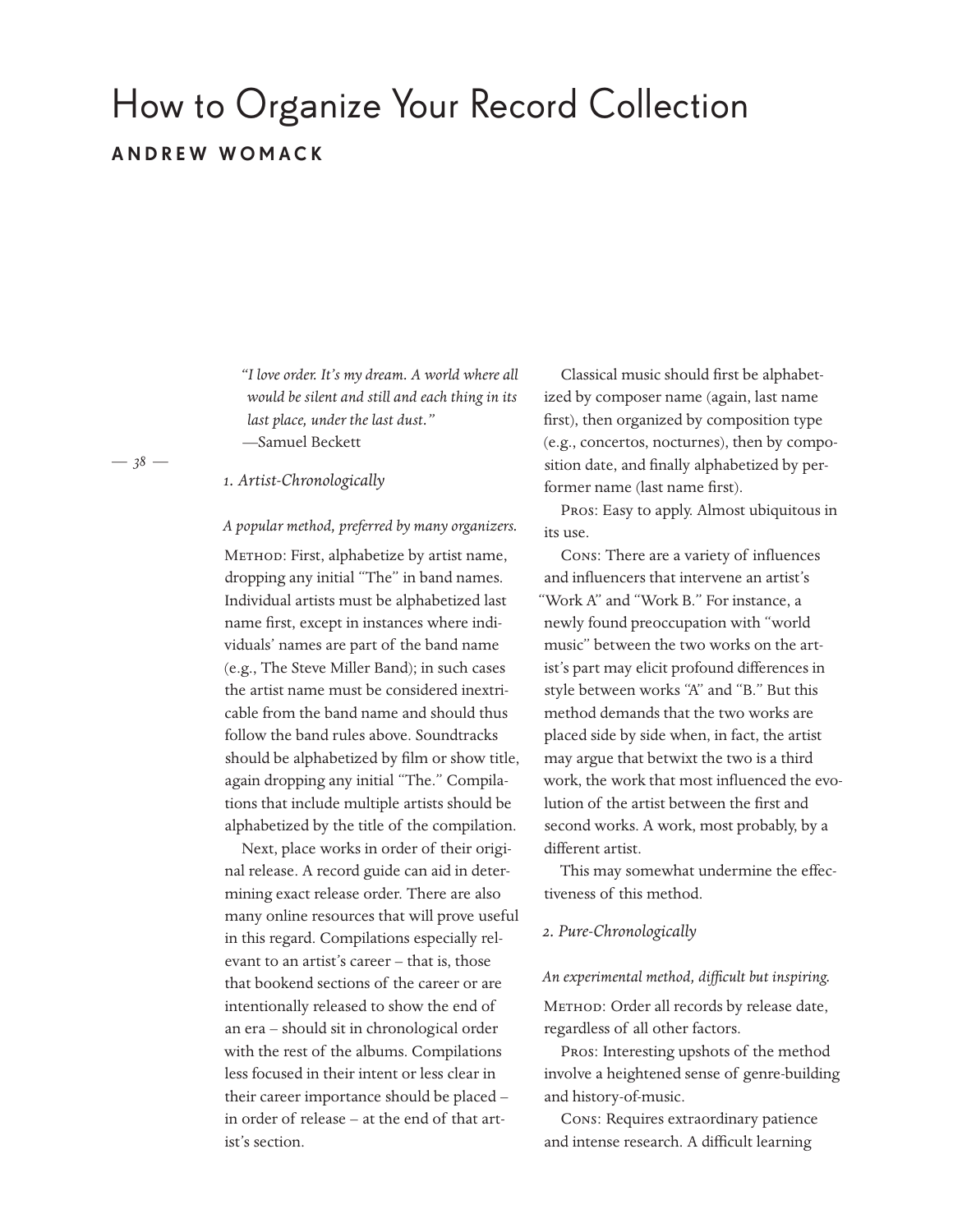curve, but not an impossible one. Same-day time-zone issues will come into play, but should be easily resolved in consideration of geographic constraints.

*3. Categorically*

*A widely accepted, genre-based method that is primarily favored by record stores and mail-order catalogs.*

Method: Choose broad areas (e.g., world music, pop/rock, classical) by which all collected music can be collated. From this point, follow the "Artist-Chronologically" method, above.

Pros: Choices for listening material can be made based on any particular style the organizer wishes to listen to at any given time.

Cons: Causes foreseen conflicts: e.g., the genre "fusion," by its very name, implies that two genres are intentionally being crossed. In such a case, the record cannot comfortably fit into one area when it is trying so desperately to be placed in another. Possible remedies include expanding the number of genres to encompass more types: "'70s-Prog"/"Neo-Prog;" "New Wave"/"New Romantics;" "Punk"/ "Post-Punk," etc. This all could, however, become confusing (in, perhaps, a rather enlightening way) for the sub-30,000-recordowning organizer.

*4. Qualitatively*

#### *A method that applies genres in a more discerning way.*

METHOD: Choose personally defined genres to find styles that transcend the accepted categories of music. Suggested: "Music with handclaps," "Music with pronounced bass riffs," "Music with distorted pianos." Organize further using any of the other posited methods.

Pros: Allows a deep understanding of the music collection from a microscopic level.

Incomprehensibly satisfying for the professional organizer.

Cons: An expert-level methodology. Difficult to find a desired album if each song is not known inside and out. Works well with compilations that are designed to convey a singular quality, poorly with albums that intentionally display a wide latitude of styles.

#### *5. Hedonistically*

*A method that draws upon personal, explicit experiences.*

METHOD: The sex albums, the drug records  $$ they sit on top. Any alignment is acceptable (vertical, horizontal, etc.), as long as the organizer – through whatever sexed-out, drugged-up ability the organizer may intuit – is able to recall a vague method of placement. Inhibition must be avoided at all costs; rely entirely on the *id* of organization/ disorganization.

Pros: Always a party, all the time. Perfect for guests who enjoy getting drunk/doing drugs/having sex with the host. And, for the organizer – personally satisfying during such times.

Cons: The next morning, confusion will play a more inhibitive role than anticipated. The dubious sorting of records will assuredly cause an immediate reversal to any of the other offered methods, perhaps out of guilt alone.

*6. Passively*

#### *A method that supposes an innate understanding of order within the organizer.*

Method: A perfect antidote to the "Hedonistically" method (see: above), this construct relies above all on the organizer's abilities to remember placement of recordings in the least expected places (see also: "Conveniently," below).

First, play an album. When a new record is desired, remove the prior record and place wherever seems appropriate (on the couch,

*— 39 —*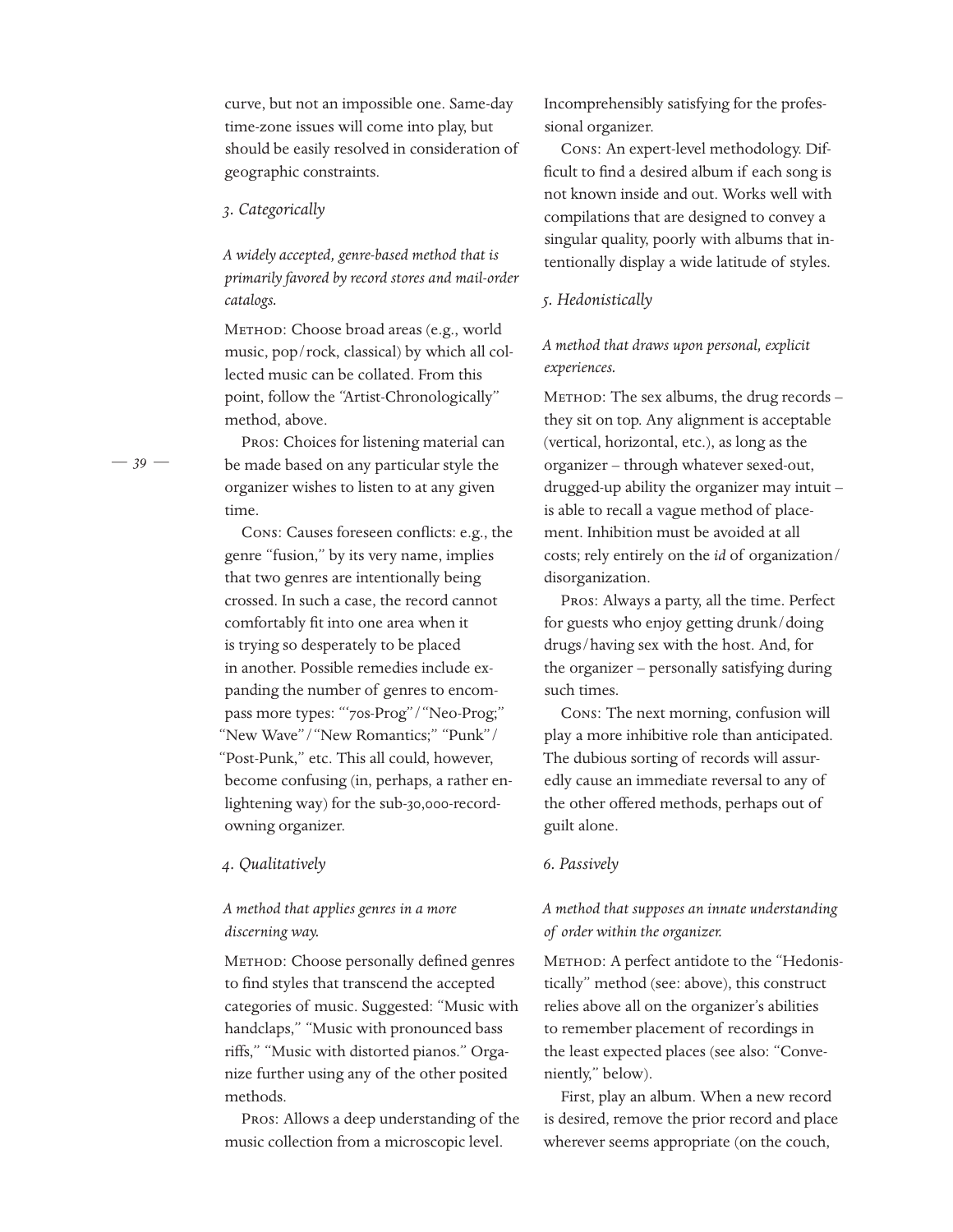on the nightstand) and rely upon the powers of memory to find these records again.

Pros: An object-theory philosophy may be derived from this method. For example: "I always fall asleep to this album." Thus, it may be near the stereo, having been removed the next evening when playing the first record after coming home from work. Or: "I always cook to this record." It may have fallen behind the stereo, slipping away from the organizer's greasy fingers.

An interesting personal history may also fall out of this method. Leaving albums around the house in surprising locales may later prove to be a diary of habits.

Cons: Understandably, many recordings will be lost, never to be found again.

*7. Conveniently*

*A method that ensures the records receiving the most airtime are within reach.*

Method: Sleeves and jewel cases should be discarded to allow fewer steps between the decision to listen to music and the act of listening to it. Sort records in stacks such that those most often listened to are on top and those never listened to are on the bottom. The resulting columns of records should surround your stereo, allowing enough room for accessing the equipment itself.

Pros: The use of stacks will allow more convenient pre-play access and less troublesome post-play storing.

Cons: Some recording formats will be less conducive to being stacked without protection. Though LPs are more damageable through stacking, they will form sturdier columns. Conversely, CDs will withstand a greater degree of wear, but will form less architecturally sound columns.

#### *8. Harmoniously*

#### *A method that allows constant play of the collection.*

Method: Final songs of albums must blend seamlessly with opening numbers of the following albums. This method should only be undertaken by the most discerning of listeners, or for those who own a limited number of albums (below twenty is recommended).

Pros: A continuous, always acceptable mix will be the result for the organizer who opts for this method.

Cons: User error in sorting and unavoidable introduction of new works make harmonizing a considerable burden. Frequent music purchasers will find this method tiresome, and should consider curbing their purchasing habits.

#### *9. Socratically*

#### *A method that asks a series of questions to derive an order.*

Method: The organizer asks questions, and then answers them. To illustrate: *Why are records organized?* To know where they can be found when later needed. *When will they later be needed?* Whenever listening to them is a requirement. *Are all albums needed for later listening?* Some, not all. *What determines this need?* Personal taste, a particular mood. *What dictates these moods?* Happenstance. *When does this occur?* Constantly. *Do these moods change?* Regularly.

Pros: Believing that an order was picked by passing a battery of rigorous questioning.

Cons: Will most likely result in the adoption of any of the other offered methods of organization.

#### *10. Demonstratively*

*A method from which guests will both derive pleasure and learn.*

Method: First separate recordings from their sleeves/jewel cases. Then apply dual modes of organization: (1) Sort recordings in any method that makes finding desired albums most pleasing; (2) sort sleeves/jewel cases in the method that the organizer most loves explaining to guests.

Pros: An interesting duality, a project with which the organizer may never tire.

*— 40 —*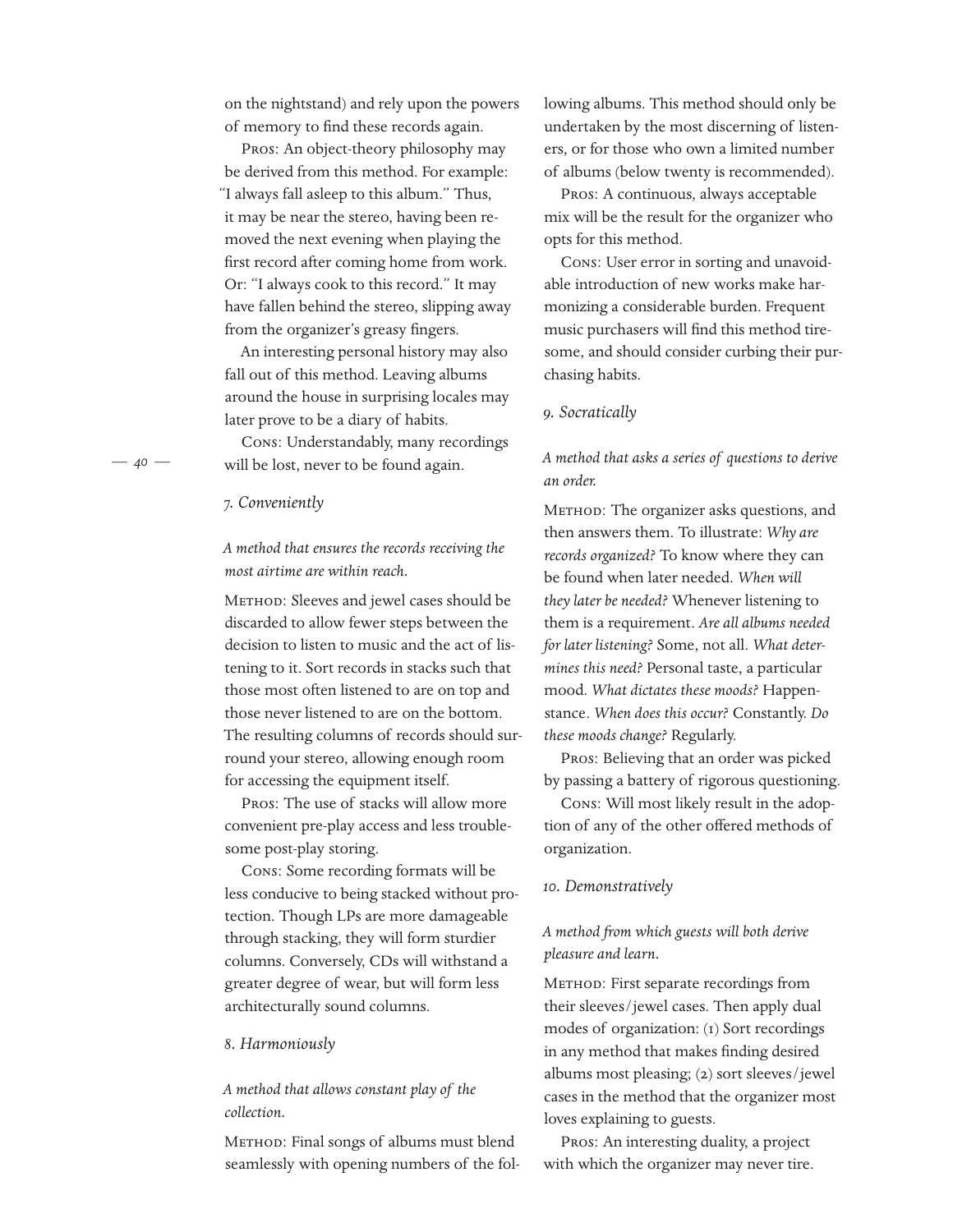Good for those comfortable with oratory.

Cons: Over-explanation of the underlying intent may prove embarrassing and possibly convey a sense of arrogance.

#### *11. Fashionably*

#### *A method that appreciates fashion, music, and the inherent fashion in certain music.*

Method: All music that is not a part of (or that is not historically related to) the current fashion should be removed from obvious inclusion in the stacks, allowing only those titles that are in vogue to remain. This method should only be used for pre-sorting, after which the organizer should conclude with any of the other methods (although "Categorically" and "Qualitatively" are not recommended, as all remaining music in the collection will assuredly fall into only one genre or exhibit a single overall sound – another method, "Harmoniously," should prove a simple undertaking).

Pros: Other organizers will look to the organizer choosing this method as being as hip and up-to-the-minute as possible. Measurable personal satisfaction will come to the organizer from knowing that there is nothing in the collection that could be viewed as not being drop-dead cool. Further satisfaction will later come from mocking other organizers' collections.

Cons: Severe costs. Occasional repurchase of discarded titles may be necessary as fashion dictates. Also, an innovative series of hidden cabinets and shelves may be required for the organizer choosing this method; either that, or very comfortable ideas about the intrinsic disposability of music.

These are all, ultimately, choices only the organizer can make. Some will require only simple logic and personal taste. Others, however, will demand deep personal exploration and confrontation. Proceed with equal parts confidence and caution.

*— 41 —*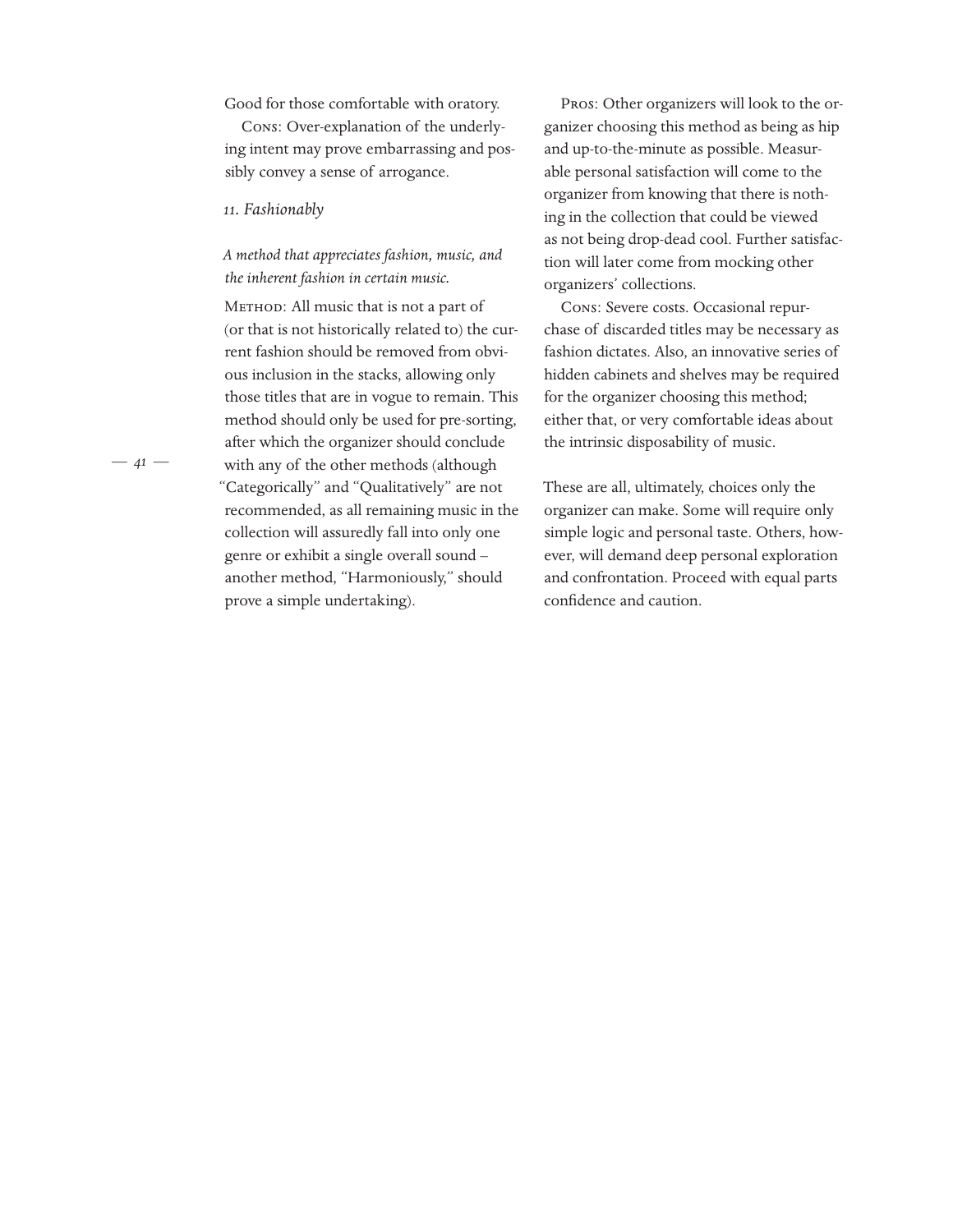### How to Make Things Easier for Everyone LESLIE HARPOLD

No one likes a sourpuss! So smile often – it's OK for the smile to look forced. Cooing sounds are helpful when words fail you. People think this kind of thing is more uncomfortable for them to think about than for you to live through. They may tell you they cannot imagine your horror. What they mean is they will not.

You will need to mourn. This is best accomplished with the help of artfully written esoteric alternative rock and insurgent country songs. Suggested playlist includes, but is not limited to:

"Waiting for Superman," Flaming Lips "Sin City," as covered by Emmylou Harris and John Starling

"Once," Richard Buckner

"Fourth of July," Meat Puppets

"Start Choppin,'" Dinosaur Jr.

"Kissing So Hard," John Doe

"I Almost Forgot," Matthew Sweet

"Rid of Me," PJ Harvey

"Punch Me Harder," Superchunk

"Sugarcube," Yo La Tengo

"House a Home," Mark Lanegan

The songs need not be purposefully sad, but should at least be evocative of a pertinent feeling or memory. Do not stop listening to this music until you have cried so long and with such abandon that your body forces a state of mild catatonia. Then sleep it off.

Gain weight. This is especially helpful if you are American as it insures no one will ever try to love you in a meaningful

and public way again. It also provides your friends and family with a convenient rationale for your solitude that doesn't force them to revisit their own unpleasant memories. Think big picture and almost everyone wins!

The only kind of "tragic" that is socially acceptable is the beautiful kind. This means you must radiate love. If you change anything about the course of your life, it must be for a greater good than your own. It is perfectly acceptable to live your life as if nothing happened, provided you do not try to date before two years have passed.

When and if you do date, fail to form healthy attachments. If you find a meaningful relationship, people will suspect you never loved the husband in the first place and therefore can not possibly love the man you are with now. To insure a deficit of love in your life, find men who are incapable of affection and commitment, or those who openly state you are not their first choice – but you'll do in a pinch. Relationships with people in difficult transitions are often a good bet. No matter how much you assure these men you are not comparing them to your husband, they will never fully believe you.

When enough time has passed and you meet new people, avoid explaining in precise terms how your life got this way. The stories will be apocryphal, and while it may be tempting to deny the truth, don't; you're only doing yourself a disservice and

*— 42 —*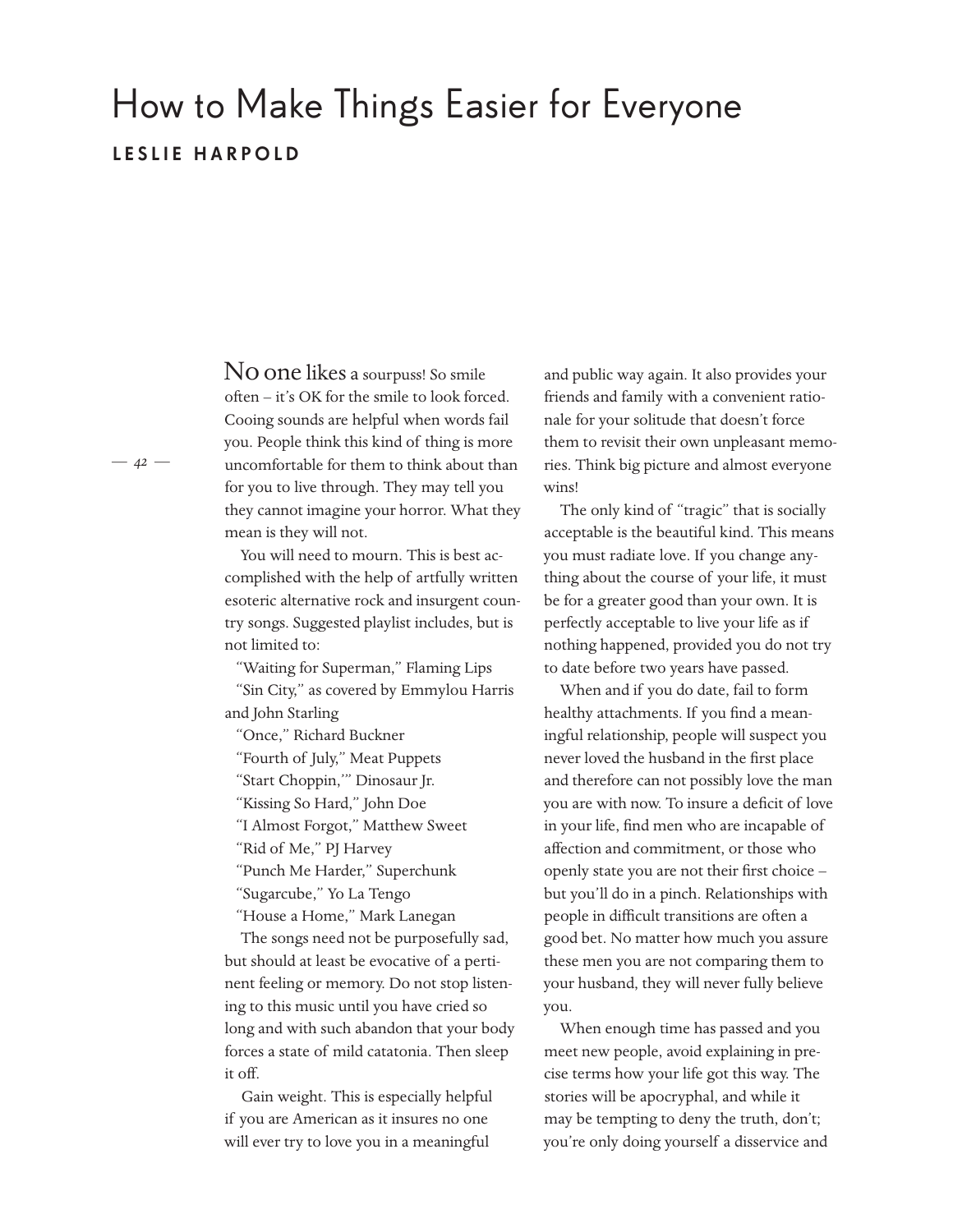ruling out your option of having random emotional meltdowns. These episodes need not be explained and, frankly, are best conducted in private. Refer to them as "taking some space" or "doing some thinking."

Always acknowledge it was a great love. You have no regrets. You were safe and loved, however briefly. Hold on to that feeling as it is unlikely to occur again in the foreseeable future. This helps people believe you are OK. You actually *are* mostly OK.

When you get so angry it feels like you are bleeding from the eyes, it is natural to want to blame him for his departure. In the long run, these words can't be taken back, so don't say them aloud, even when alone. The phase of grief after denial is acceptance, after all, and when it comes, you will want to be seen as a healed, loving, sentient being.

Hold your breath. It's surprising how effective this can be at staving off the insistent demons which catch you off-guard in unlikely places: the bus, a company picnic, an auto body shop, a swimming pool. You may encounter a voice, phrase, joke, or mannerism triggering a flood of memory, making you want to crouch in the fetal position while pressing your palms full-force into your eye sockets. Holding your breath and counting to 50, or 100 if necessary, will often get you through the moment. If anyone asks if something is wrong, say that you "just spaced."

Do not open the envelope the coroner will give you, as it contains graphic photos of the deceased that will scar you beyond repair. Take comfort merely knowing they are in there, and serve as proof of both the existence and death of the person to whom you never said a proper goodbye. After two and a half years, burn it in your living room and do not shut off the smoke alarm – the battery will die eventually, and if you live in a crowded urban area, no one will call the fire department, anyway.

Whenever possible, answer your phone. Otherwise people will just come over.

No matter how you feel, behave in a way others will perceive as "strong." No one likes a quitter. Besides, if you're a trouper, then others are saved the burden of being leaned on. They have important things to do, after all, and although you are sure they genuinely love you, they also have problems of their own. Comparing troubles is unfair and mean – remember that everyone's pain is relative to their experience.

While it's true he repeatedly promised never to leave you, accept that he has. There is no need to explore this in dialogue with anyone other than a professional therapist, as it will cause others to question their own security. People will stop wanting to be around you. As the saying goes, half of something is better than all of nothing. You need the company of others to survive, but letting them know every little thought in your head is a surefire way to guarantee they will not invite you to their birthday party.

Never mention the following words: husband, lonely, dead, lost, heartbroken, hopeless, probate, sleepless, haunted, anger, ghosts, resentment, or widow. Nice substitutes might be: unpleasant, sad, solitude, boyfriend, Christmas, single, lollipop.

Remember: You are OK. Some may think you are a certain kind of ruined, which is untrue. You are a certain kind of wise. Try not to wince every time you hear someone say "ignorance is bliss" and most of all, do not respond with: "Yes. It was."

*— 43 —*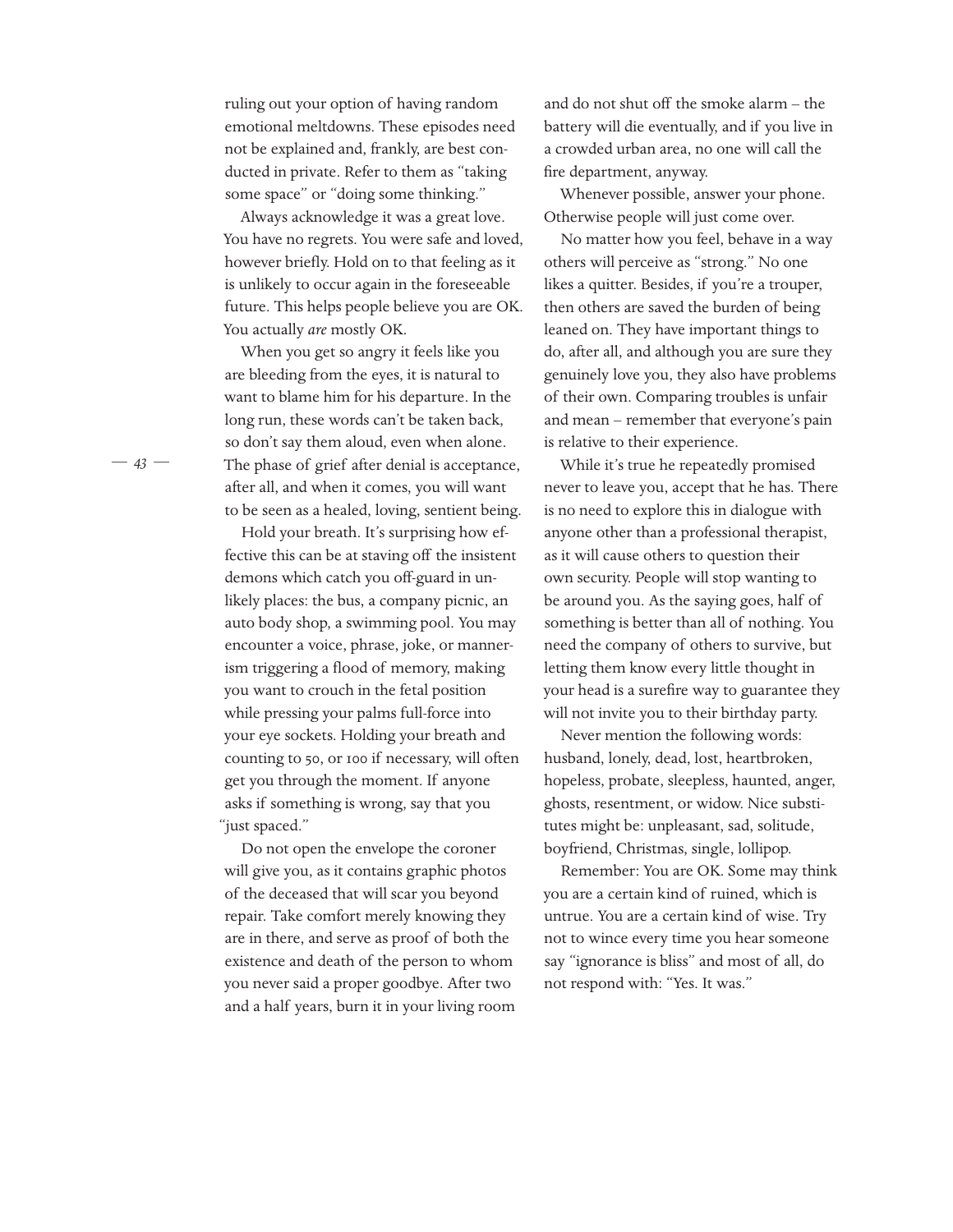### How to Keep Your Distance SCOTT DAVID HERMAN

Your distance is a function of the space that falls Between how far away you feel the need to stand

In some outlying place beyond the city walls Of stone and steel engirded by the lightless land,

*— 44 —*

And just how far within the city's hollowed halls And streaming streets that filled your mouth with dust and sand

You seem, by what your eye recalls; and this will weigh In just proportion to how long you feel the deep

Imperative to move so many in the way That you have traveled in such moments still as sleep;

And when this nearness is what you can give away, Your distance then is yours to keep.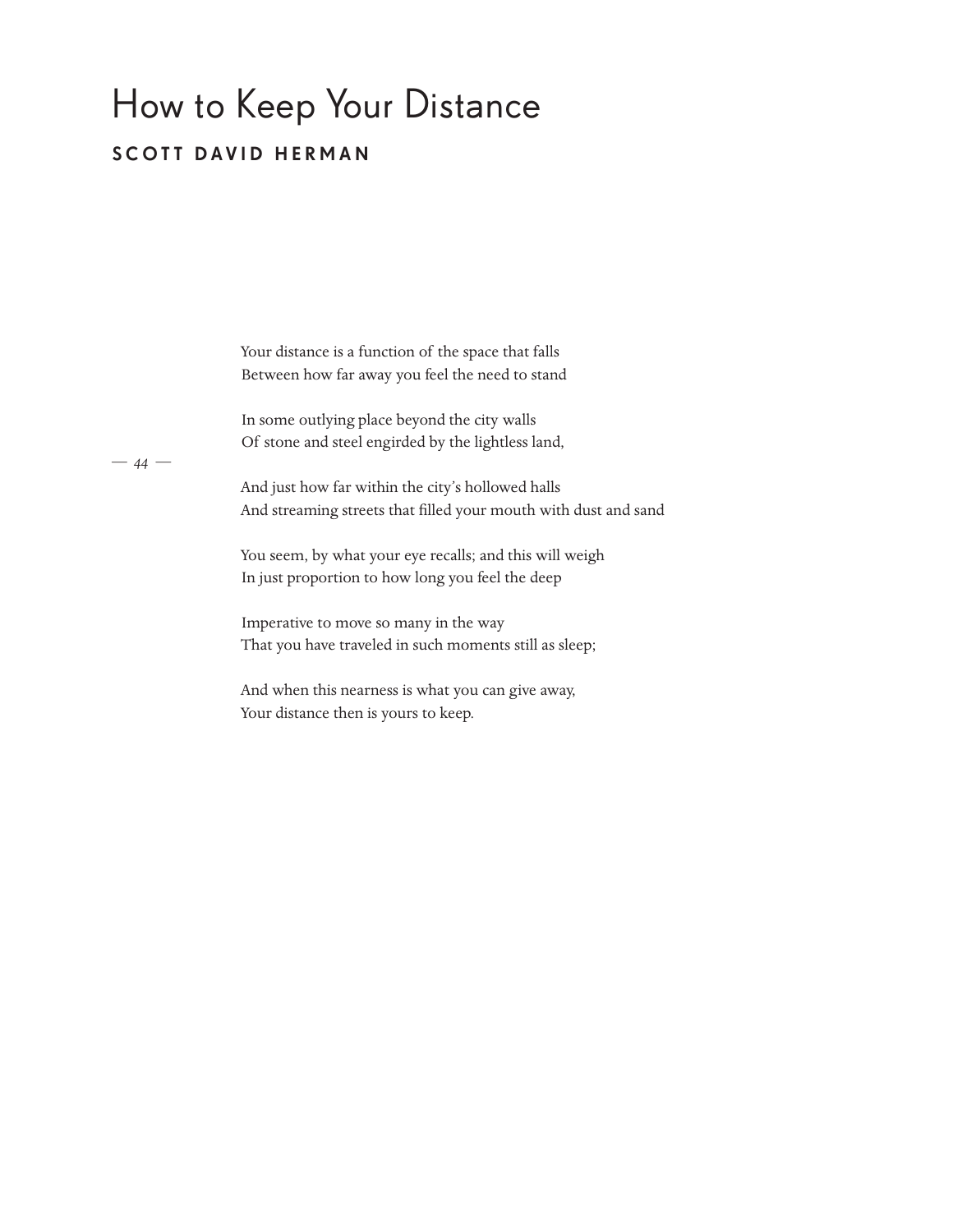### How to Perform a Card Trick JOSHUA ALLEN

#### *1.*

Pop would usually recommend a drink or two beforehand, and luckily there's a liquor store right across the street from the hospital. A bail bonds place, too. The drink isn't to steady the hand, really, but

to encourage the Audience to doubt your abilities. I pick up something called *Expert Whiskey* which comes in a plastic bottle and tastes brand-new.

*2.*

The Audience is my sister's girl which is good since she's young and hasn't yet inherited her mother's suspicious nature. Plus she's been crying all morning so she's exhausted, limp in the pink waiting-room chair, gripping this horrifying little doll by its left leg. I ask her what the dolly's name is and she says Anderson. I ask her if those hollowed-out eyes scare her maybe a little and she says a little but whatever.

#### *3a.*

The cards are bright red and say *Braniff International* in fragile white letters. The box is more like a slipcover at this point. I see them every time I'm in a hospital. They live in Celia's purse along with her coupons and the epitaphs for herself that she scrawls in golf pencil. Absolutely w/out flaw or Silent 'n' efficient. She calls pretty much every Monday morning, syllables already slurring, instructing me to write down the latest just in case

she should die suddenly during the week. Today this habit seems smart, proactive.

#### *3b.*

We played lunatic levels of Crazy Eights when Pop was here after getting torn up by his motorcycle. "Tough guy!" This is Mom yelling, knocking over equipment, swatting his casts with wilting flowers. "Mister tough biker!" We retired to the waiting room.

#### *3c.*

And then years earlier when I was here after losing my hand. That's when Pop taught me the trick. "Lefty," he said, "I know you like the magic," and I nodded, my thoughts never more than two steps away from the riding lawn mower that was still looming in our backyard, still *running* for all I knew. "I've got a card trick where you don't need two hands and you could probably even get by with no hands if you had to, so you can forget everything I said about the palming and the misdirection because this trick is all about the patter."

#### *4.*

Our aunt found the cards holding down a tip in the Embers, a bar she used to frequent. I mean *frequent*. They ended up in Celia's purse after Special Ed used the jack of spades on his wrists. There was still a brownish stain along one edge and our aunt couldn't bear to hang on to the cards,

*— 45 —*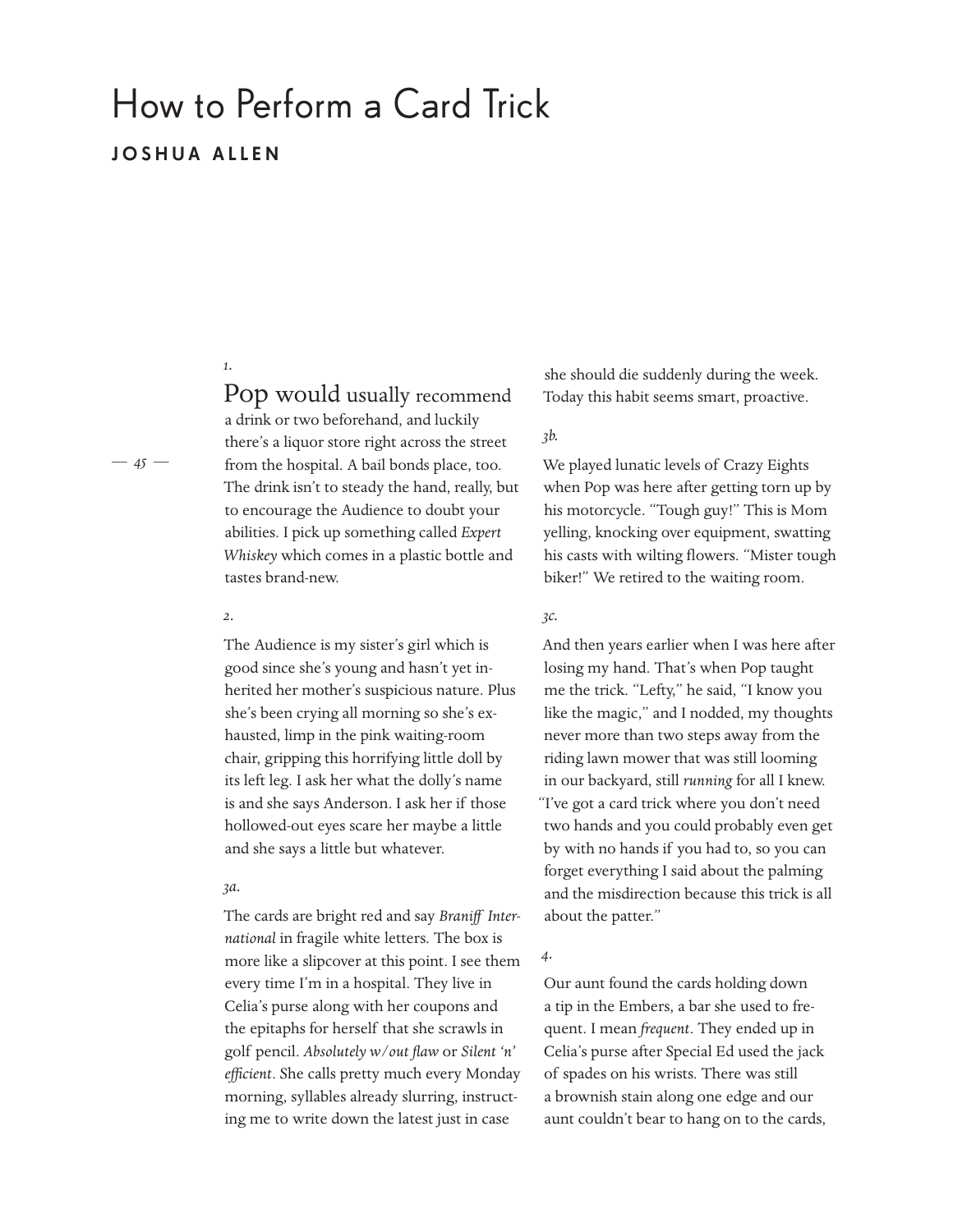but didn't want to throw them away, either. You should always, she said, you should always keep tabs on objects with that kind of power. "You like card games, right?" she asked Celia, handing her the deck, and Celia said, "Did it take?" and our aunt said no, he didn't even need stitches. And Celia asked if it was a cry for help or what, and our aunt said no, it was more like a science fair project.

*5.*

I tell the Audience to get the cards out of her mother's purse and this takes a while since the thing is bottomless, eternal. I instruct her to shuffle them thoroughly, which she has trouble with but killing time is sort of the point. I tell her I'm going to do a magic trick that'll make her question everything she ever learned about how the world works. I tell her to take a good look around because five minutes from now everything will be different. She does. I tell her she thinks she has choices in this life but she'll soon find out otherwise.

#### *6.*

I am nonchalant while she shuffles. I am hardly paying attention. I glance at the guy with the gauze over his eye who's watching the television bolted to the ceiling. You can't appear to care. The entire trick is just a formality to the master magician.

#### *7a.*

"You done?"

"Yes."

"They're completely shuffled."

"I think so."

"OK, I'll take those and I'll put them, lessee, I'll put them here in my shirt pocket, OK?"

"Yes!"

"Hardly even touched them. Now you're going to pick a card without even looking at the deck, OK?"

"How do I do that."

"Well let's start by picking two of the four suits."

"OK."

"All right, pick two. You know like hearts, clubs, diamonds."

"OK."

"All right, what are they?"

"I have to tell you?"

"Yeah, we're working together on this

little project." "I thought you were supposed to guess my card."

"No, no, you're going to tell me what your card is and where I can find it."

"Really?"

"Yeah, you little angel from heaven, so go ahead and pick two suits."

"Seems like I'm doing a lot of the work."

"Quit with the stalling."

"I pick … hearts."

"And."

"And … hearts. And diamonds."

"OK now choose one of those, hearts or diamonds."

"I pick … um … I pick hearts."

"OK and that leaves what, diamonds?"

"Diamonds."

"OK."

#### *7b.*

The trick takes at least twice as long as usual with this Audience, but the process is the same: narrow it down to a certain suit, then a handful of cards from that suit, *pick four or fi ve cards from the suit of diamonds, now choose two of those*, then one particular card, then ask them to pick a number between one and ten.

#### *7c.*

"Four?"

"Four is my favorite number." "Why's that?" "My *faaaaavorite*." "Four's good."

*— 46 —*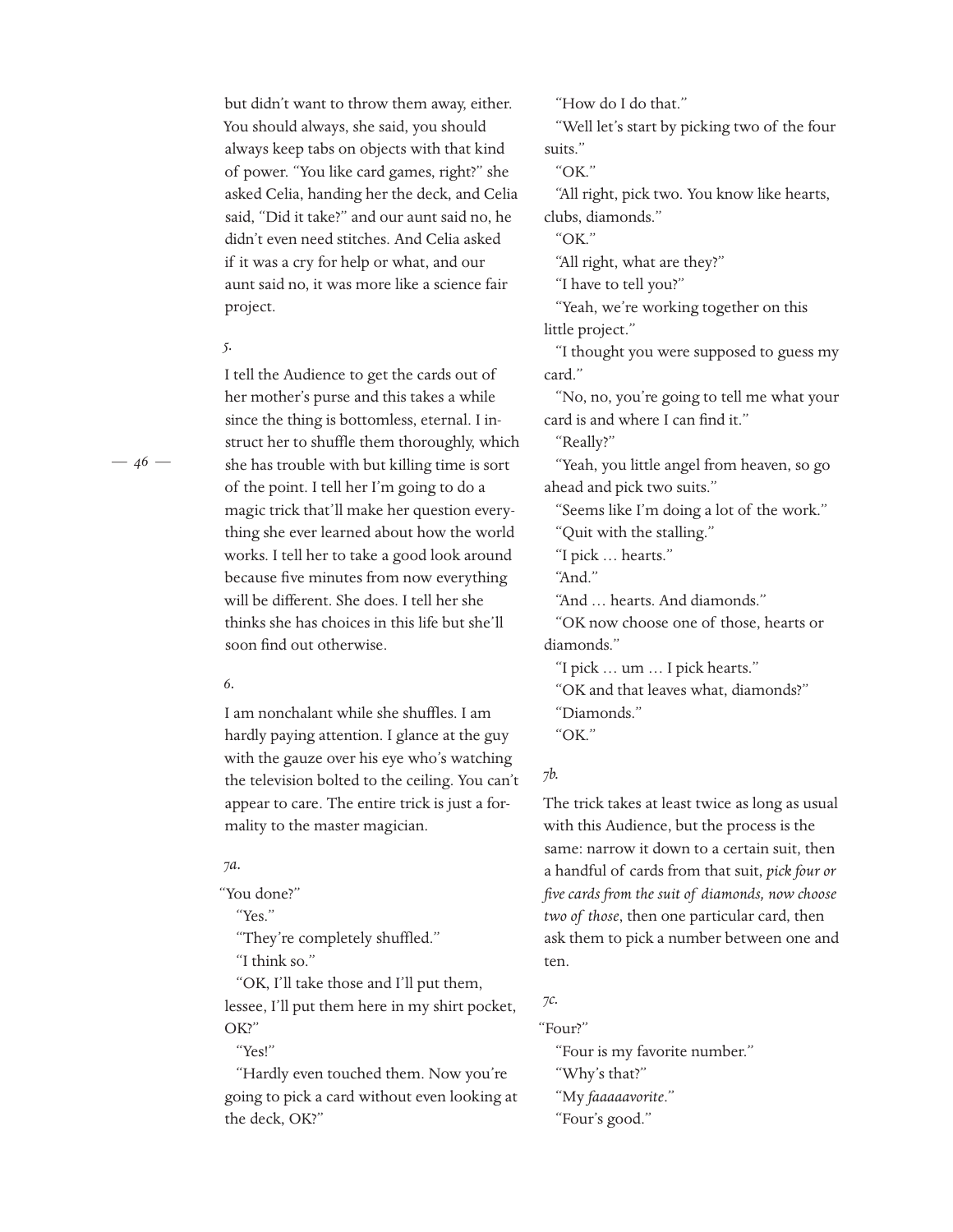"See because," she says, holding up two fingers on either hand, bouncing them around like twin bunnies.

"Hey cutie, are you ready or what? Lookit, the fourth card I pull out of my pocket will be your card, the six of diamonds. OK? Can you  $-$ "

"No, the *seven* of diamonds."

"Seven of diamonds, right – are you sure? Is that the one you chose?"

"The *seven of diamonds*, I said."

"OK, let's find out. One, two, and a three, and, there, the seven of diamonds. Voilà."

#### *7d.*

The Audience shrieks, causing alarm throughout the waiting room. She claps her gummy hands together and forgets where she is for a few moments.

#### *8.*

Pop had punched my bandaged stump in what I assumed to be a gesture of camaraderie. He did the trick again and the artifice fell apart in front of me, the path we took to get to the card different on the second goround. I'd picked spades and clubs and the first time he'd said *now pick one of those* but the next time he'd said *all right that leaves hearts and diamonds, now pick one of those*. If you're lucky they'll go right for the card on their own, he told me. Then you'll see someone flat-out flabbergasted right in front of you, big chief.

#### *9a.*

I am forced to admit to the Audience that I peeked at the bottom of the deck as I put it in my pocket and the card I saw there was the seven of diamonds. And that the deck was in my pocket to hide the fact that the seven of diamonds was not actually the fourth card in the deck but the last. And remember when I forgot what card you'd chosen? And how I made it sound like you could pick anything you wanted and it didn't matter? That was all pretend. The Audience listens to my explanation, holding her doll tightly against her chest, making only the most tenuous nods.

#### *9b.*

(She's been told not to ask about my hand but one time she put forth the theory that I still had it around somewhere and could put it back on if I felt like it, it's just that I never really felt like it.)

#### *9c.*

I tell her she was being forced toward a conclusion that was decided upon before she even knew what was going on. I take a kind of grim pleasure in the look on her small, smooth face.

#### *10.*

The Audience takes the cards, looking for a better explanation. She finds the stain along one side of the jack of spades, touches the crescent-shaped crease where Special Ed must've held it. A series of tones over the PA system. The chairs are situated so you always have to look at someone. I close my eyes and imagine a faceless man stumbling into the Embers, heading toward the furthest table from the door, ordering one Expert Whiskey after another, trying to dilute the memories of that afternoon, purging the stench of hospital from his sinuses, the hours spent playing solitaire in the waiting room. He leaves the cards – discovered years ago right in the middle of the sidewalk, almost two miles away from where the plane went down – on the table when he gets up to go. Our aunt arrives an hour later, uses the deck as a coaster.

#### *11.*

Celia emerges from the double-doors, pale and thin. The Audience runs into her arms, leaving the scary doll next to me. "You made it," I say to her and she doesn't say any-

*— 47 —*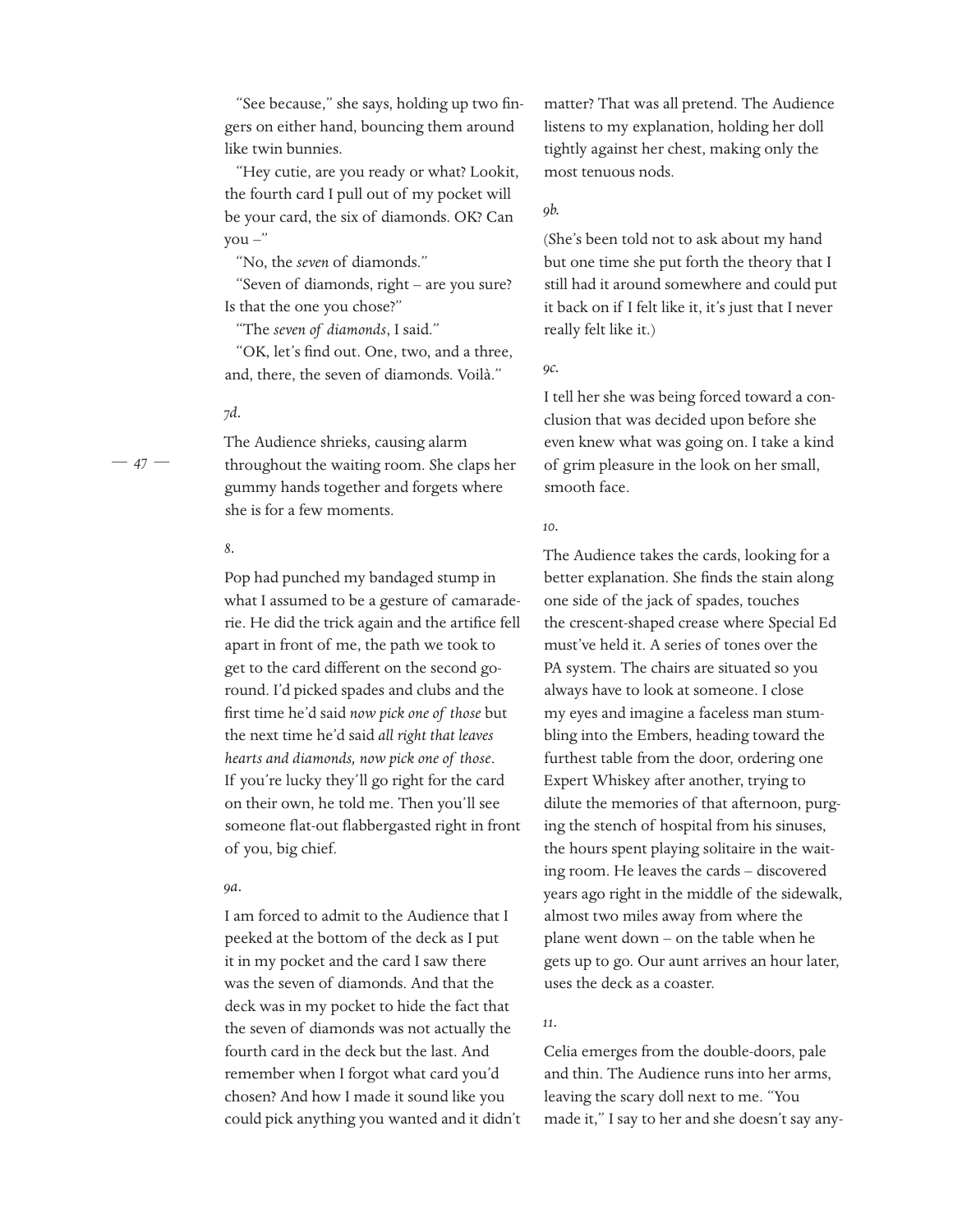thing. "One more stomach-pump and the next one's free," I say.

*12.*

Celia spies the plastic bottle and tells me to throw it away, it's not like the family needs another trip here. Then she tells the Audience to throw the goddamn cards away. The Audience starts to cry, just a little, so I take the cards from her, palm them, wave my hand, and *abracadabra*, they've vanished, hidden away inside my vacant right sleeve. She screams and demands to know where they went and I tell her not to worry, I'll give them to her when her mother's not looking, they're not going anywhere.

*— 48 —*